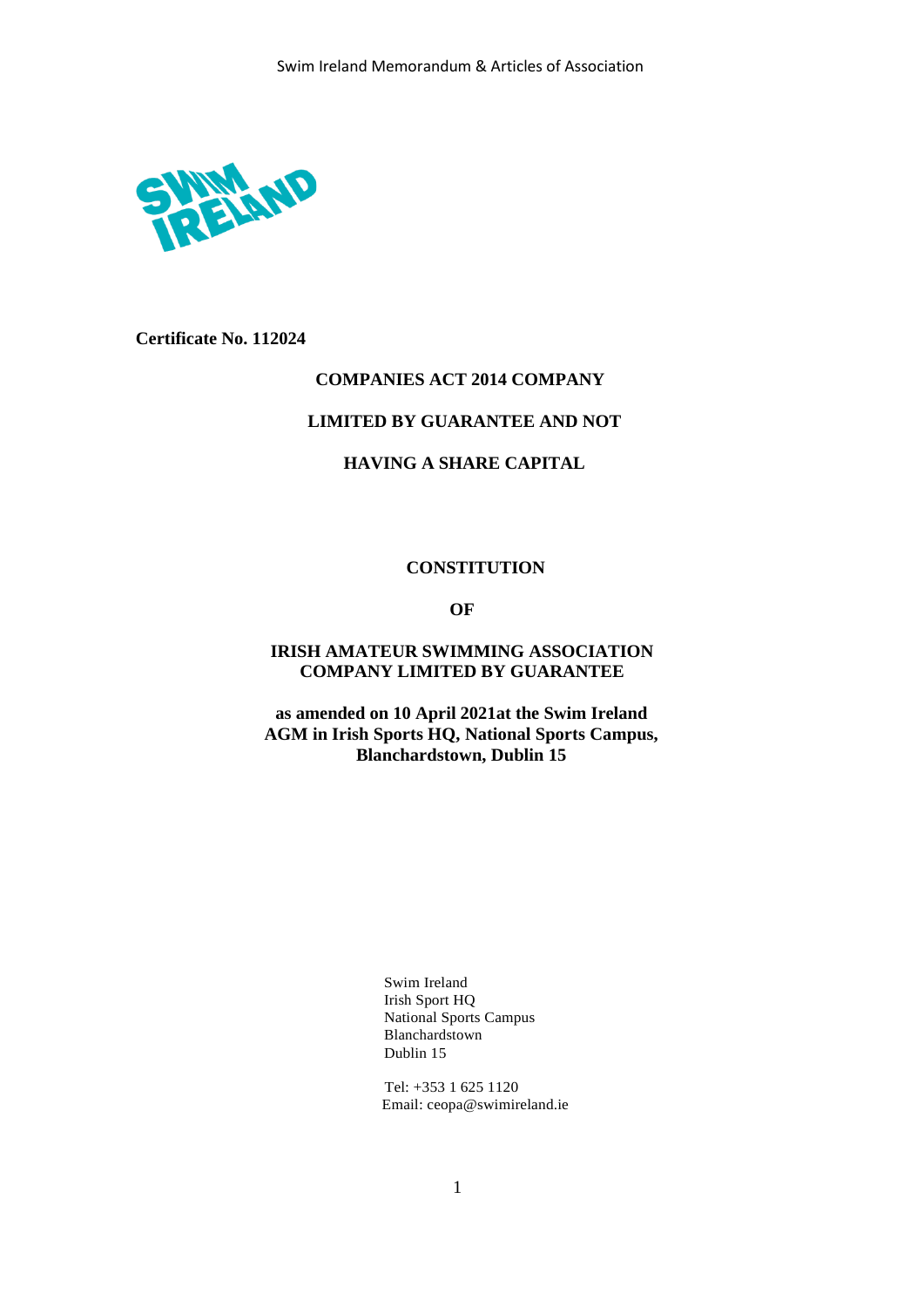## **MEMORANDUM OF ASSOCIATION**

## **OF**

# **IRISH AMATEUR SWIMMING ASSOCIATION COMPANY LIMITED BY GUARANTEE**

- 1. The name of the Company is Irish Amateur Swimming Association Company Limited by Guarantee trading as "Swim Ireland".
- 2. The Company is a company limited by guarantee, registered under Part 18 of the Companies Act 2014.
- 3. 3.1 The objects for which the Company is established are:
	- (a) to foster and develop swimming (including synchronised swimming), diving, water polo and associated disciplines whether in competition or otherwise and to use the same in promoting the development of physical, moral and social qualities that come from swimming (including synchronised swimming) and associated disciplines whether in competition or otherwise;
	- (b) to promote the teaching and practice of swimming (including synchronised swimming), diving and water polo and associated disciplines in accordance with current best practice; and
	- (c) to draw up, publish and enforce uniform rules and regulations for the control and regulation of swimming (including synchronised swimming), diving and water polo and associated disciplines in Ireland and to deal with any infringement thereof.
	- 3.2 In pursuance of the above objectives the Company shall:
		- (a) endeavour to provide a positive and safe environment for all its members;
		- (b) have a focus which continues to emphasise the overall development, safety, health and welfare at all levels within the sport;
		- (c) maintain the Company as an independent body;
		- (d) enforce, through its rules and regulations, the Irish Anti-Doping Rules as published by Sport Ireland as amended from time to time;
		- (e) co-operate and comply with the regulations of Federation Internationale de Natation Amateur (the International Swimming Association) ("FINA") and the Ligue Européenne de Natation (the European Swimming Association) ("LEN") and to co-operate with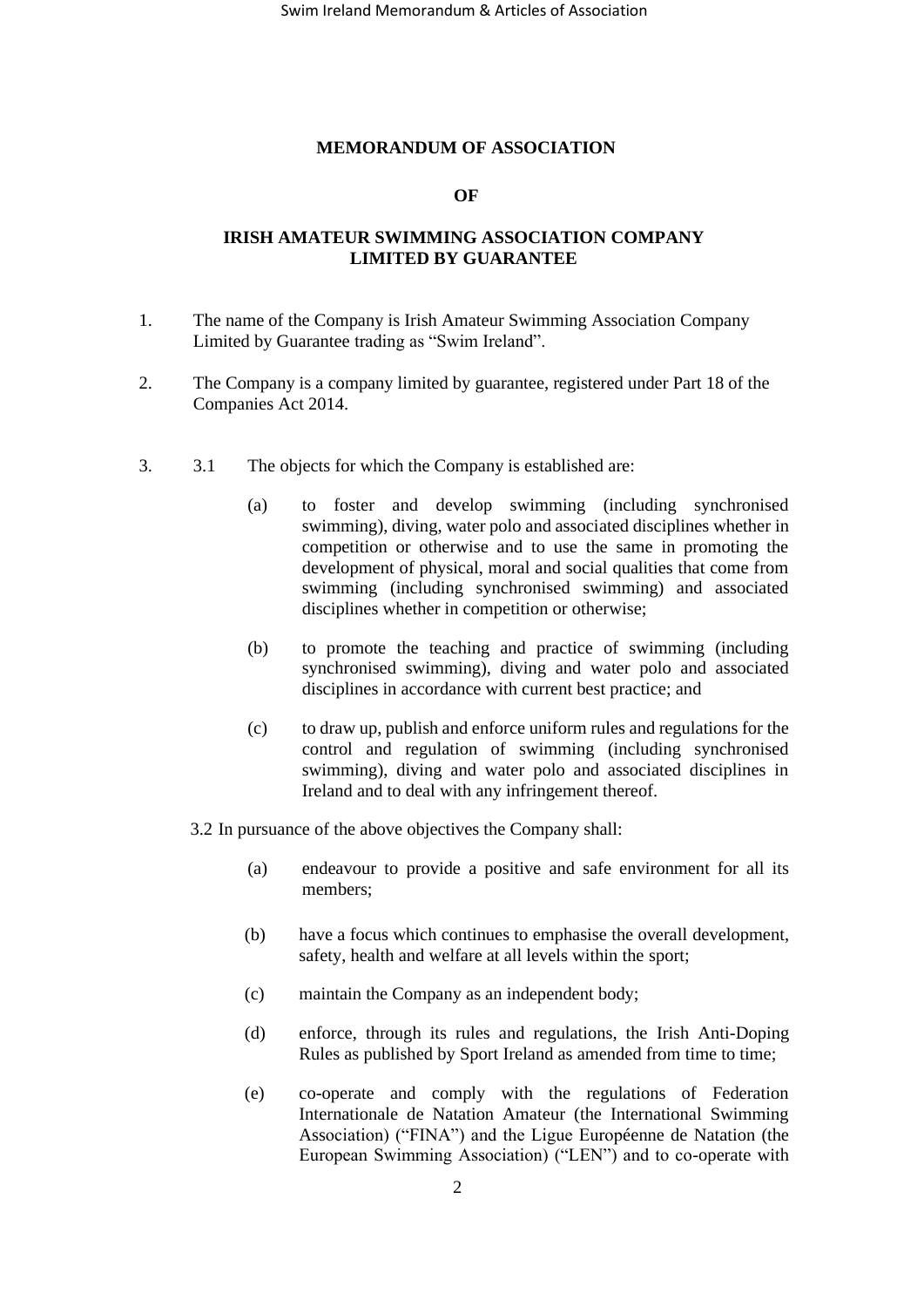such other sporting associations as the Company shall from time to time approve;

- (f) promote, through its rules and regulations, adherence to the Good Practice for Children's Sport as published by the relevant regulatory authorities in Ireland and as amended from time to time; and
- (g) promote, through its rules and regulations, adherence to the Child Welfare and Protection Policies issued by the relevant regulatory authorities in Ireland and as amended from time to time.
- 3.3 In furtherance of the above objects but not otherwise the Company shall have the following powers:-
	- 3.3.1 to carry on any business which may be seen by the Company as capable of being conveniently carried on in connection with the above main objects or calculated directly or indirectly to enhance the value of or render profitable any of the Company's property, rights or interests;
	- 3.3.2 subject to such consents as may be required by law, to purchase, take on lease or in exchange, hire or otherwise acquire and to hold, manage, develop, sell, dispose of, lease or deal in any way with any real or personal property and any interest therein and in particular any land, buildings, offices and any rights or privileges necessary or convenient for the purposes of the Company and to manage, develop, sell, demise, let, mortgage, dispose of, turn to account or otherwise deal with all or part of the same with a view to the promotion of the objects of the Company, and to construct, erect, alter, improve and maintain any buildings which may be from time to time required for the purposes of the Company;
	- 3.3.3 subject to such consents as may be required by law, to borrow and raise money and secure or discharge any debt or obligation of or binding on the Company in such manner and on such terms and conditions as may be thought fit and to grant security in respect of such borrowings and in particular by mortgages of or charges upon the undertaking and all or any of the real and personal property (present and future) of the Company and to guarantee, support or secure, whether by personal covenant or by mortgaging or charging all or any part of the undertaking, property and assets (present and future) of the Company, or all of such methods, the performance of the obligations of and the repayment of payment of the principal amounts and interest of any person, firm or company or of the Company or the dividends or interest of any securities, including (without prejudice to the generality of the foregoing) any company which is the Company's holding company or a subsidiary or associated company;
	- 3.3.4 to invest funds of the Company not immediately required for its purpose in or upon such investments, securities or property as it may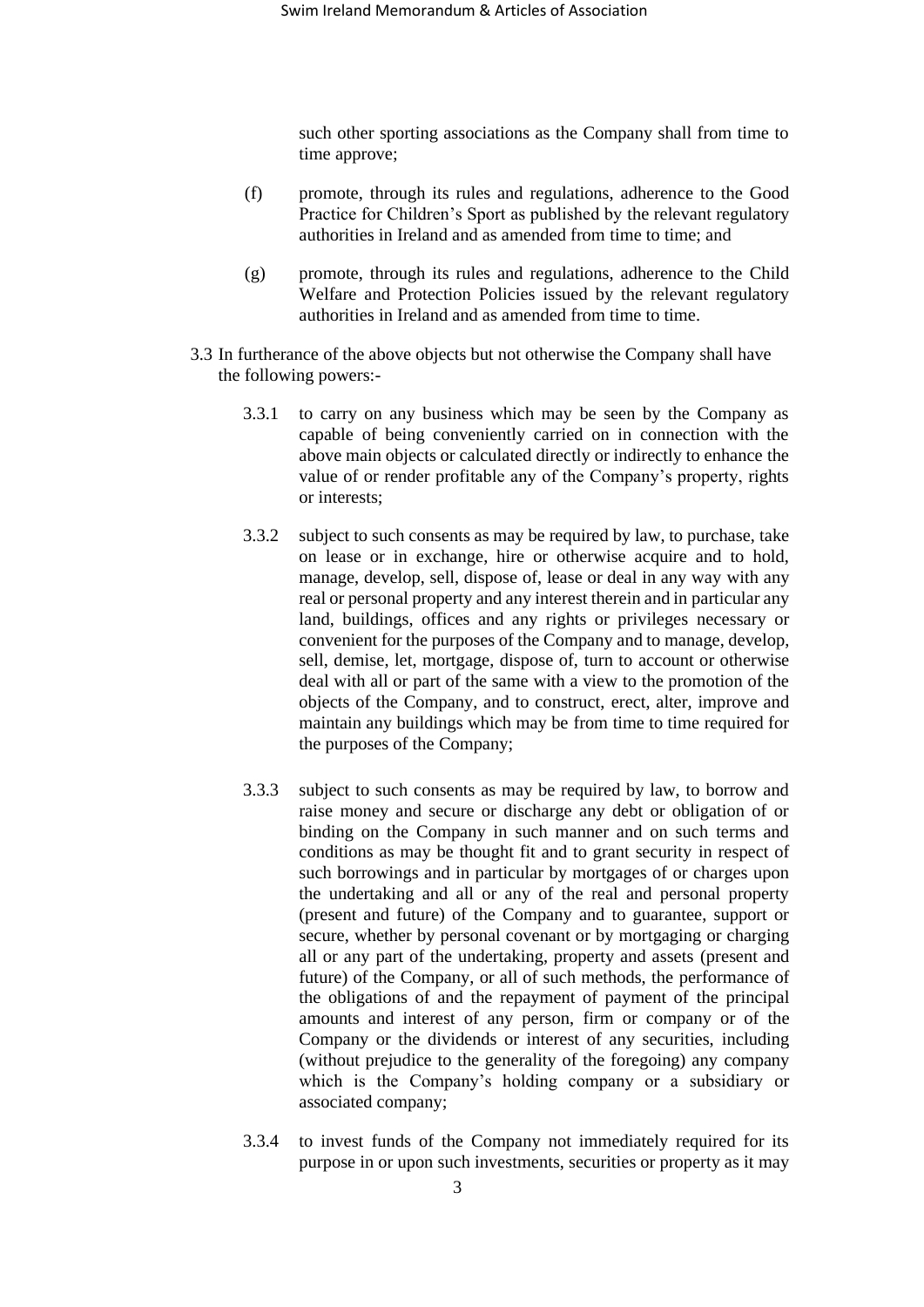think fit subject nevertheless to such conditions (if any) and such consents (if any) as may for the time being be imposed or required by law;

- 3.3.5 to adopt, publish, amend and administer from time to time standards of eligibility for membership of the Company and for competing in events promoted by the Company as may be determined by the Company in accordance with its constitution, rules and regulations and to do all such acts and things necessary to ensure conformity to and compliance with such codes and standards as may be adopted or promulgated by the Company and to govern members, competitors and/or coaches or persons in any way connected with the objectives of the Company;
- 3.3.6 to levy, charge, collect and receive subscriptions, levies, fees and other payments from persons whether members of the Company or not and expend the same in furthering all or any of the objects of the Company or providing for the expenses of the Company;
- 3.3.7 to do all or any of the above things in any part of the world, and as principals, agents, contractors, trustees or otherwise, and either by or through trustees, agents, sub-contractors or otherwise and either alone in partnership or in conjunction with any person or company, and to contract for the carrying on of any operation connected with the Company's main object by any person or company;
- 3.3.8 to establish and support or aid in the establishment and support of associations, institutions, funds, trusts and conveniences calculated to benefit employees or ex-employees of the Company (excluding Board Members and ex-Board Members) or the dependents or families of such persons, and to grant pensions and allowances to and to make payments towards insurance of such persons; and
- 3.3.9 to do all such other lawful things as may be incidental to or conducive to the attainment or furtherance of the said objects or any of them.

And it is hereby declared that in the construction of this Clause, the word "company", except where used in reference to the Company, shall be deemed to include any person or partnership or other body of persons, whether incorporated or not incorporated and whether domiciled in Ireland or elsewhere, and words denoting the singular number only shall include the plural number and vice versa.

## PROVIDED ALWAYS THAT: -

- 3.3.9.1 in case the Company shall take or hold any property which may be subject to any trusts, the Company shall only deal with or invest the same in such manner as allowed by law, having regard to such trusts; and
- 3.3.9.2 the Company shall not support with its funds any object, or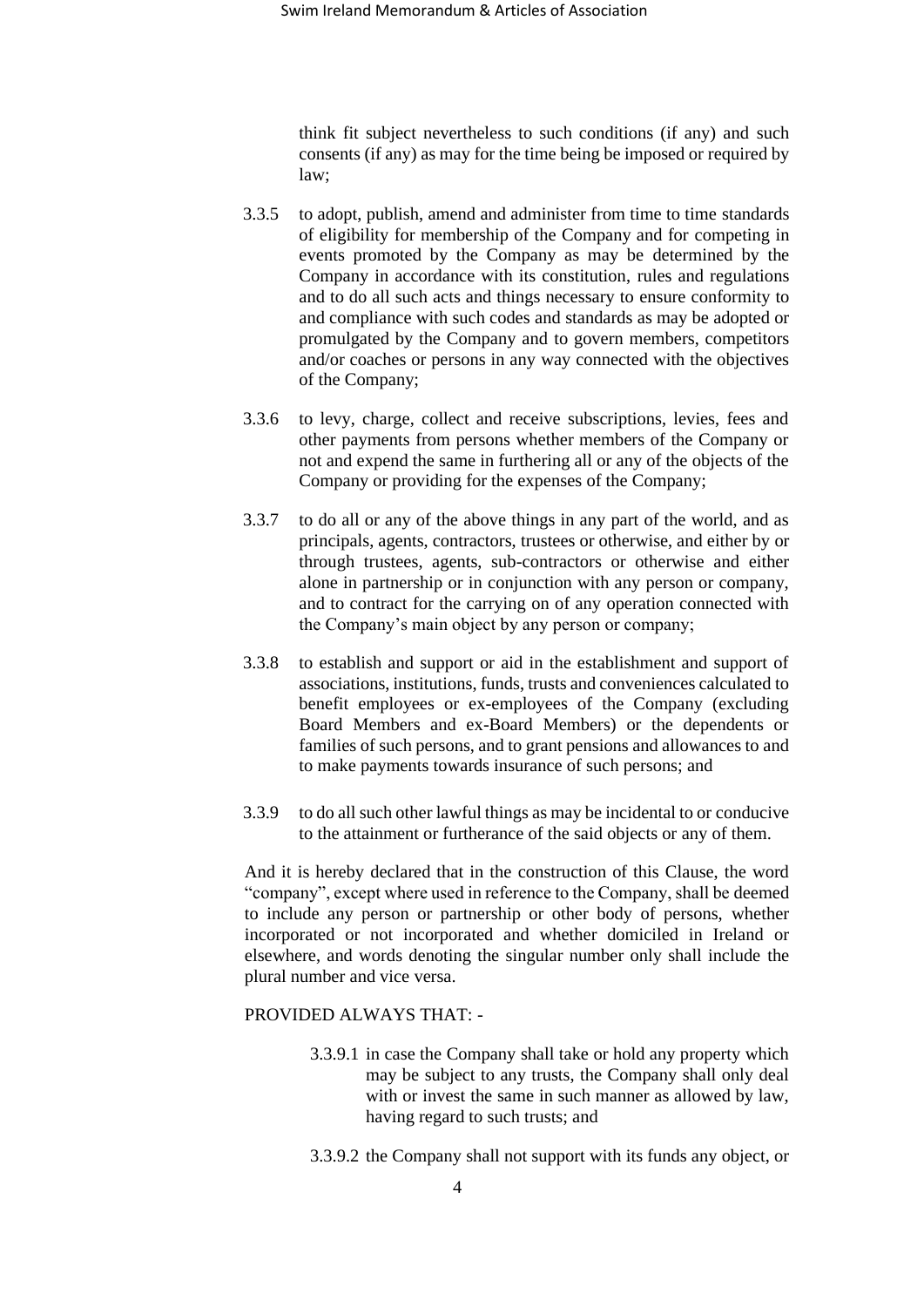endeavour to impose on, or procure to be observed by, its members or others, any regulation, restriction, or condition which if an object of the Company would make it a trade union.

- 4. The liability of the members is limited.
- <span id="page-4-0"></span>5. The income and property of the Company shall be applied solely towards the promotion of its main objects as set forth in this memorandum of association. No portion of the Company's income and property shall be paid or transferred directly or indirectly by way of dividend, bonus or otherwise howsoever by way of profit to the members of the Company. No director shall be appointed to any office of the Company paid by salary or fees or receive any remuneration or other benefit in money or money's worth from the Company. However, nothing shall prevent any payment in good faith by the Company of:
	- (a) reasonable and proper remuneration to any member, officer or servant of the Company (not being a director) for any services rendered to the Company;
	- (b) interest at a rate note exceeding 5% per annum on money lent by any director or other member of the Company to the Company;
	- (c) reasonable and proper rent for premises demised and let by any member of the Company (including any director) to the Company;
	- (d) reasonable and proper out of pocket expenses incurred by any director in connection with his attendance to any matter affecting the Company; or
	- (e) fees, remuneration or other benefit in money or money's worth to any company of which a director may be a member holding not more than one hundredth part of the issued capital of such company.
- <span id="page-4-2"></span>6. Every member of the Company undertakes to contribute to the assets of the Company in the event of the same being wound up while he is a member, or within one year after he ceases to be a member, for payment of the debts and liabilities of the Company contracted before he ceases to be a member, and of the costs, charges and expenses of winding up, and for the adjustment of the rights of the contributories among themselves, such amount as may be required not exceeding one euro and twenty seven cent.
- <span id="page-4-1"></span>7. If upon the winding up or dissolution of the Company there remains, after the satisfaction of all its debts and liabilities, any property whatsoever, the same shall not be paid to or distributed among the members of the Company, but shall be given or transferred to such other charitable institution or institutions having objects similar to the objects of the Company, and which shall prohibit the distribution of its or their income and property among its or their members to an extent at least as great as is imposed on the Company under or by virtue of clause 4 hereof, such institution or institutions to be determined by the members of the Company at or before the time of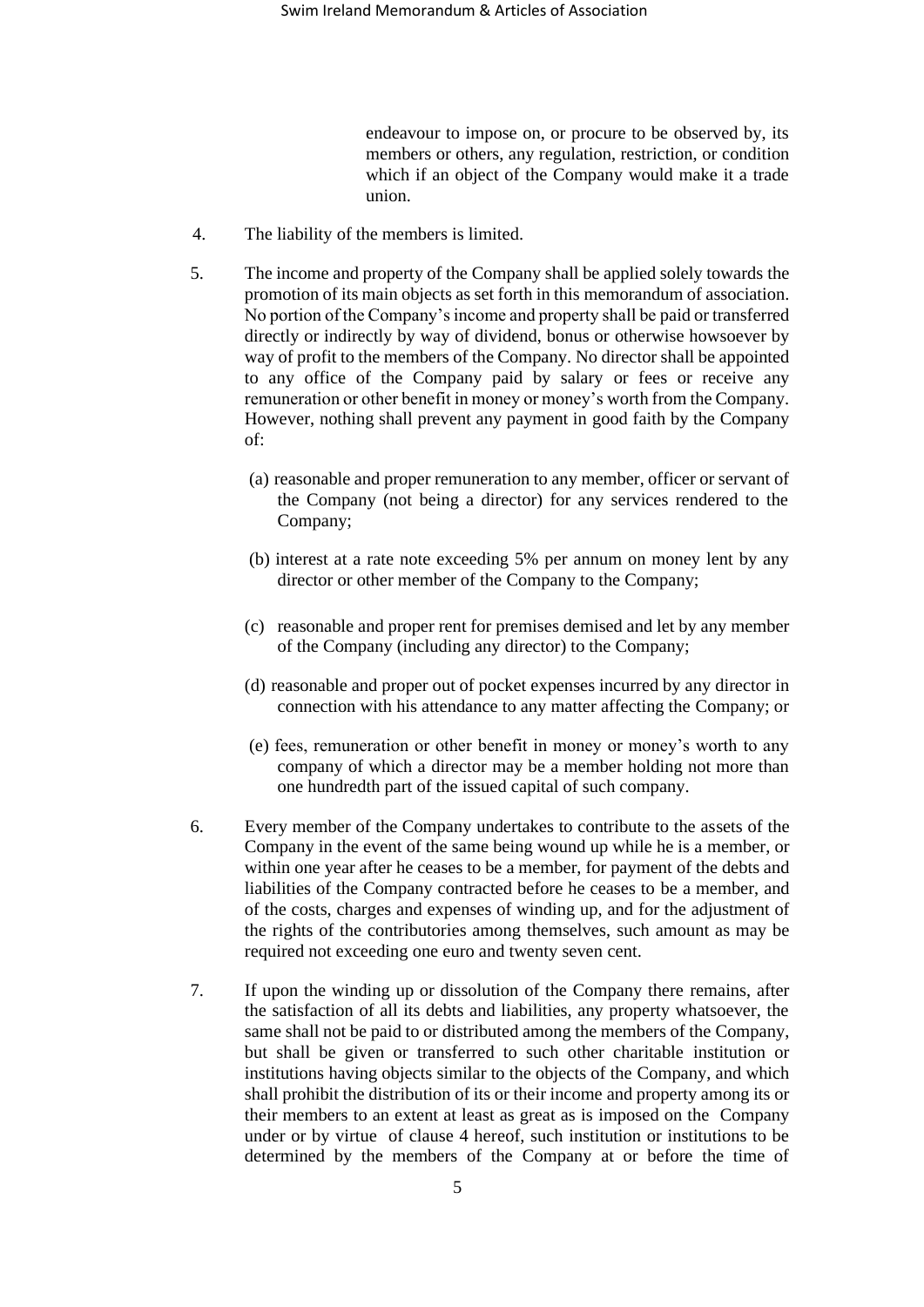dissolution, and if and so far as effect cannot be given to such provision, then to some charitable object.

- 8. Annual audited accounts shall be kept and made available to the Revenue Commissioners on request.
- 9. No addition, alteration or amendment shall be made to the main objects of the Company or in the provisions of clauses [5](#page-4-0)[,7](#page-4-1)[,8](#page-13-0) and [9](#page-13-1) of this memorandum for the time being in force unless the Revenue Commissioners shall have approved the same in writing.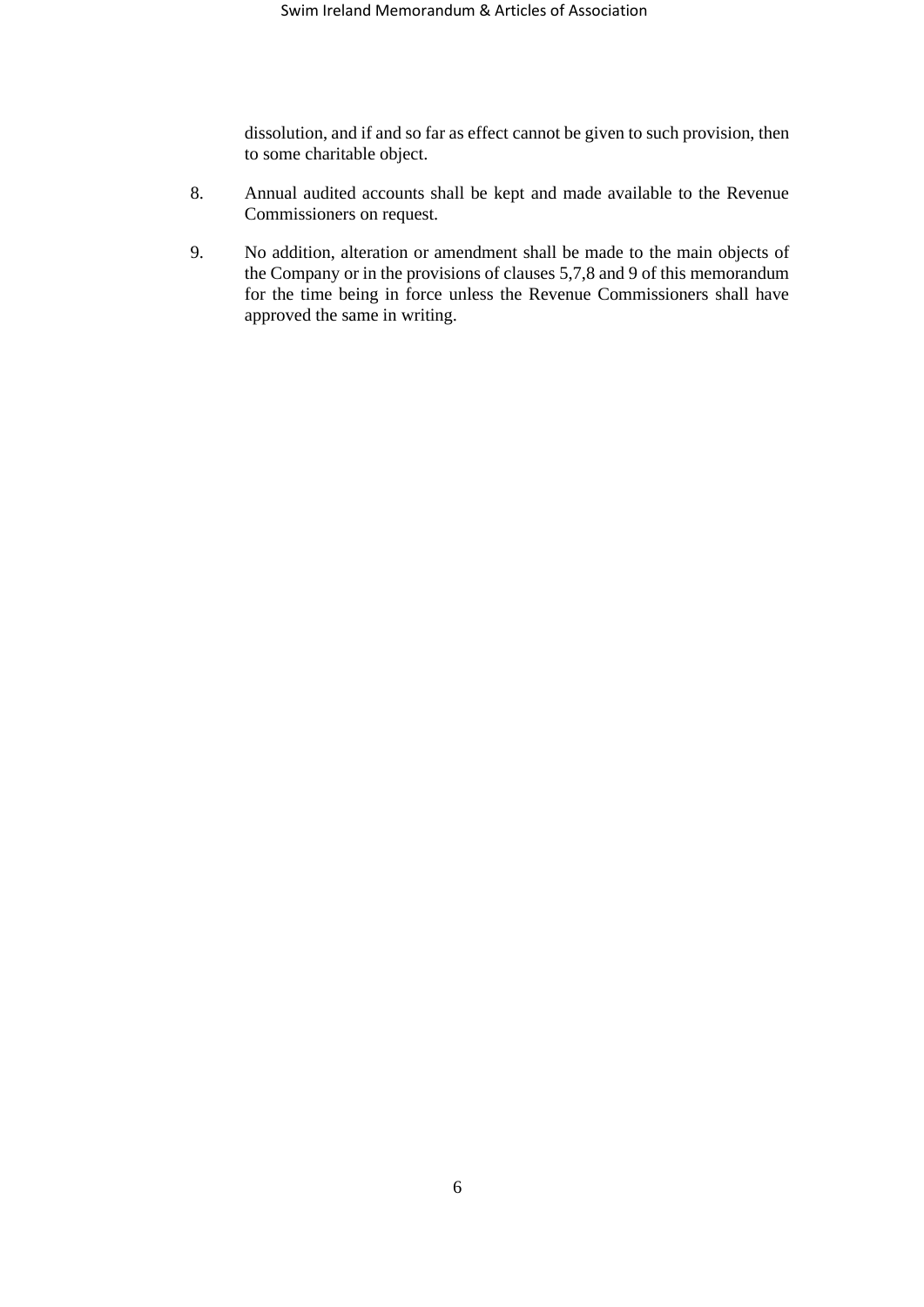

# **ARTICLES OF ASSOCIATION**

# **INTERPRETATION AND PRELIMINARY**

# 1. In these Articles:

(a) the following words and expressions shall have the following meanings unless there is something in the subject matter or context inconsistent therewith: -

"the Act" means the Companies Act 2014;

"Accounting Qualification" means holding a current member's registration with any of the reputable professional accountancy bodies in Ireland or Northern Ireland, including without limitation Chartered Accountants Ireland, Association of Chartered Certified Accountants, Chartered Institute of Management Accountants and Institute of Certified Public Accountant;

"Advanced Electronic Signature" has the meaning given to those words in the Electronic Commerce Act, 2000;

"Affiliate Member" means any person, entity, body or association, whether incorporated or not, which the Board decides, in its absolute discretion, is in the best interest of the Company to admit as an affiliate member, subject to and in accordance with the terms of membership for affiliate members as set in these Articles and the Rules;

"Age" means the age specified in the Rules in each Year;

"AGM" means an annual general meeting;

"Annual Regional Conference" means an annual meeting of all Clubs located in a Region or in the case of Ulster, its AGM where Swim Ulster is an independent incorporated entity;

"Articles" means the articles of association of the Company of which this article is the first, as such articles may be amended and be in force from time to time;

"Associate Member" means a swimming teacher or swimming coach duly qualified and recognised as such by the Company and who is affiliated to the Company subject to and in accordance with the terms of membership for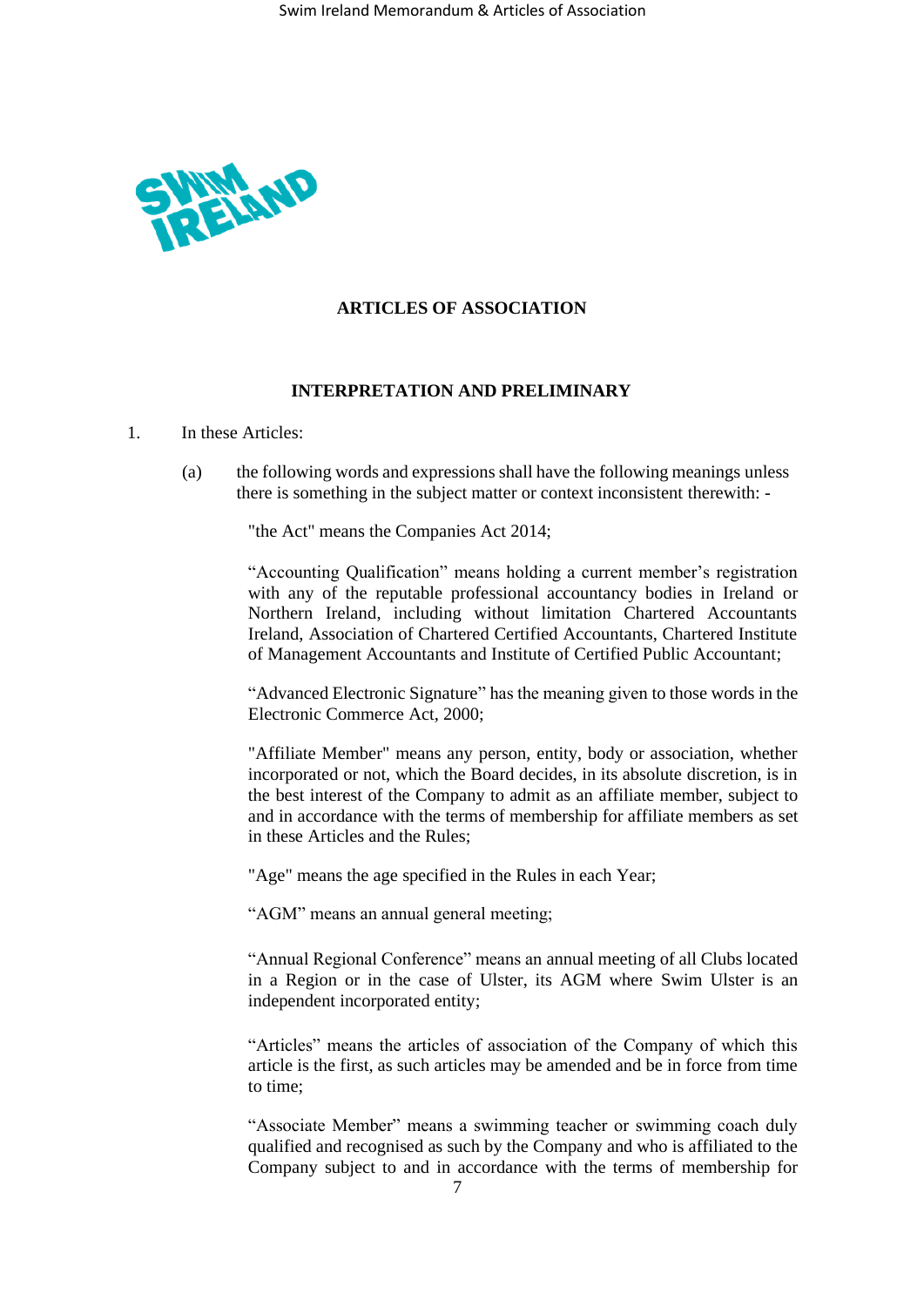Associate Members as set out herein;

"Audit Committee" means the committee referred to as such in and established pursuant to Article 131;

"Awards Night" means the annual awards ceremony taking place in the Region in which the outgoing President resides;

"Board" means the members of the board for the time being of the Company;

"Board Member" means a member for the time being of the Board;

"Board Secretary" means the Board Member appointed pursuant to Article [64\(c\)](#page-24-0) or otherwise in accordance with these Articles and having the role as set out in Article [83;](#page-27-0)

"CEO" means the chief executive officer of the Company;

"Chairperson" means the Chairperson of the Company;

"Child" means a person under the age of eighteen years;

"Child Welfare and Protection Policies" means the child welfare and protection policies issued by the Company as amended from time to time;

"Child Welfare Committee" means the committee referred to as such in and established pursuant to Article [123;](#page-36-0)

"Clear Days" in relation to the period of a notice, means that period excluding the day when the notice is given or deemed to be given and the day for which it is given or on which it is stated to take effect;

"Club" means any club involved in the teaching, operation and/or management of swimming (including synchronised swimming), diving, water polo and associated disciplines in Ireland which is affiliated to the Company in accordance with these Articles and the Rules;

"Club Committee" means the management committee of a Club

"Club Committee Officer" means the chairman, secretary of treasurer of any Club Committee;

"Club Member" means any individual including each member of a group (e.g. a family) that has been accepted into membership by a Club and whose membership of the Club has not either lapsed or been terminated by such Club and who has paid a fee to the Company in accordance with the Rules and paid any fees, subscriptions or periodic contributions payable to the Company under Article [13;](#page-14-0)

"Club Rules" means the rules governing the teaching, operation and management of swimming (including synchronised swimming), diving, water polo and associated disciplines in Ireland drawn up by a Club which are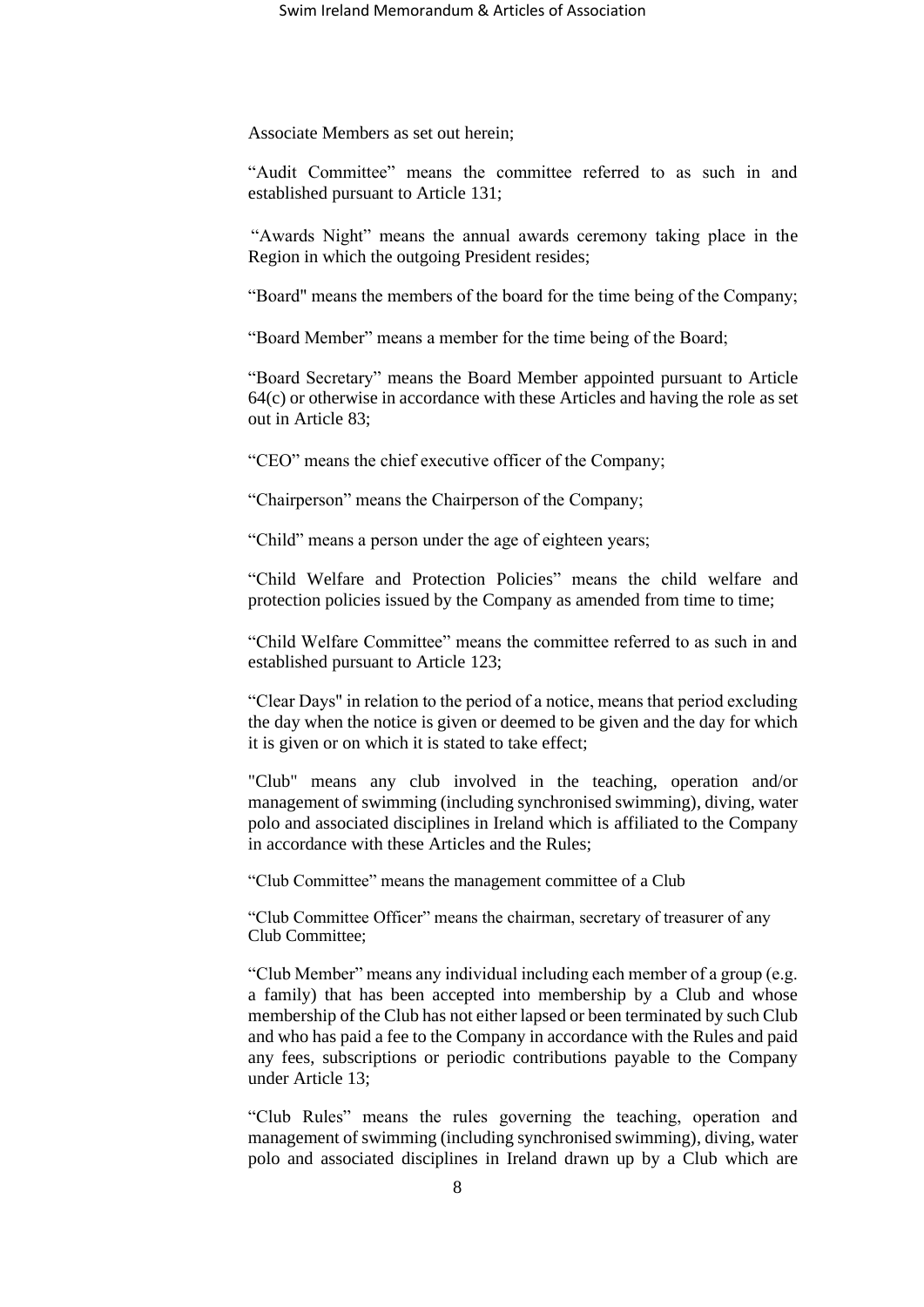consistent with and do not conflict with the Rules drawn up by the Company;

"Commonwealth Games" means the international multi-sport event involving athletes from the Commonwealth of Nations

"Company" means Irish Amateur Swimming Association Limited, incorporated in Ireland on 29th January 1986 under certificate number 112024;

"Company AGM" means an AGM of the Company;

"Company Secretary" means the secretary of the Company or any other person appointed to perform the duties of the secretary of the Company as set out in Articles 83 and 84 who for the avoidance of doubt shall not be a member of the Board;

"Connacht" shall have the meaning attributed to it in the Rules;

"Connected Person" means a spouse, parent, guardian, brother, sister or child of any Club Member or an employee of the Company;

"Delegate" means:

- (i) any person duly elected by a Club at its general meeting, to represent it as a delegate at any general meeting of the Company and notified in writing by the Club to the Board Secretary prior to the general meeting; or
- (ii) any person duly nominated by an Affiliate Member to represent it at any general meeting of the Company and/or at any meeting of General Congress and notified in writing by the Affiliate Member to the Board Secretary prior to the general meeting or the meeting of General Congress as the case may be;

"Disciplinary and Complaints Committee" means the committee referred to as such in, and established pursuant to, Articles 124 and [126;](#page-36-1)

"EGM" means an extraordinary general meeting of the Company;

"Electronic Communications" has the meaning given to those words in the Electronic Commerce Act, 2000 and for the purposes of these Articles shall only include communication means or methods that have been approved by the Board in advance;

"Electronic Signature" has the meaning given to those words in the Electronic Commerce Act, 2000;

"*ex officio*" means, in relation to a person who is *ex officio* a member of the Board, any standing Committee, committee, sub-committee or similar body (each of the foregoing a "Relevant Body"), that such person has the right to attend and speak at, but not to vote or be counted in the quorum for the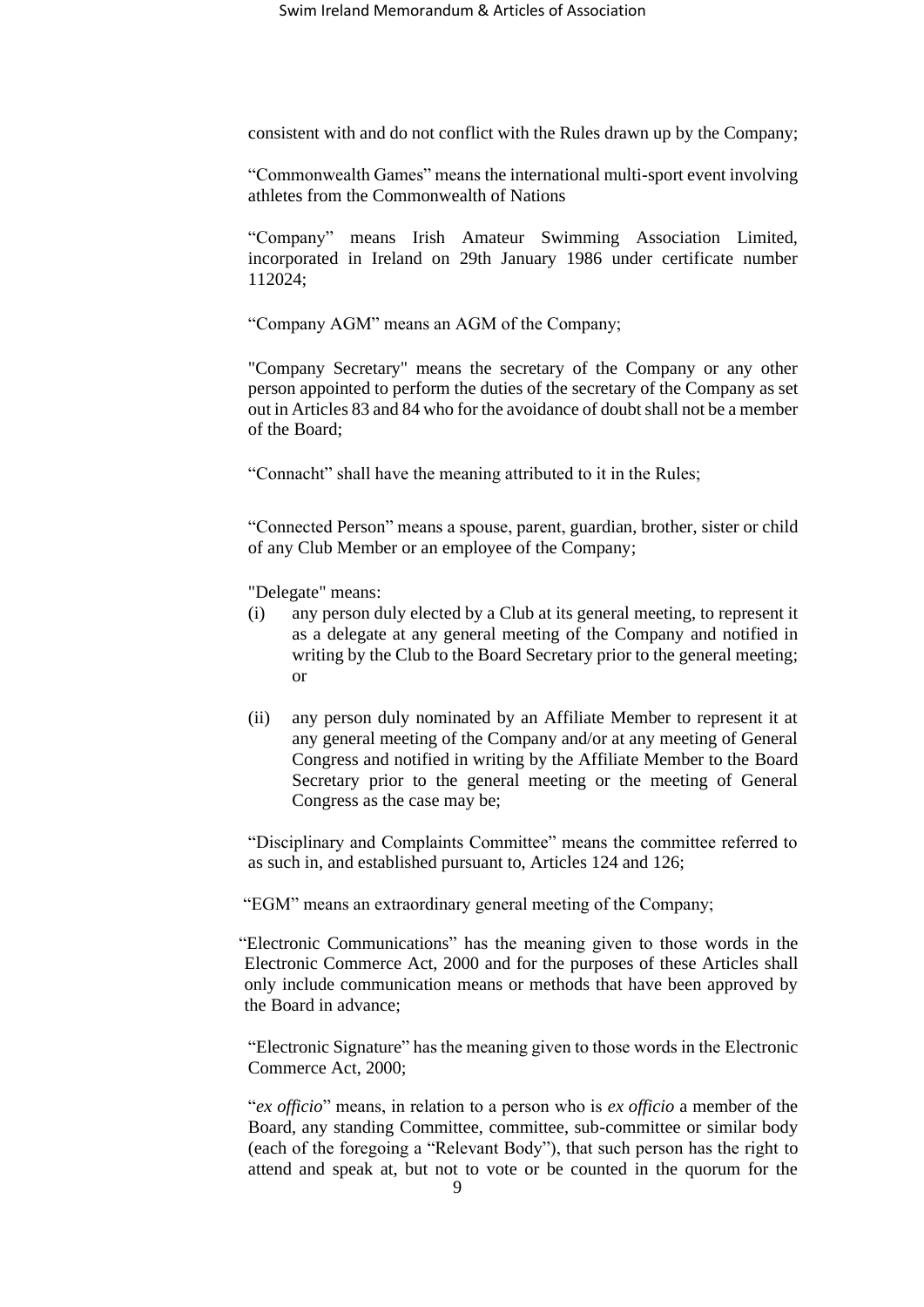purposes of, any meeting of a Relevant Body of which he is *ex officio* a member;

"FINA" means Federation International de Natation (International Swimming Association);

"High Performance Sport" means sport at the highest level of international competition;

"Independent Directors" means the Board Members appointed pursuant to Article [64\(f\)](#page-24-1) or otherwise in accordance with these Articles and having the qualities as set out in Article85;

"Ireland" means the Republic of Ireland and Northern Ireland;

"Learn to Swim Member" means an adult or child who participates in Levels 1 to 6 of the Company's Learn to Swim Programme or any other learn to swim programme (as may be determined by the Company from time to time) that is not a Club Member, has been accepted into membership by the Company and whose membership has not either lapsed or been terminated by the Company and is subject to and in accordance with the terms of membership for Learn to Swim Members as set out herein;

"Learn to Swim Programme" means the programme developed by the Company to provide comprehensive learning and set standards for child and adult learning of aquatic skills or any other similar programme;

"Leinster" shall have the meaning attributed to it in the Rules;

"Leisure Member" means any person who makes use of a public or private leisure facility (including but not limited to an aquatic centre or gym) for swimming (including synchronised swimming), diving, water polo or any associated disciplines in Ireland but who is not a Club Member and who satisfies such other criteria as the Board decides, in its absolute discretion, to be in the best interest of the Company, that has been accepted into membership by the Company and whose membership has not either lapsed or been terminated by the Company and is subject to and in accordance with the terms of membership for Leisure Members as set out herein;

"LEN" means Ligue Europeenne de Natation (European Swimming Association);

"Level 3 Coaching Qualification" means the Level 3 senior coach qualification accredited by Swim Ireland;

"Masters Committee" means the committee referred to as such in, and established pursuant to, Article [127;](#page-37-0)

"Member" means a person who is admitted to membership of the Company in accordance with these Articles and whose name is entered on the register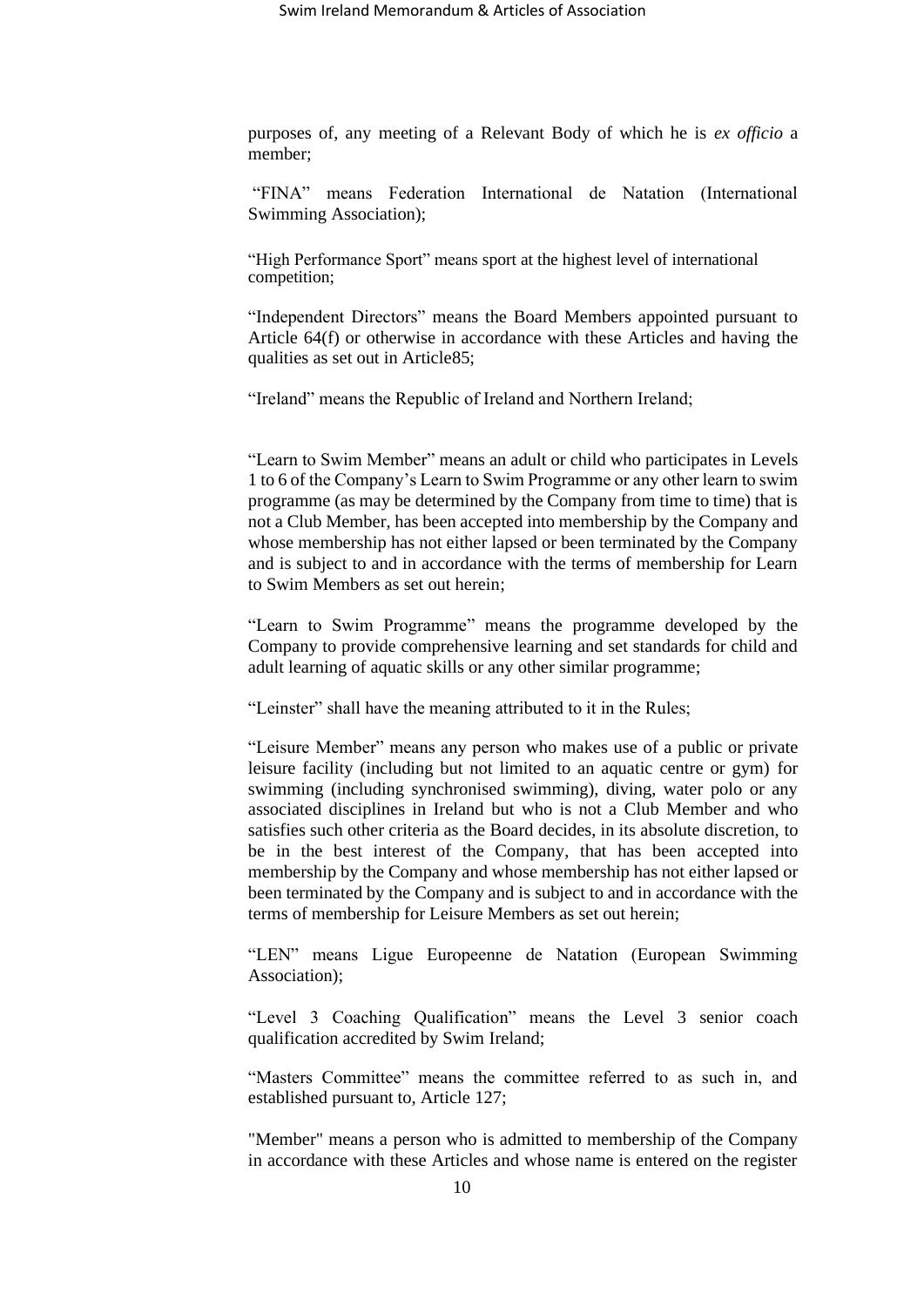of Members of the Company;

"Munster" shall have the meaning attributed to it in the Rules;

"National Diving Coach" means the person employed by Swim Ireland in the role of national diving coach;

"National Head Coach" means the person employed by Swim Ireland in the role of national head coach];

"National Meet Licensing Committee" means the committee referred to as such in, and established pursuant to, Article [128](#page-37-1) ;

"National Pathway Manager "means the person employed by Swim Ireland in the role of national pathway manager;

"National Performance Director" means the person employed by Swim Ireland in the role of national performance director];

"National Water Polo Committee" means the committee referred to as such in, and established pursuant to Article136

"Nominations Committee" means the committee referred to as such in, and established pursuant to, Article 133;

"Officials Committee" means the committee referred to as such in, and established pursuant to, Article132;

"Ordinary Directors" means the Board Members appointed pursuant to Article [64\(e\)](#page-24-2) or otherwise in accordance with these Articles and having the qualities as set out in Article86;

"Performance Advisory Group" means the committee referred to as such in, and established pursuant to, Article128;

"Qualified Certificate" has the meaning given to those words in the Electronic Commerce Act, 2000;

"Region" means any of Connacht, Leinster, Munster and Ulster;

"Regional Children's Officer" means the person appointed by a Region to the Child Welfare Committee pursuant to Article 122;

"Regional Management Committee" means, in respect of each of Connacht, Leinster and Munster, a committee elected at the Annual Regional Conference of the relevant Region and referred to in Articles 143 and 144, and in the case of Ulster, Swim Ulster;

"Regional Nominees" has the meaning set out in Article [64\(d\)](#page-24-3) and means the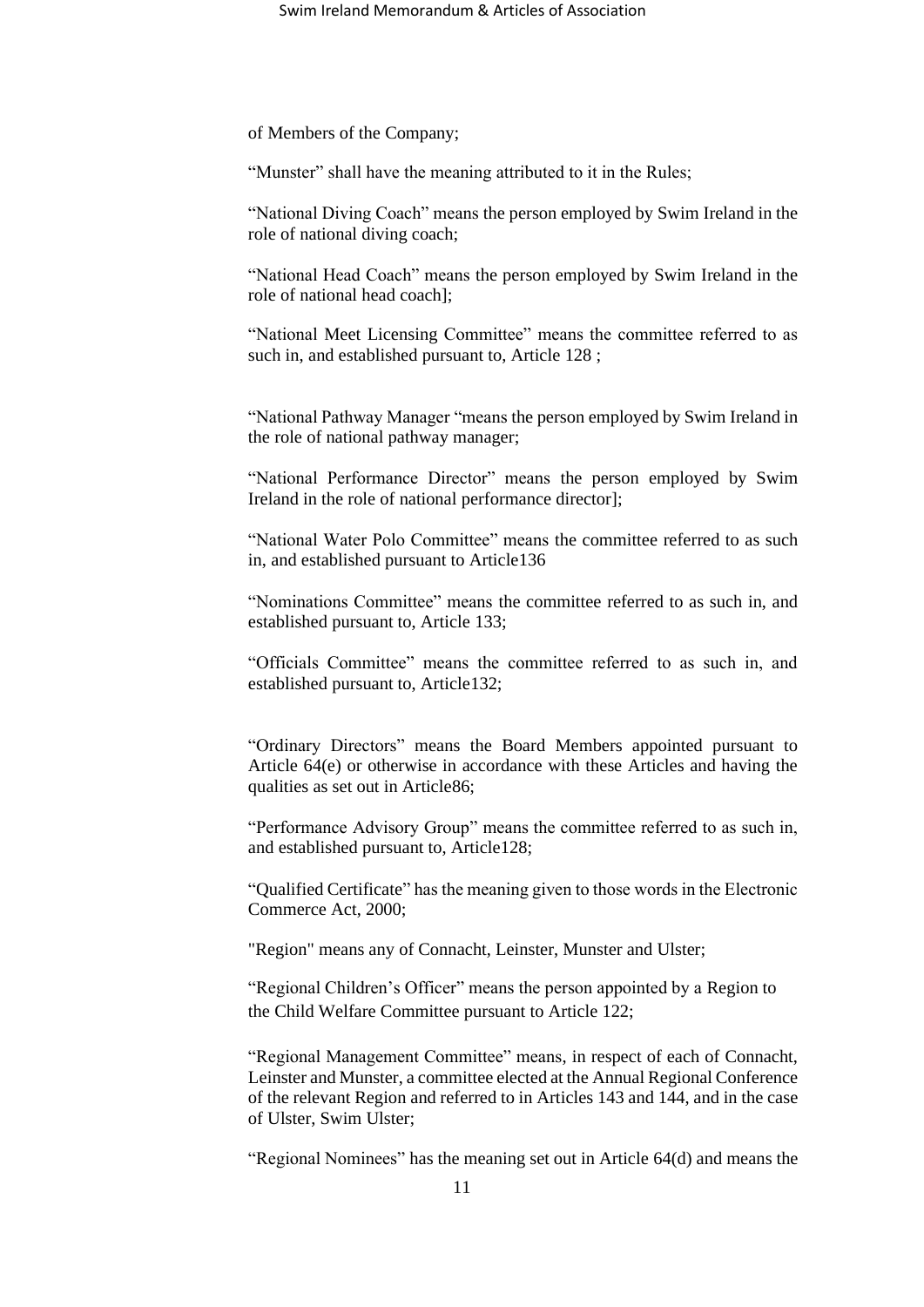individuals elected at the applicable Annual Regional Conference from time to time to sit on the Board as set out in Article144;

"Registered Office" means the registered office of the Company for the time being (at the date of adoption of these Articles being at Irish Sport HQ, National Sports Campus, Blanchardstown, Dublin 15);

"Remuneration Committee" means the committee referred to as such in and established pursuant to Article130;

"Rules" means the uniform rules and regulations governing the operation and management of swimming (including synchronised swimming), diving, water polo and associated disciplines in Ireland drawn up by the Board and as amended from time to time by the Board;

"Seal" means the common seal of the Company;

"Selection Panel" means the committee referred to as such in and established pursuant to Article123;

"Senior Officers" means the Chairman, Board Secretary and Treasurer of the Company and "Senior Officer" means any one of the Senior Officers;

"Special Member" means any person or category of persons that does not fall within any other category of membership as set out in these Articles and who is participating in aquatics (including but not limited to triathletes or open sea swimmers) and who satisfies such other criteria as the Board decides, in its absolute discretion, to be in the best interest of the Company, that has been accepted into membership by the Company and whose membership has not either lapsed or been terminated by the Company and is subject to and in accordance with the terms of membership for Special Members as set out herein;

"Sport Ireland" means the statutory body Sport Ireland established under the Irish Sports Council Act, responsible for the development of sport in Ireland;

"Sport Northern Ireland" means Sport Northern Ireland, the regional government sports body for Northern Ireland;

"Standing Committee" means one of the committees listed in Article [120](#page-35-0) and any committee created as a Standing Committee by the Board;

"Swim Ireland Coaching Licence" means the licence issued by Swim Ireland that allows a person to practice professionally at the level of qualification that the licence stipulates;

"Swim Ireland Performance Team" means the performance management team appointed by Swim Ireland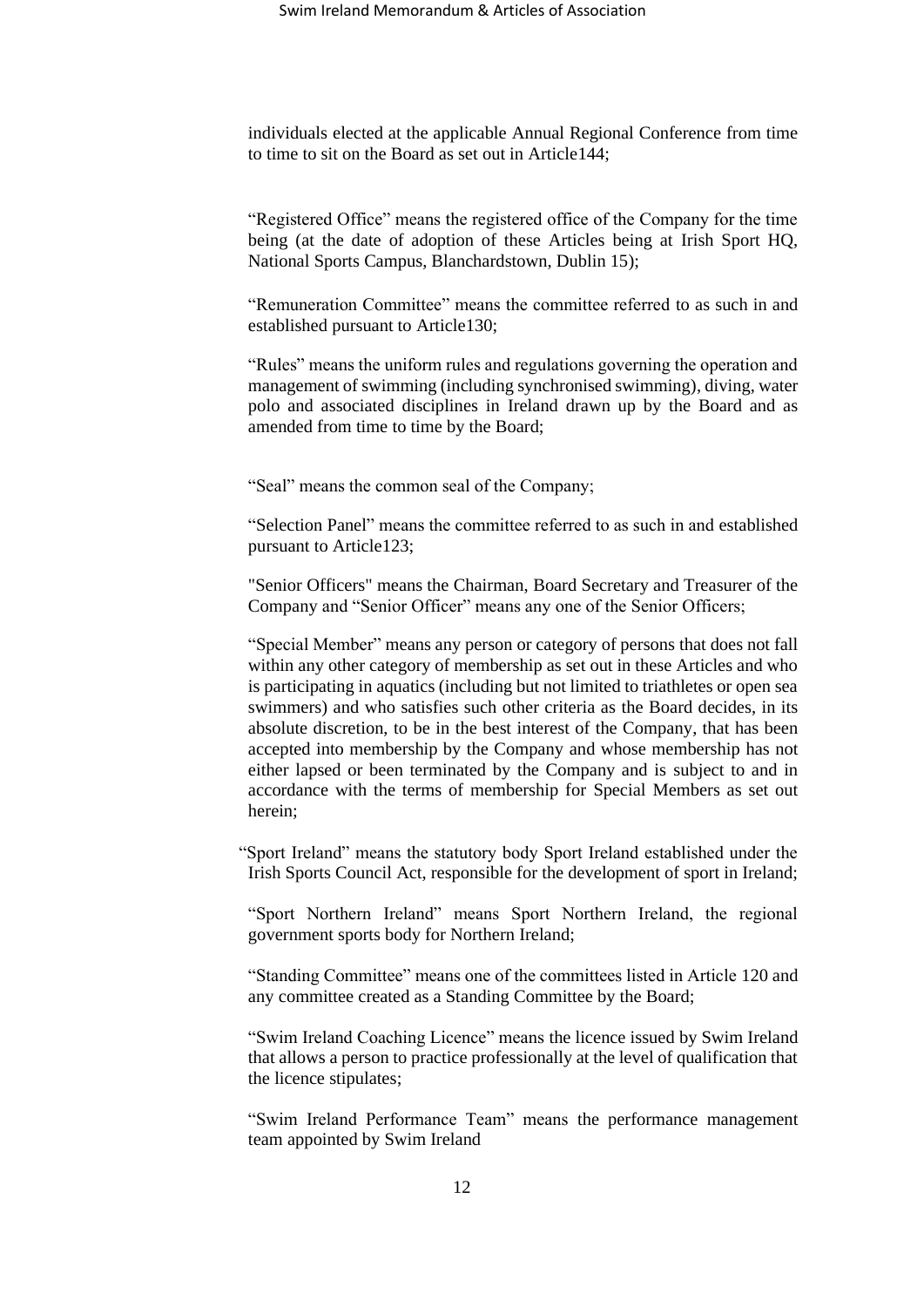"Swim Ulster" means Swim Ulster Limited (being an independent entity incorporated in Northern Ireland receiving funding from Sports Council Northern Ireland and other UK funding bodies as a *de facto* governing body) or any successor;

"Swim Ulster Board" means the board of directors of Swim Ulster;

"Treasurer" means the person holding such office in the Company in accordance with these Articles;

"Ulster" shall have the meaning attributed to it in the Rules;

"Water Polo Conference" shall have the meaning set out in Article [136\(d\);](#page-40-0) and

"Year" means a calendar year other than in the context of elections to any office under these Articles, where "Year" shall mean the period from the conclusion of one Company AGM to the conclusion of the next;

- (b) reference to any statute or statutory provision includes a reference to that statute or statutory provision as from time to time modified or re-enacted;
- (c) words importing the singular number only shall include the plural number and vice versa; words importing the masculine gender only shall include the feminine and neuter gender and vice versa; and words importing persons shall include corporations;
- (d) any expression referring to writing shall, unless the contrary intention appears, be construed as including references to printing, lithography, photography, and any modes of representing or reproducing words in a visible form provided that the expression shall not include writing in electronic form except as provided in these Articles and/or, where it constitutes writing in electronic form sent to the Company, the Company has agreed to its receipt in such form;
- (e) unless the contrary intention appears, the use of the word "address" in these Articles in relation to Electronic Communications includes any number or address used for the purpose of such communications;
- (f) expressions referring to execution of any document shall include any mode of execution under seal or under hand or under any mode of Electronic Signature as shall be approved by the Board and expressions referring to receipt of any Electronic Communications shall, unless the contrary intention appears, be limited to receipt in such manner as the Board has approved in advance; and
- (g) "person" includes any individual, firm, body corporate, association or partnership, government or state or agency of a state, local authority or government body or any joint venture (whether or not having a separate legal personality).
- 2. The provisions of the Act shall apply to the Company save to the extent that this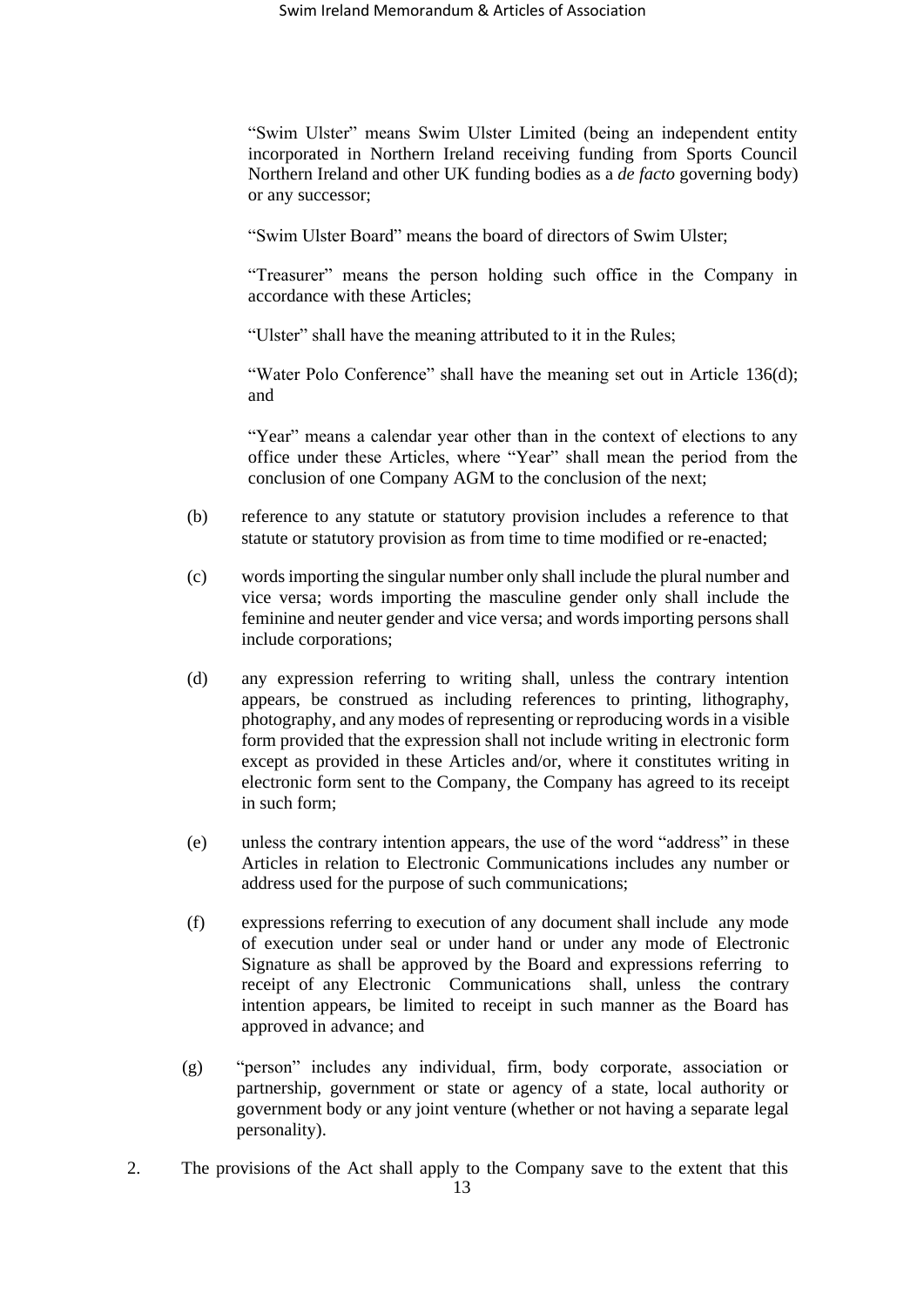constitution provides or states otherwise.

#### **OBJECTS**

3. The Company is established for the purposes expressed in its memorandum of association.

#### **MEMBERSHIP**

- 4. The number of Members of the Company is unlimited. The subscribers to the memorandum of association of the Company and such other persons as are admitted to membership in accordance with these Articles shall be Members of the Company.
- 5. Every applicant for membership of the Company shall apply in the manner prescribed in the Rules and all applications shall in all cases be subject to the approval of the Board.
- 6. If the applicant is accepted for membership of the Company then on receipt from the applicant of the amount of the subscription payable under Article [13,](#page-14-0) the applicant's name and address and the Club and Region to which the applicant is assigned shall be entered upon the register of Members.
- 7. Membership shall be personal to the Member and shall not be transferable or transmissible by the act of the Member or by operation of law.
- <span id="page-13-0"></span>8. Membership shall automatically cease on any Member's death, winding up or dissolution as the case may be.
- <span id="page-13-1"></span>9. Every Member shall further to the best of his ability the objects, interests and influence of the Company and shall observe all bye-laws, Rules and standing orders of the Company made pursuant to the powers in that behalf hereinafter contained.
- 10. Subject to the provisions of Articles [36](#page-19-0) and [37,](#page-19-1) membership of the Company shall be open to the following seven (7) categories of membership:
	- (a) Club Members;
	- (b) Affiliate Members;
	- (c) Associate Members;
	- (d) Learn to Swim Members;
	- (e) Leisure Members;
	- (f) Special Members; and
	- (g) Child Members.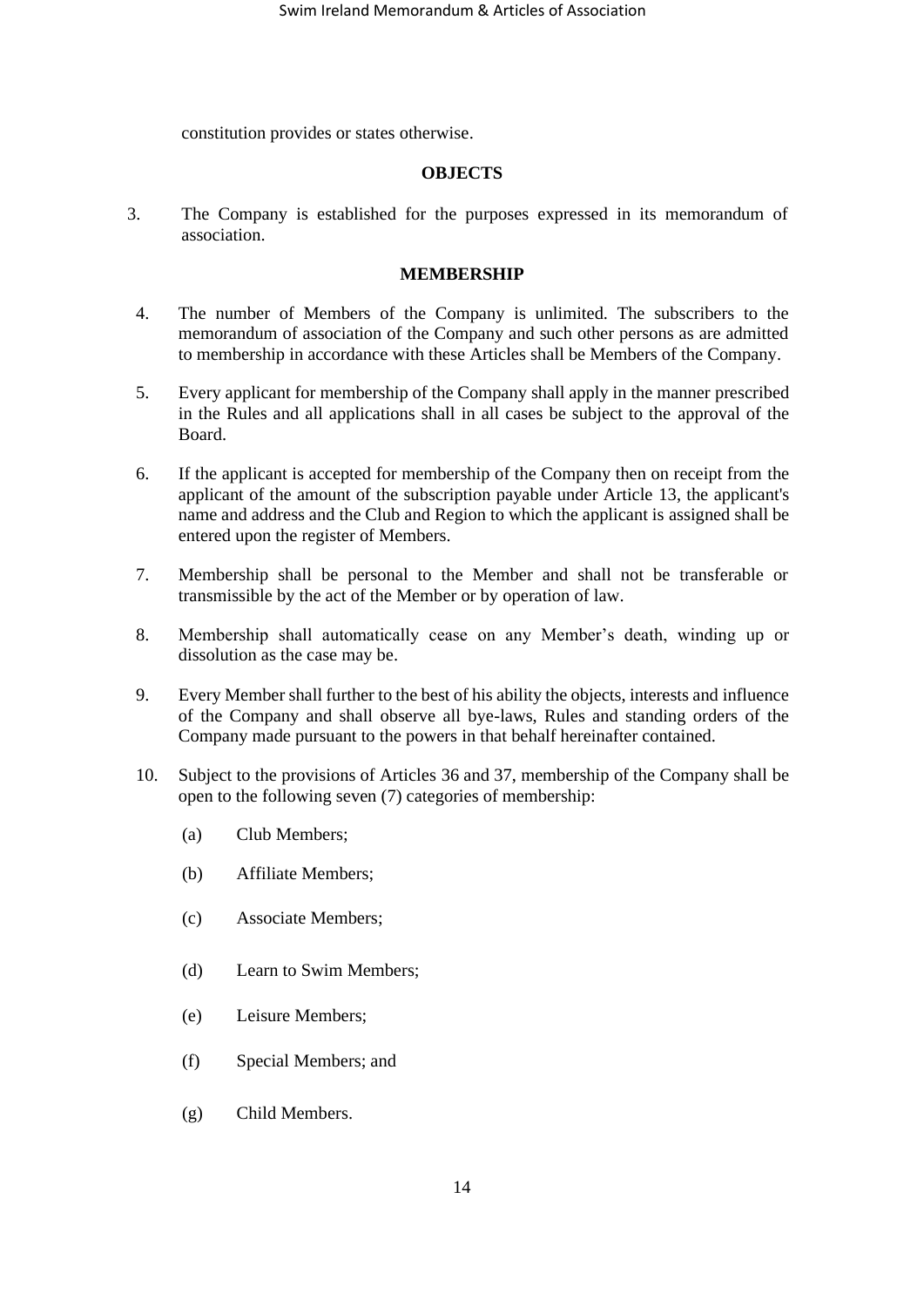- <span id="page-14-1"></span>11. Every Member must comply with the following conditions of membership:
	- (a) that he agrees to be bound by the Child Welfare and Protection Policies;
	- (b) that he agrees to be bound by the Company's complaints and disciplinary procedures including any adjudication or determination made by the Disciplinary and Complaints Committee;
	- (c) that he agrees to be bound by any other conditions as may be imposed by the Board on his category of membership from time to time, subject to the Act; and
	- (d) that he agrees to comply with the Rules, bye-laws and standing orders of the Company from time to time.
- 12. The Company shall keep an accurate and up to date register of Members at the Registered Office.
- <span id="page-14-0"></span>13. The Company AGM shall prescribe an application or subscription fee payable on admission to membership and an annual subscription and other periodic contributions payable by every Member. Such annual subscription and other periodic contributions shall be determined for each category of Club membership by the AGM. Any increase authorised by the AGM shall take effect only from the commencement of the next financial year. Club members joining at any time during the Year prior to September shall pay the full annual subscription fee and a rate of one third shall apply in respect of all new memberships commencing in the last quarter of the Year. The Associate Membership subscription shall commence in the month in which the member first applied and shall be due annually in the same month thereafter. Associate Membership may be increased, such increase to take immediate effect, where the insurance costs to Swim Ireland for the Associate Members increases but only in the amount of the actual increase.

## **CLUB MEMBERS**

- <span id="page-14-2"></span>14. Subject to compliance with the conditions set down in Article [11,](#page-14-1) Club Members shall have the following rights only:
	- (a) the right to compete at all swimming and associated disciplines' competitions held by or under the auspices of the Company subject to compliance with the relevant rules of the competition;
	- (b) the right to notice of, and to attend at, general meetings of the Company and the right to notice of, and to attend at, meetings of General Congress;
	- (c) the right to speak at General Congress;
	- (d) the right to speak at general meetings of the Company but only as a Delegate or Delegates duly elected by that Club Member's Club;
	- (e) the right through their Club and only if agreed by the Club at a general meeting of the Club, to put forward notices of motion at any general meeting of the Company subject to compliance with the applicable standing orders of the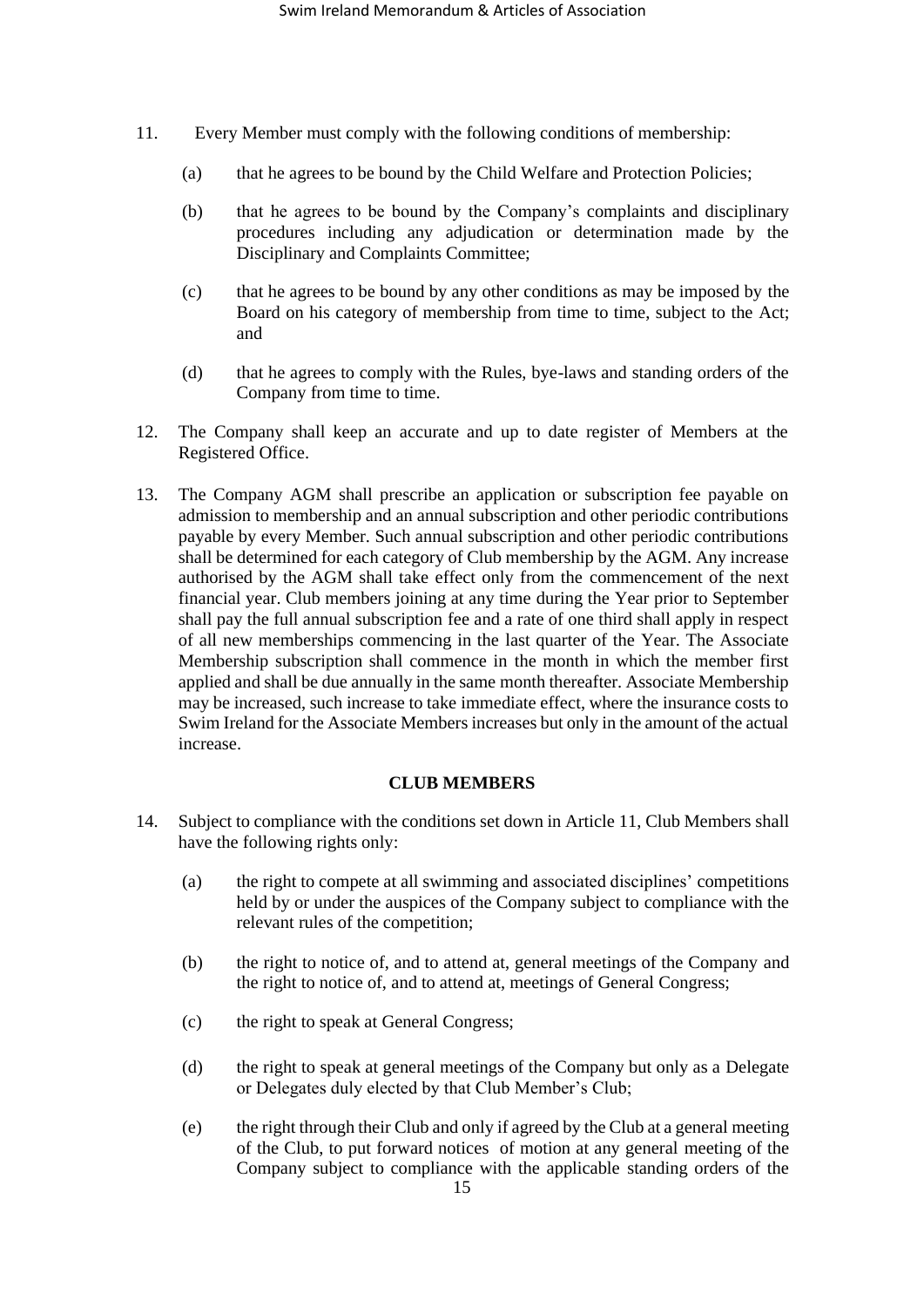Company in relation thereto;

- (f) the right to stand for election to any office of the Company subject to compliance with the Company's nomination procedures as set out in Articles 135 to136; and
- (g) for the avoidance of doubt, Club Members shall not have the right to vote at general meetings of the Company but shall have the right to vote by way of show of hands only at meetings of General Congress. Only Delegates duly appointed by Clubs on behalf of Club Members shall have the right to vote at general meetings of the Company.

## **AFFILIATE MEMBERS**

- <span id="page-15-1"></span><span id="page-15-0"></span>15. Subject to compliance with the conditions set down in Article [11,](#page-14-1) Affiliate Members shall have the following rights only:
	- (a) the right to notice of, and to attend at, general meetings of the Company and to notice of, and to attend at, meetings of General Congress;
	- (b) the right to nominate a maximum of two Delegates to attend general meetings of the Company and/or meetings of General Congress. Such Delegates shall have the right to speak but not the right to vote at general meetings;
	- (c) the right to speak at, and to vote by way of show of hands only at, meetings of General Congress through their duly appointed Delegates.
- 16. Each Affiliate Member shall in addition, subject to Articles [6](#page-4-2) t[o 13](#page-14-0) herein and without prejudice to Article [15,](#page-15-0) be accepted for Affiliate Membership subject to and provided that the following conditions are met:
	- (a) that it agrees to be bound by the Child Welfare and Protection Policies and that its memorandum and articles of association (if it is an incorporated entity) and any rulebook or other constituent documentation contain covenants to this effect;
	- (b) that it adopts disciplinary procedures no less onerous than the disciplinary procedures determined by the Board and set down in the Rules or in any other document setting out the disciplinary and complaints procedure of the Company;
	- (c) that if registered as a separate legal incorporated entity, it is duly incorporated and validly existing under the laws governing its incorporation and confirms to the Company in a manner satisfactory to the Board that it is responsible for its own affairs and the financing of its own activities and the Company shall assume no responsibility in relation thereto;
	- (d) that its rules, bye-laws, standing orders, procedures and memorandum and articles of association or any other constituent document do not conflict with and are consistent with the Rules, bye-laws, standing orders, procedures and memorandum and articles of association of the Company;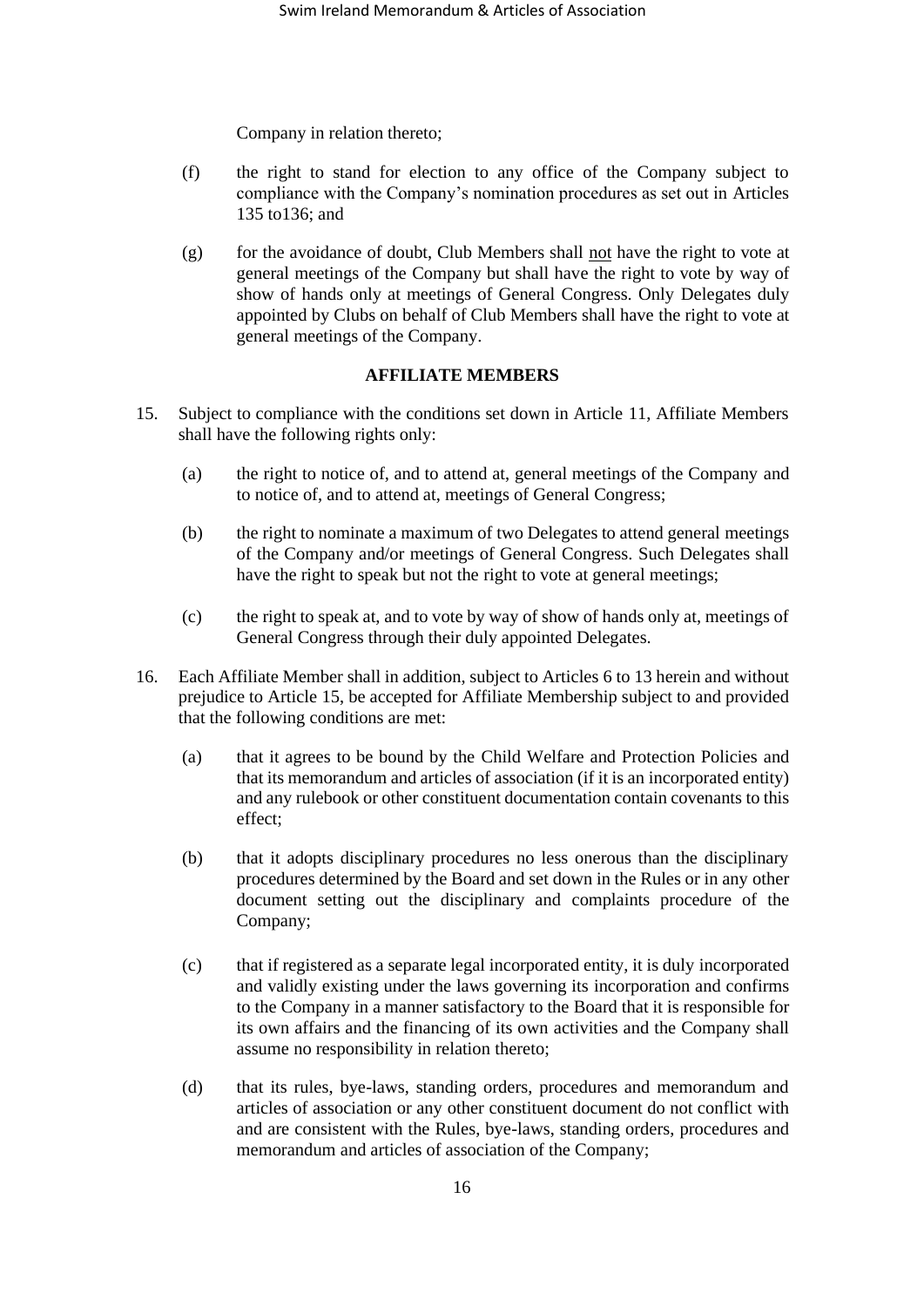- (e) that it complies with these Articles, the Rules, bye-laws, standing orders and procedures of the Company and, in particular, those provisions in relation to affiliation procedures or application forms and procedures for Affiliate Members as specified by the Board from time to time;
- (f) if it has received funding from or through the Company in a financial year that it reports to the Company AGM on, and accounts to the Board for, its activities;
- (g) each Affiliate Member acknowledges and agrees that it solely responsible for running and managing its own affairs and that the Company bears no responsibility of any kind whatsoever for the actions or omissions of the Affiliate Member and each Affiliate Member agrees to indemnify and keep indemnified the Company against all losses, damages, costs and expenses incurred by the Company arising from any third party claim against the Company in relation to the past, present or future affairs, actions or omissions of the Affiliate Member; and
- (h) each Affiliate Member shall comply with all affiliation regulations and procedures set down by the Company whether in the Rules or any bye- laws or standing orders as drawn up by the Board from time to time.

# **ASSOCIATE MEMBERS**

- <span id="page-16-1"></span>17. Subject to compliance with the conditions of Article [11](#page-14-1) and the provisions of Article [18,](#page-16-0) Associate Members shall have the following rights only:
	- (a) the right to notice of, and to attend at, general meetings of the Company and to notice of, and to attend at, meetings of General Congress; and
	- (b) Associate Members shall not have the right to speak or to vote at general meetings of the Company but shall have the right to speak and to vote by way of show of hands only at meetings of General Congress.
- <span id="page-16-0"></span>18. Each Associate Member shall sign a legally binding undertaking to the Company (in such form as the Board may require) to adhere to the Child Welfare and Protection Policies applicable in carrying on the profession or practice of teaching/operation or management of swimming and associated disciplines.

## **LEARN TO SWIM MEMBERS**

- 19. Subject to compliance with the conditions set down in Article [11,](#page-14-1) Learn to Swim Members shall have the following rights only:
	- (a) the right to notice of, and to attend at, general meetings of the Company;
	- (b) no right to speak at or to vote at general meetings of the Company and no right to notice of, to attend at, to speak or vote at meetings of General Congress;
	- (c) no right to compete at any swimming and associated disciplines' competitions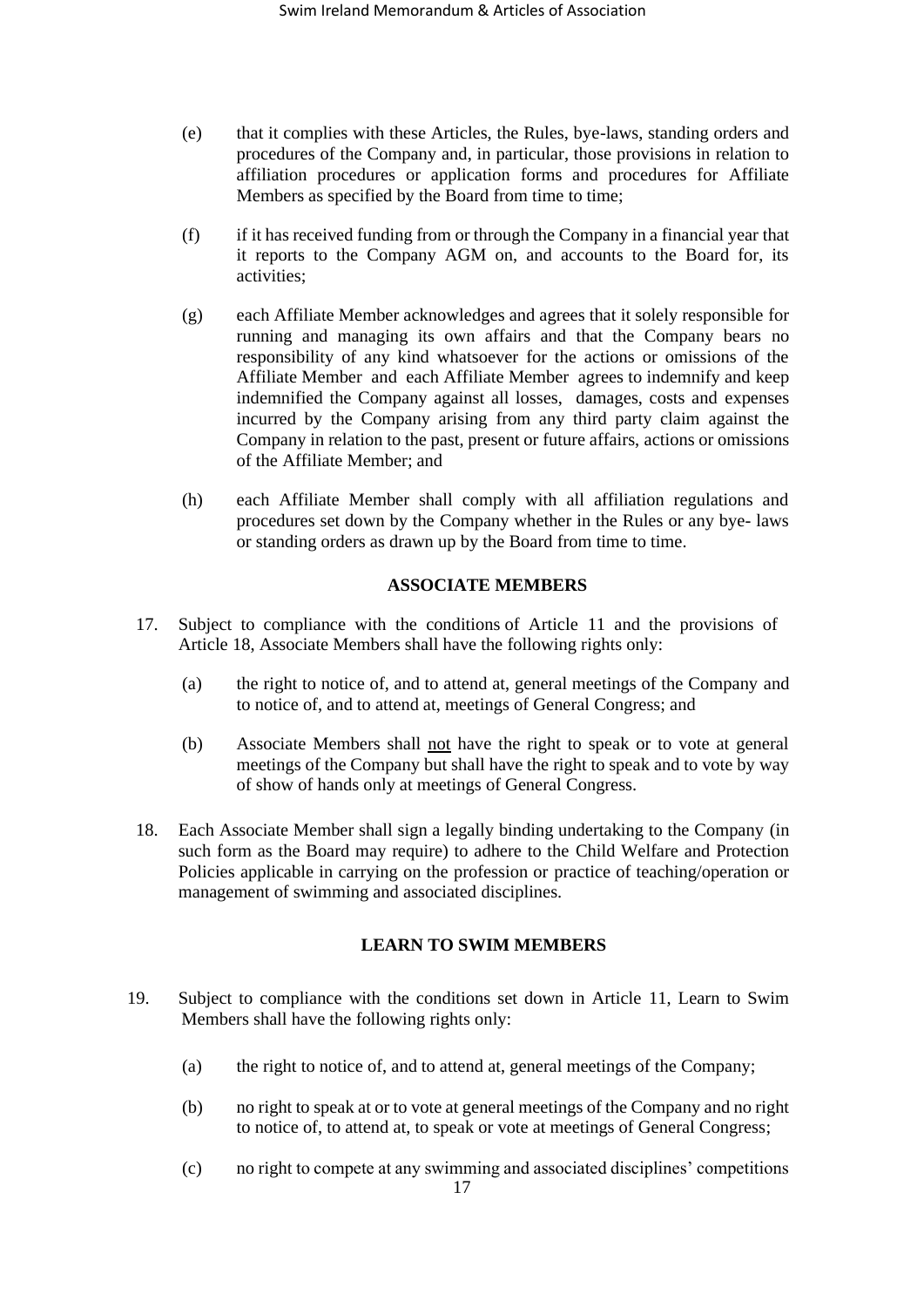held by or under the auspices of the Company; and

- (d) no right to stand for election to any office of the Company.
- 20. Notwithstanding the terms of Article [13,](#page-14-0) the Board shall from time to time prescribe an application or subscription fee payable on admission to membership by Learn to Swim Members or other periodic contributions which shall be payable by each Learn to Swim Member and may vary such fees from time to time. Any such variation shall come into force on the date prescribed by the Board.
- 21. This category of membership shall be independent of Club Membership and a Learn to Swim Member may also apply to be a Club Member and, where accepted as a member of that Club, shall enjoy the rights associated with being a Club Member as set out in these Articles. For the avoidance of doubt, any person shall be entitled to avail of the Learn to Swim program without becoming a Learn to Swim Member.

#### **LEISURE MEMBERS**

- 22. Subject to compliance with the conditions set down in Article 11, Leisure Members shall have the following rights only:
	- (a) the right to notice of, and to attend at, general meetings of the Company;
	- (b) no right to speak at or to vote at general meetings of the Company and no right to notice of, to attend at, to speak or vote at meetings of General Congress;
	- $(c)$  no right to compete at any swimming and associated disciplines' competitions held by or under the auspices of the Company; and
	- (d)  $\frac{no}{10}$  right to stand for election to any office of the Company.
- 23. Notwithstanding the terms of Article [13,](#page-14-0) the Board shall from time to time prescribe an application or subscription fee payable on admission to membership by Leisure Members or other periodic contributions which shall be payable by each Leisure Member and may vary such fees from time to time. Any such variation shall come into force on the date prescribed by the Board.

#### **SPECIAL MEMBERS**

- 24. Subject to compliance with the conditions set down in Article 11, Special Members shall have the following rights only:
	- (a) the right to notice of, and to attend at, general meetings of the Company;
	- (b) no right to speak at or to vote at general meetings of the Company and  $\underline{\text{no}}$  right to notice of, to attend at, to speak or vote at meetings of General Congress;
	- (c) only have the right to compete at swimming and associated disciplines' competitions held by or under the auspices of the Company that have been designated by the Company as being open to Special Members; and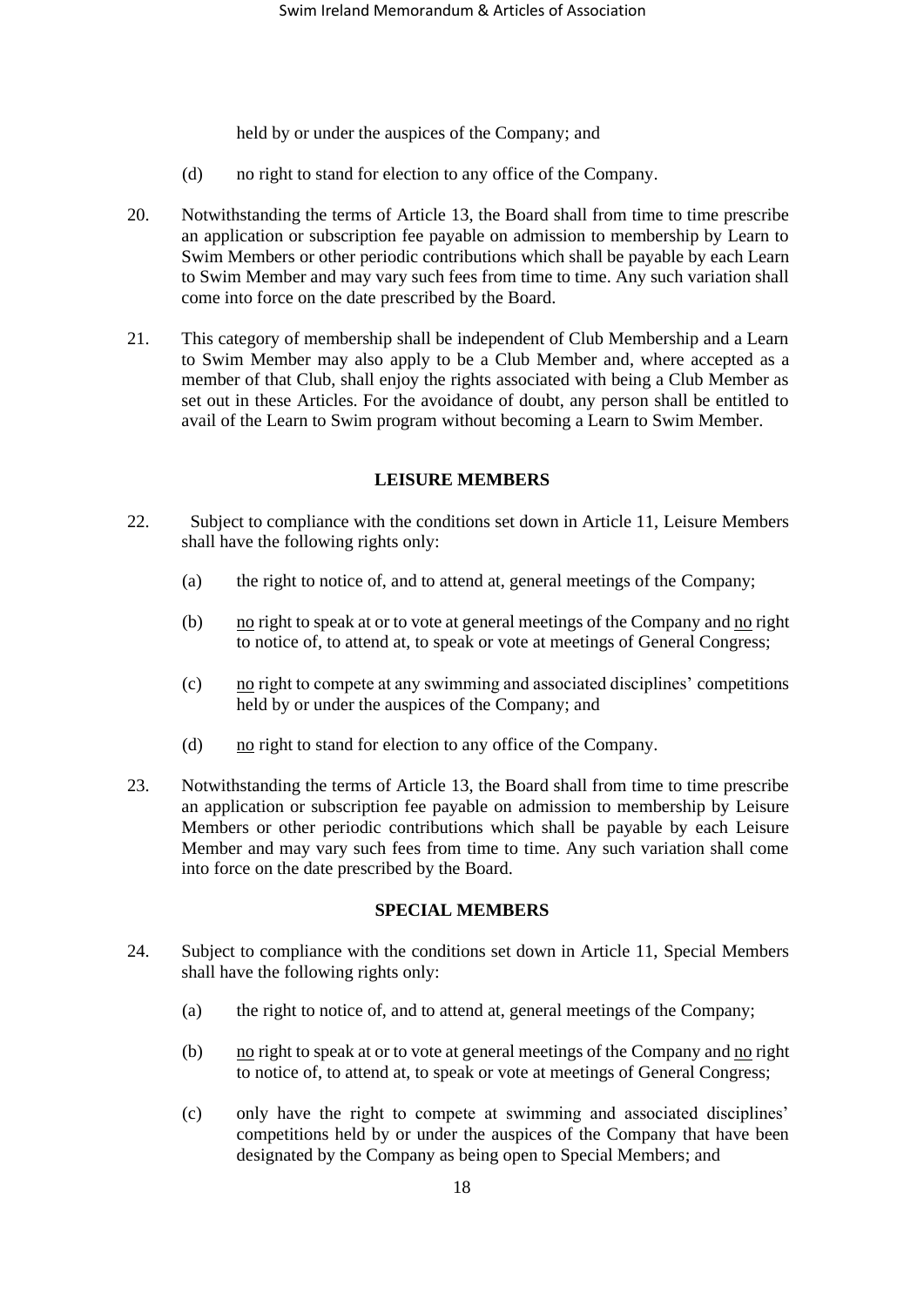- (d)  $\frac{no}{10}$  right to stand for election to any office of the Company.
- 25. Notwithstanding the terms of Article [13,](#page-14-0) the Board shall from time to time prescribe an application or subscription fee payable on admission to membership by Special Members or other periodic contributions which shall be payable by each Special Member and may vary such fees from time to time. Any such variation shall come into force on the date prescribed by the Board.

#### **CHILD MEMBERS**

- 26. It is a fundamental condition of the membership of every Child Member that their parents/guardians must comply with the following conditions of their membership:
	- (a) that the parents/guardians agree to be bound by the Child Welfare and Protection Policies;
	- (b) that the parents/guardians agree to be bound by the Company's complaints and disciplinary procedures including any adjudication or determination made by the Disciplinary and Complaints Committee;
	- (c) that the parents/guardians agrees to be bound by any other conditions as may be imposed by the Board on their Child's category of membership from time to time, subject to the Act; and
	- (d) that the parents/guardians agree to comply with these Articles, the Rules, byelaws and standing orders of the Company from time to time.

Any failure by a parent or guardian of a Child Member to comply with these conditions may result in the Child's membership of the Company being revoked.

#### **CLUBS**

- 27. Clubs shall comply with all affiliation regulations and procedures set down by the Company whether in the Rules or any bye-laws or standing orders and as drawn up by the Board from time to time and shall be bound by these Articles.
- 28. A Club's rules, bye-laws, procedures and standing orders shall not be in conflict with any provision of these Articles or the Rules.
- <span id="page-18-0"></span>29. Where any member of a Club Committee has served as a Club Committee Officer of the Club Committee for four years (whether consecutive or not) he may not serve as a member of the Club Committee until at least two (2) consecutive years have elapsed since he last served. For the avoidance of doubt, the provisions of this Article [29](#page-18-0) shall not become effective until the conclusion of the 2019 Company AGM (AGM is defined below in Article [39\)](#page-20-0).
- 30. A Club Member who ceases to be a member of a Club automatically ceases to be a Member of the Company.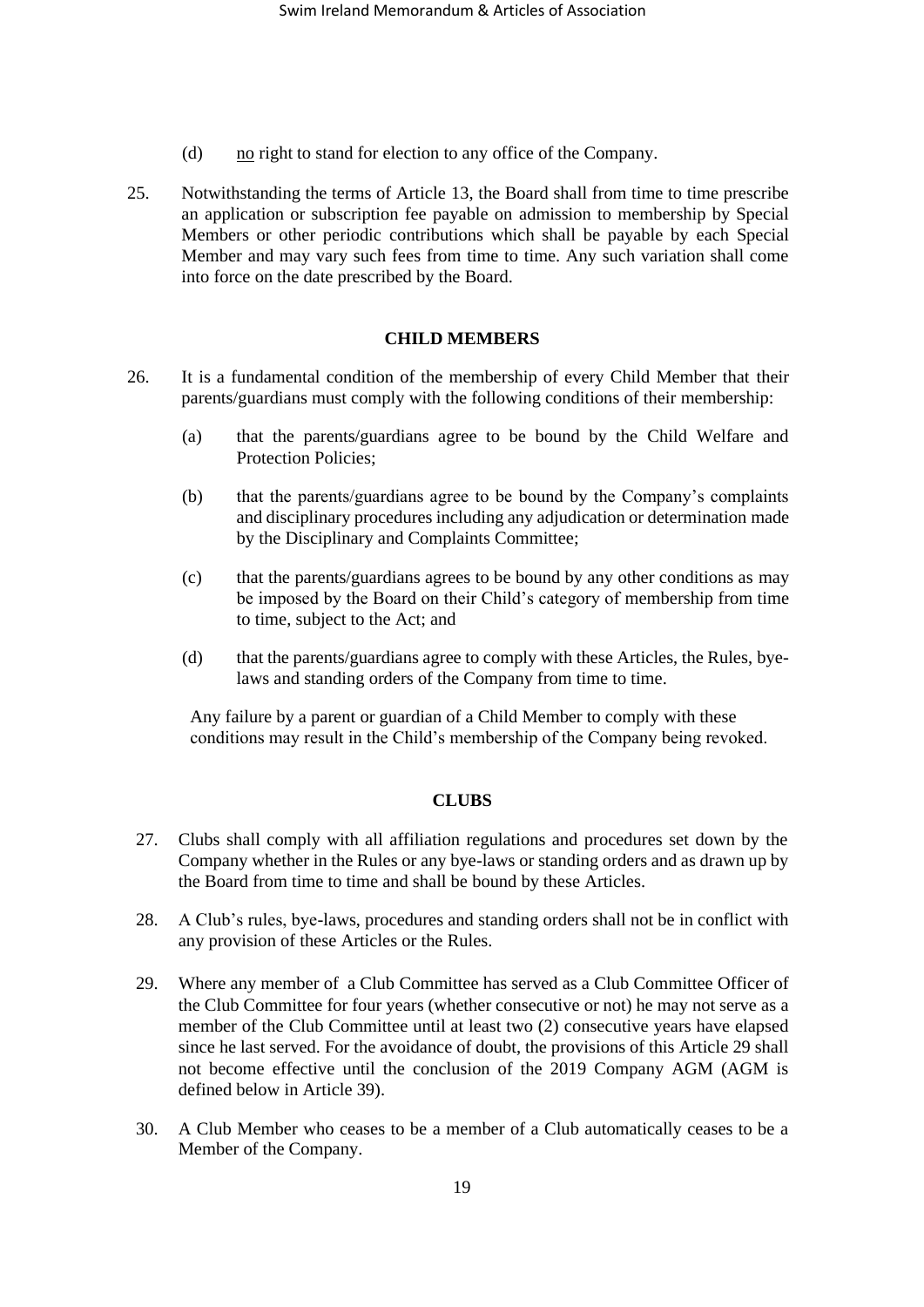- 31. Each Club shall promptly inform the Company and provide any requested details to the Company of any changes in its membership.
- 32. In the event of a Club failing to comply with or failing to enforce any disciplinary or other measure prescribed by the Board, the Disciplinary and Complaints Committee and/or the Company in general meeting, the Club shall be liable to be disaffiliated from the Company in accordance with the procedures for disaffiliation set down in the Rules or any bye-laws or standing orders.

#### **ANTI-DOPING**

- <span id="page-19-2"></span>33. The anti-doping rules of the Company are the Irish Anti-Doping Rules as published by the Sport Ireland and as amended from time to time by the Sport Ireland. The Company accepts the right of FINA, the Irish Sports Council, the Sport NI, LEN, the Olympic Council of Ireland, or duly authorised representatives of such bodies, to dope test, in accordance with law, any competing Member both in-competition and out of competition (i.e. un-announced testing).
- 34. It shall be a fundamental condition of membership of the Company, in addition to any other provisions concerning membership and the various categories of membership as laid down in these Articles that Members submit to and comply with any dope testing by the Company or any of the bodies referred to in Article [33.](#page-19-2)
- 35. Members are strictly and solely responsible for ensuring compliance for themselves with the Irish Anti-Doping Rules and/or any other anti-doping rules published by LEN, FINA, the Olympic Council of Ireland, Sport Ireland or the Sport NI from time to time and Members recognise and agree that the Company has no liability of any kind whatsoever in this regard.

#### **CESSATION/SUSPENSION/EXPULSION OF MEMBERSHIP**

- <span id="page-19-0"></span>36. A Member shall forthwith cease to be a Member if he fails to pay any application fee or subscription or other contribution for which he becomes liable whilst he is a Member within the period laid down by the Board for any such payments.
- <span id="page-19-1"></span>37. Without prejudice to the provisions of Article [36](#page-19-0) hereof, if the conduct of any Member is such as shall in the opinion of the Board be injurious to the character or interests of the Company or render that Member unfit to remain a Member of the Company, or if any Member shall refuse or wilfully neglect to comply with any of these Articles or if the Board shall for any good reason require that a Member be expelled from membership the Board may by a resolution of a majority of at least three-fourths (75%) of the Board present and voting at a Board meeting specially convened for this purpose suspend such Member from membership indefinitely or otherwise limit for a stated period the rights of membership of that Member or may expel such Member from membership of the Company provided that such a Member shall have fourteen (14) Clear Days' notice sent to him of the Board meeting and shall be entitled to attend such a meeting and be heard in his defence but shall not be present at the voting or take part in the proceedings otherwise than as the Board shall permit. Notice under this Article shall be deemed to have been served and delivered if it is sent by post in accordance with the provisions set out in Articles [155](#page-45-0) to164.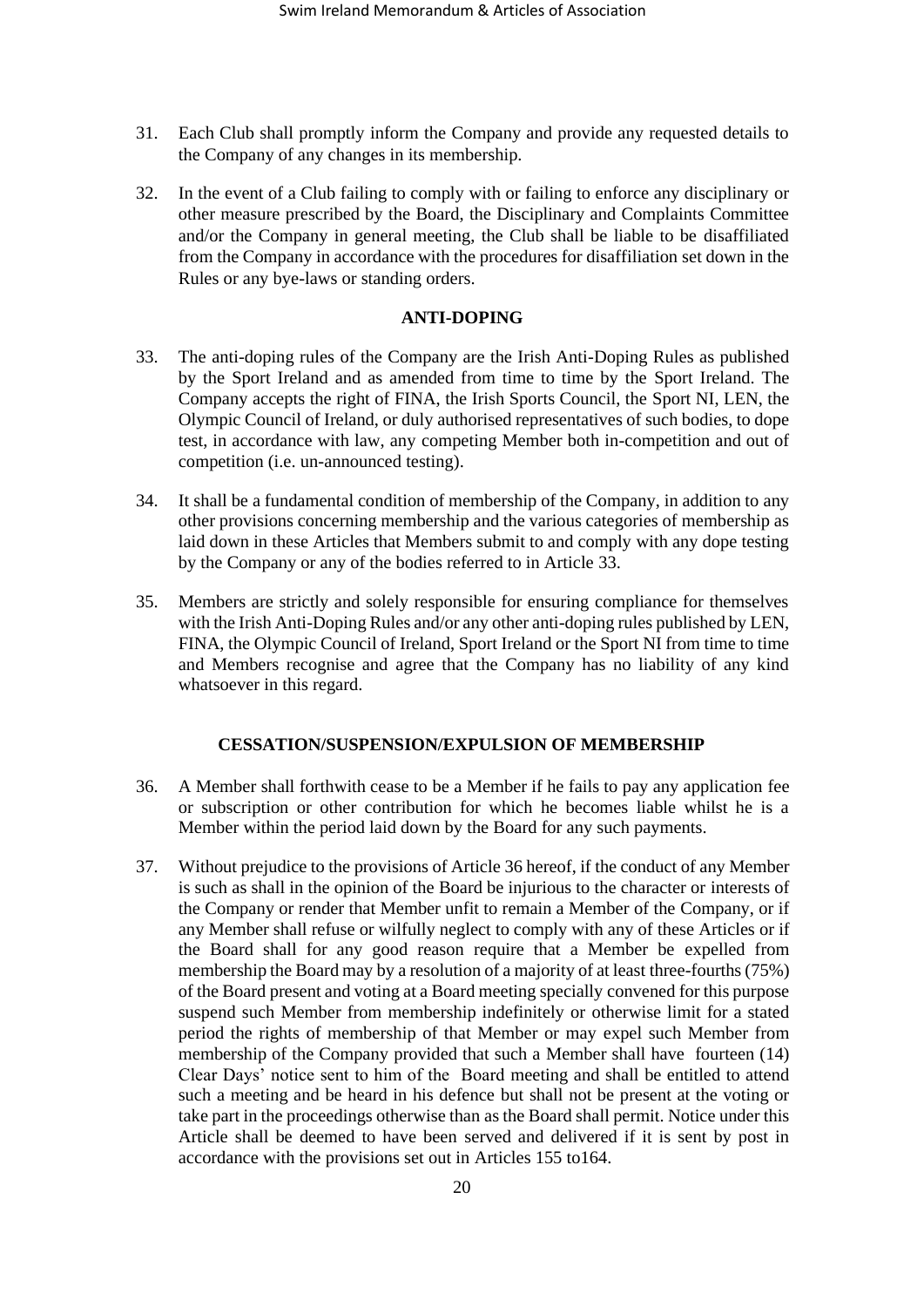- 38. Cessation of membership of the Company howsoever occurring:
	- (a) shall not entitle the Member to repayment of the whole or any part of any contribution or subscription previously paid by him; and
	- (b) shall be without prejudice to the Member's liability to pay any contribution or subscription which has become due and payable before such cessation.

# **GENERAL MEETINGS**

- <span id="page-20-0"></span>39. All general meetings other than annual general meetings ("AGMs") shall be called extraordinary general meetings ("EGMs"). The Company shall in each Year hold an AGM in addition to any other general meetings in that Year and shall specify the meeting as such in the notice calling it. All general meetings shall be held in Ireland, subject to Article [40.](#page-20-1)
- <span id="page-20-1"></span>40. The Company AGM shall, so far as reasonably practicable, be held at such time and date as the preceding AGM shall determine, subject to compliance with the Act. The venue of such AGM shall be determined by the Board. In the event a venue for a general meeting becomes unavailable, the Board may change that venue by giving as much notice as is reasonably practical in the circumstances. For the avoidance of doubt, a general meeting may be held by video conference at the discretion of the Board. In order to comply with the Act, if an AGM is to be held in Northern Ireland the preceding AGM must pass a resolution that it be so held.
- <span id="page-20-2"></span>41. The Board shall convene an EGM:
	- (a) if a resolution to convene an EGM is passed at the preceding AGM; or
	- (b) on the requisition of Members pursuant to the provisions of the Act; or
	- (c) where ten (10) Clubs each having held an EGM requisition such a meeting by service on the Board Secretary of a written notice duly signed by two officers from each Club seeking the holding of such a meeting; or
	- (d) where two-thirds of the Board resolve to convene such a meeting.

Subject to the provisions of the Act, such meetings shall be convened by the Board within twenty-eight (28) Clear Days of the receipt of the requisition required under this Article or the date on which the Board Members resolve to convene such a meeting in accordance with Article [41\(](#page-20-2)d) above. EGMs shall be held at a time and venue and on a date as determined by the Board.

42. The accidental omission to give notice of a meeting to, or the non-receipt of notice of a meeting by, any person entitled to receive notice shall not invalidate the proceedings at that meeting.

## **PROCEEDINGS AT GENERAL MEETINGS**

43. Each Club and each Affiliate Member respectively shall be entitled to send two (2) Delegates to general meetings of the Company. All voting Delegates shall be Members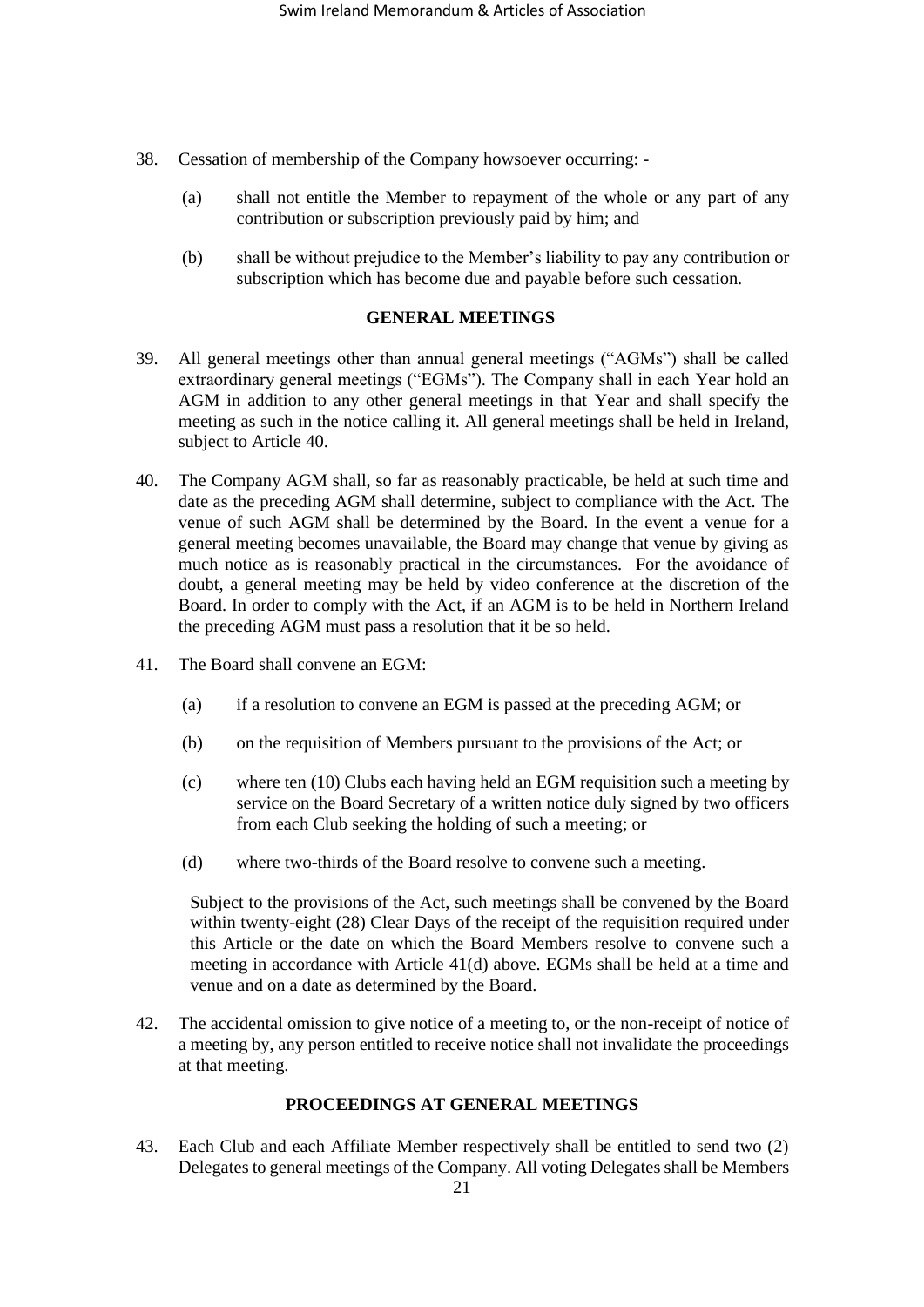of the Company in their own right. A Delegate shall be elected by a Club in accordance with the procedure in the Club's rules for electing Delegates at its general meeting or, as the case may be, duly nominated by an Affiliate Member. Each Club shall notify the Board Secretary in writing of the Delegate(s) elected by it, and each Affiliate Member shall notify the Board Secretary in writing of the Delegate(s) nominated by it, before the relevant meeting.

- 44. No business shall be transacted at any general meeting unless a quorum is present. Save as otherwise provided in these Articles, fifty (50) Delegates entitled to attend and cast votes at a general meeting of the Company and who are present in person shall constitute a quorum. For the avoidance of doubt, present in person shall include being present in any virtual setting specified in the notice of that general meeting.
- <span id="page-21-0"></span>45. If such a quorum is not present within half an hour from the time appointed for the meeting, or if during a meeting such a quorum ceases to be present, the meeting shall stand adjourned to the same day in the next week at the same time and place or to such time and place as the Board may determine and if at the adjourned meeting a quorum is not present within half an hour from the time appointed for the meeting the Members present shall be a quorum.
	- 46. (a) Subject to paragraph (b) of this Article [46,](#page-21-0) the Chairperson or in his absence some other Board Member nominated by the Board shall preside as chairperson of the meeting, but if neither the Chairperson nor such other Board Member (if any) be present and willing to act within fifteen (15) minutes after the time appointed for holding the meeting, the Board Members present shall elect one of their number to be chairperson and, if there is only one Board Member present and willing to act, he shall be chairperson.
		- (b) The Board may, with the consent of the Chairperson, appoint an independent person of suitable standing to chair any general meeting of the Company provided that any person so nominated shall be approved by a majority of the Board.
- 47. If no Board Member is willing to act as chairperson, or if no Board Member is present within fifteen (15) minutes after the time appointed for holding the meeting, or if the procedure under Article [46\(](#page-21-0)b) is not adopted, then the Members present and entitled to vote shall choose one of their number to be chairperson of the meeting.
- 48. The chairperson of the meeting may, with the consent of a meeting at which a quorum is present (and shall if so directed by the meeting), adjourn the meeting from time to time and from place to place, but no business shall be transacted at an adjourned meeting other than business which might properly have been transacted at the meeting had the adjournment not taken place. When a meeting is adjourned for fourteen (14) days or more, at least seven (7) Clear Days' notice shall be given

specifying the time and place of the adjourned meeting and the general nature of the business to be transacted. Otherwise it shall not be necessary to give any such notice.

- 49. Voting by proxy shall not be permitted.
- 50. At all general meetings of the Company a resolution put to the vote of the meeting shall be decided on a poll.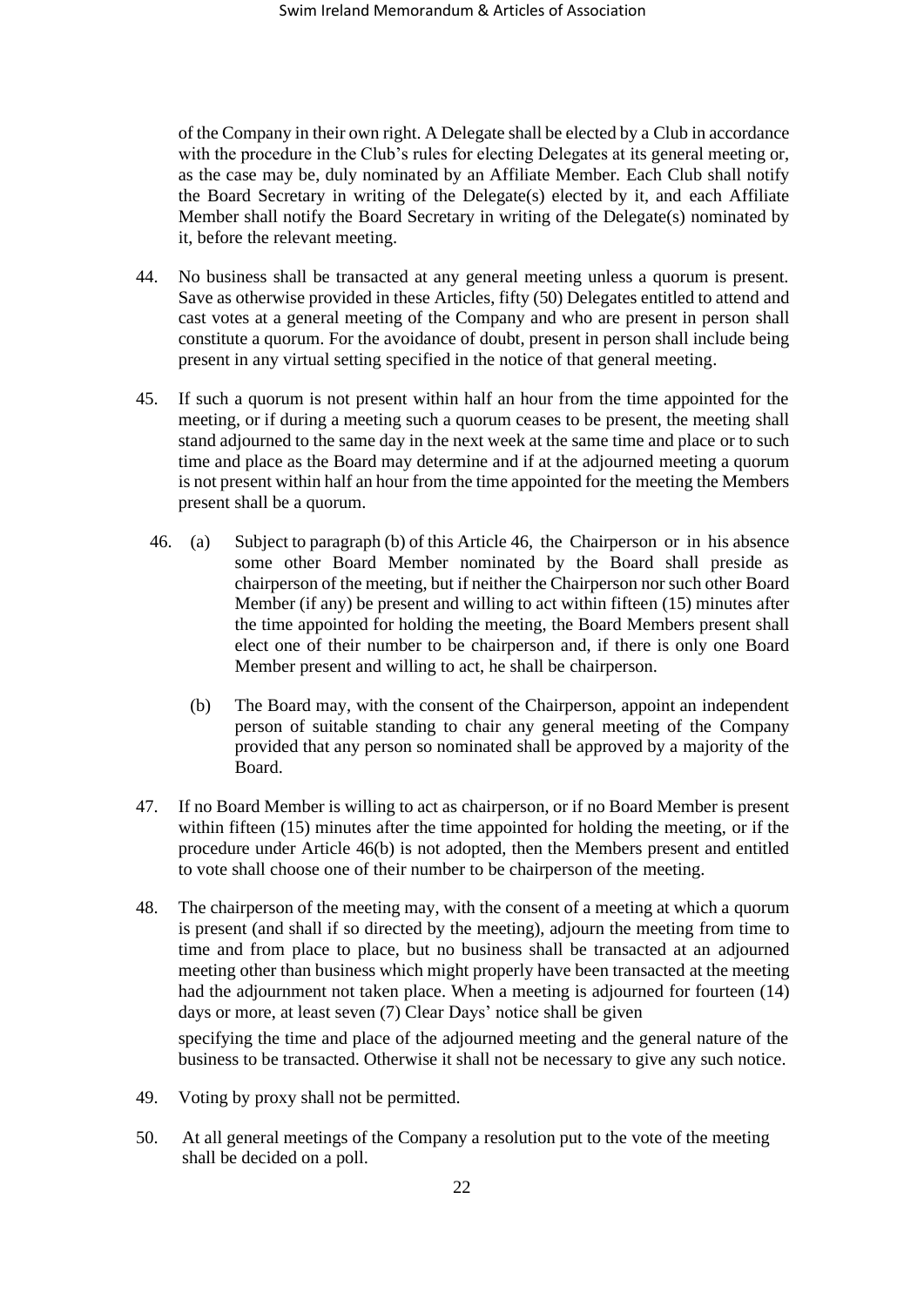- 51. In the case of an equality of votes the chairperson of the meeting shall have a casting vote in addition to any other vote he may have*.*
- 52. Subject to the provisions of the Act, a poll shall be determined by a simple majority of those present and voting on the poll. A poll shall be taken as the chairperson of the meeting directs and he may appoint scrutineers (who need not be Members) and fix a time and place for declaring the result of the poll. The result of the poll shall be deemed to be the resolution of the meeting at which the poll was demanded.
- 53. Where a resolution(s) to amend the Company's memorandum of association and/or its articles of association is successful at a Company AGM, that resolution shall have immediate effect from the conclusion of such meeting.
- 54. A poll on the election of a chairperson of the meeting or on a question of adjournment shall be taken forthwith. A poll demanded on any other question shall be taken either forthwith or at such time and place as the chairperson of the meeting directs not being more than thirty (30) days after the meeting. The taking of a poll shall not prevent the continuance of a meeting for the transaction of any business other than the question on which the poll is taken.
- 55. No notice need be given of a poll not taken forthwith if the time and place at which it is to be taken are announced at the meeting. In any other case at least seven (7) Clear Days' notice shall be given specifying the time and place at which the poll is to be taken.
- <span id="page-22-0"></span>56. The Board shall be responsible for arranging the timetable and order of business at the Company AGM subject to standing orders for Company AGMs as are determined by the Board and subsequently circulated by the Company to the Members. All business shall be deemed special that is transacted at an EGM, and all that is transacted at an AGM shall also be deemed special, with the exception of the consideration of the accounts and balance sheet, and the reports of the Board and of the auditors and the fixing of the remuneration of the auditors and the election of Board Members.
- 57. Included as part of the report of the Board referred to at Article [56](#page-22-0) above shall be the report of the Board Members in conjunction with the CEO which shall include a review of the following areas:
	- (a) the strategic plan as laid down by the Board and/or the Company;
	- (b) the business plan of the Company as determined by the Board in respect of each Year;
	- (c) education as provided or funded by the Company in the Year under review; and
	- (d) reports from the Regional Management Committees.
- <span id="page-22-1"></span>58. Prior to the day appointed for the holding of the Company AGM, the following procedure shall apply:
	- (a) any proposition or motion, whether to amend the memorandum and articles of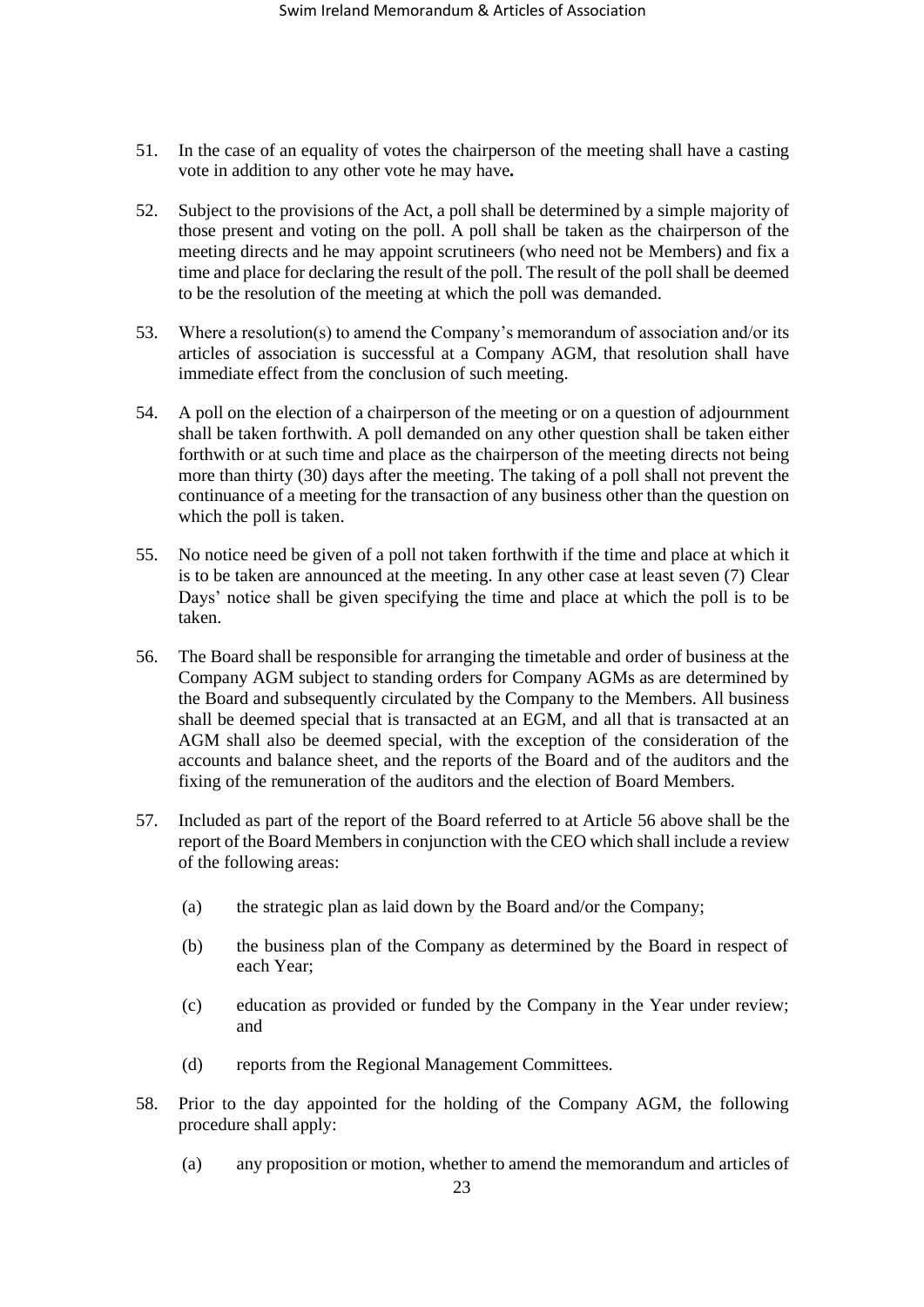association of the Company or on any other topic, shall be notified to the Board Secretary in writing not less than 42 Clear Days before the date for holding the AGM. Each such proposition shall deal with one subject only;

- (b) the Board may alter or amend or disallow any proposition or motion which offends against either or both of the memorandum of association and/or the articles of association of the Company and/or which the Board considers may either bring the sport into disrepute and/or be against the best interests of the Company, and may composite any two (2) or more propositions which, in the opinion of the Board, constitute in substance the same proposition or which deal with the same subject matter and are to the same effect. The Board shall inform, in writing, any Clubs whose proposition is altered, amended, composited or disallowed in accordance with this sub-paragraph (b) of this Article [58](#page-22-1) and shall then arrange for the final AGM agenda to be prepared and furnished to each person entitled to receipt of notice in accordance with these Articles not later than twenty- one (21) Clear Days before the dated fixed for holding the AGM; and
- (c) the Board shall distribute to Members its report and statement of accounts for the relevant financial year not less than twenty-one (21) Clear Days before the date fixed for holding the AGM.

## **VOTES OF MEMBERS**

- 59. The voting rights which apply with respect to the different categories of Members are set out in Articles [14](#page-14-2) to [17.](#page-16-1)
- 60. Delegates shall be entitled to attend and vote at general meetings of the Company. On a vote taken every Delegate present and entitled to vote shall have one vote in accordance with the wishes of the Club Members he represents (subject to Article [15\(b\)\)](#page-15-1).
- 61. If a Delegate is unable to attend a general meeting, his place (with all accompanying rights) may be taken by another person elected by the relevant Club or nominated by the relevant Affiliate Member (as the case may be) and notified to the Board Secretary of the Company no later than the commencement of the meeting. Such an elected or nominated replacement Delegate must be a member of the Club or Affiliate Member which elected or nominated the original Delegate who is being replaced.
- 62. No objection shall be raised to the qualification of any voter except at the meeting or adjourned meeting at which the vote objected to is tendered, and every vote not disallowed at the meeting shall be valid. Any objection made in due time shall be referred to the chairperson of the meeting whose decision shall be final and conclusive.

#### **THE BOARD**

63. The Members shall, subject to and in accordance with the provisions of these Articles, elect the Board at Company AGMs. Save as otherwise specifically provided for in these Articles, no person other than a Club Member shall be eligible to be a Board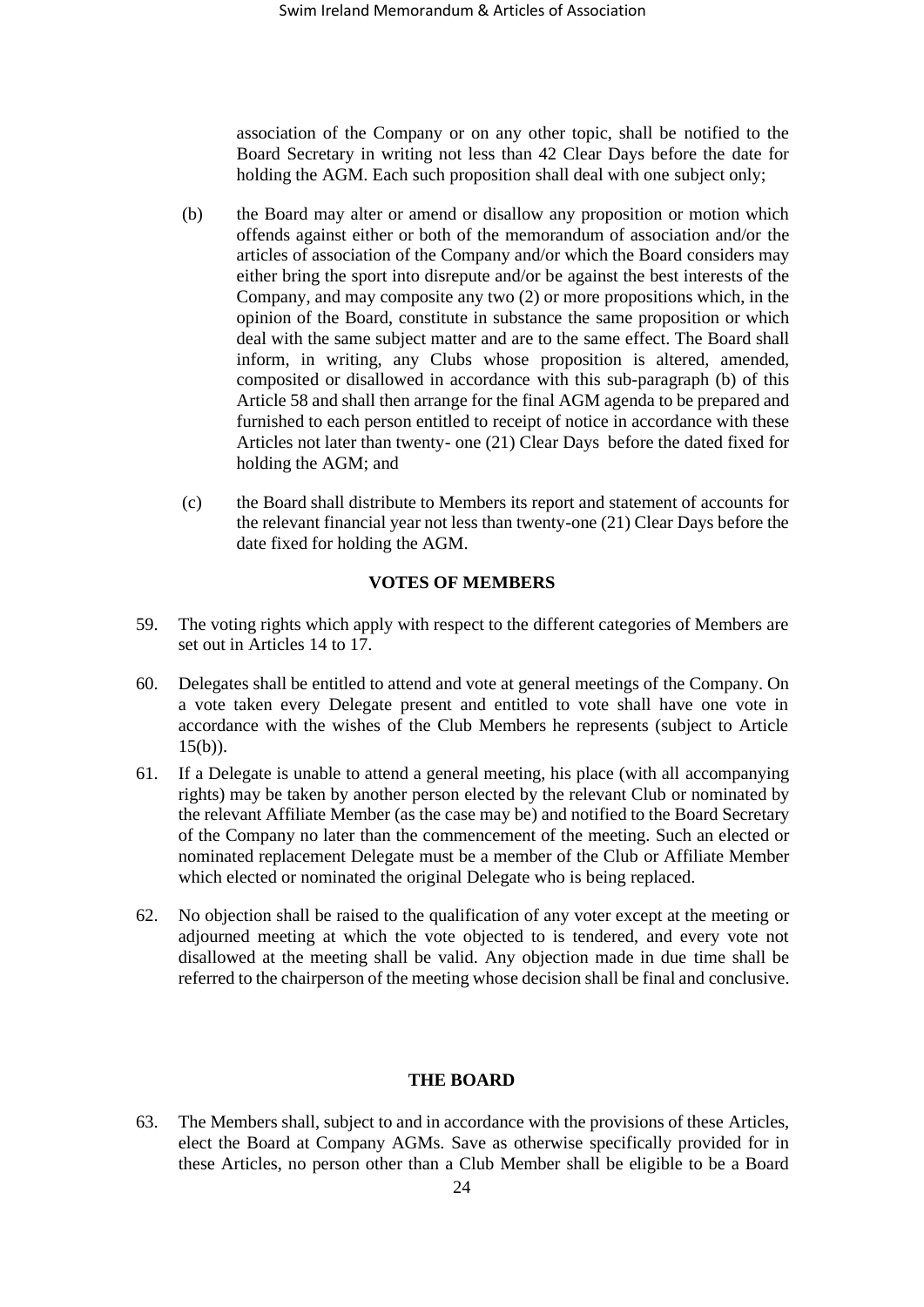Member.

- <span id="page-24-0"></span>64. Unless otherwise determined by ordinary resolution, the number of Board Members shall be not more than eleven (11) and shall never at any time be less than seven (7). The Board shall maintain a balanced gender of 60/40 composed of the following:
	- (a) Chairperson;
	- (b) Treasurer;
	- (c) Board Secretary;
	- (d) one (1) nominee from each of the four Regions (the "Regional Nominees");
	- (e) two (2) Ordinary Directors;
	- (f) two (2) Independent Directors (who shall be non-Club Members and who shall not be a Connected Person).
- <span id="page-24-4"></span><span id="page-24-3"></span><span id="page-24-2"></span><span id="page-24-1"></span>65. Unless otherwise provided for in these Articles, the following shall govern the election of the Board:
	- (a) Subject only to any specific provision in these Articles dealing with individual terms of office, the Board Members shall each be elected at every second Company AGM for a term of two (2) Years and shall hold office from the conclusion of the Company AGM at which they are elected until the conclusion of the Company AGM at which their term of office expires.
	- (b) The nominees from each of the four Regions referred to at Article [64\(d\)](#page-24-3) above shall be elected by their respective Annual Regional Conference for a term of two (2) Years and shall hold office from the conclusion of the Company AGM to which their elections have been notified by the secretary of the relevant Region until the conclusion of the Company AGM at which their term of office expires. The secretary of each Region shall notify the Board Secretary no later than 12 Clear Days prior to the commencement of the Company AGM of the names of the persons so elected.
	- (c) A single nominee for each of the roles of Chairperson and each of the Independent Directors shall be elected or rejected at the applicable General Meeting from the nominees put forward by the Nominations Committee as set out in Article 136. Where a nominee for the role of Chairperson and/or an Independent Director has been rejected by the Members at a General Meeting then:
		- (i) The Nominations Committee shall be reconvened and shall nominate a new nominee for that role or roles (as the case may be) as soon as practicable and in any event within 6 six weeks of the date of the General Meeting at which the nominee was rejected by the Members; and
		- (ii) Following the selection of a new nominee, an EGM of the Company shall be convened as soon as practicable for the purpose of electing or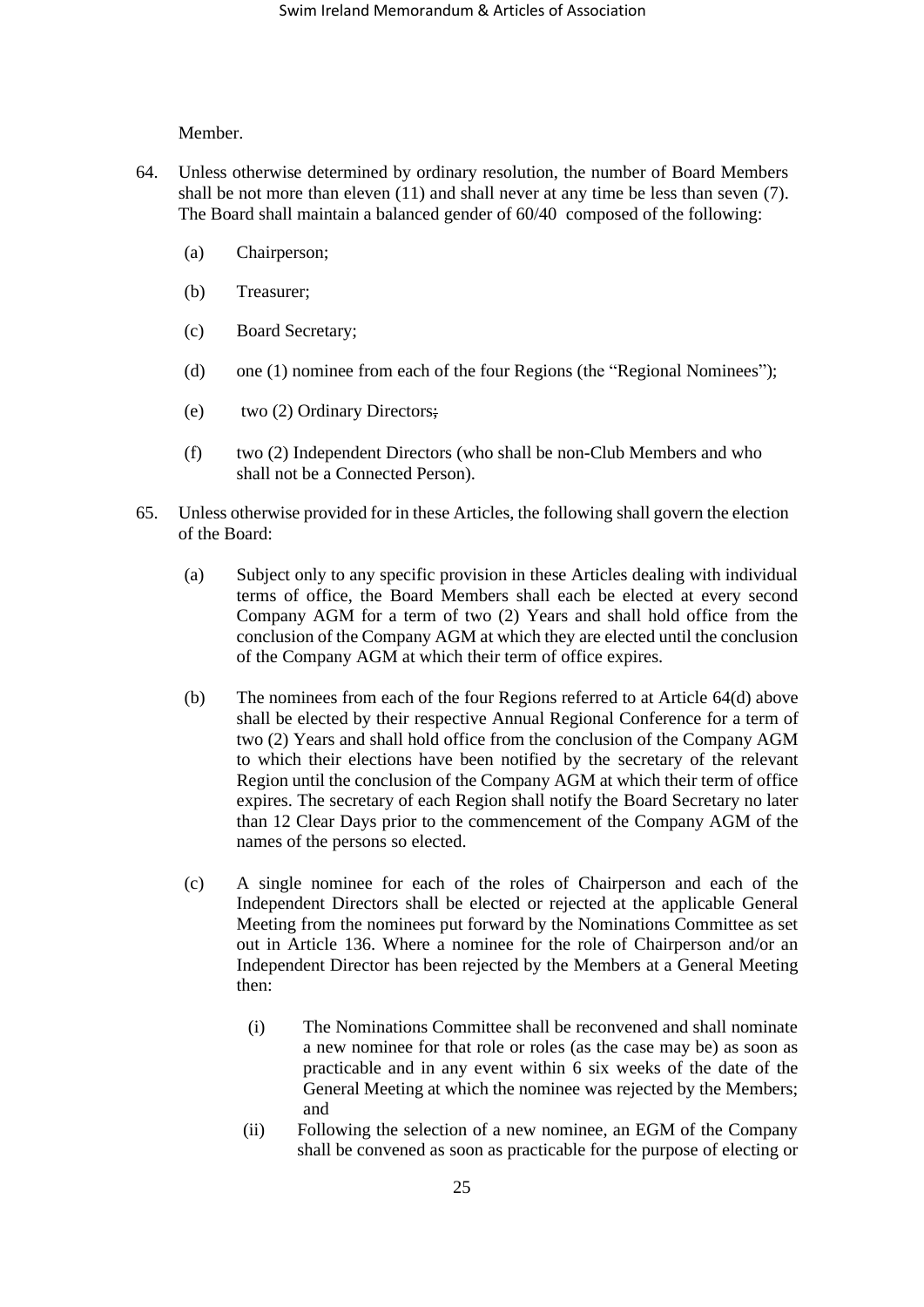rejecting such new nominee; and

- (iii) During the period in which the role remains vacant, such other member of the Board (as determined by the Board) shall fulfil the duties of that role on an interim basis.
- (d) The Treasurer and Board Secretary shall be elected from nominations as set out in Article [133](#page-38-0)
- (e) Other than Nominees elected by the Regions in accordance with (b) the Board will be entitled to direct that vacancies be filled by either male or female candidates to preserve the gender balance on the Board.
- 66. Where any Board Member (save for the Chairperson) or the President has served as a Board Member or President (whether as either of or any of a Senior Officer, President and/or a Regional Nominee) for four years (whether consecutive or not) at any time he may not serve as a Board Member or President again until at least two (2) consecutive years have elapsed since he last served. For the purposes of this article, "year" means the period between the conclusion of one Company AGM and the conclusion of the next. For the avoidance of doubt any Board Member or President who has served as a Board Member or President for three (3) or more years (whether consecutive or not) at any time may not seek election for a new term as a Board Member until at least two (2) consecutive years have elapsed since he last served as a Board Member or President.
- 67. The Chairperson may be elected for two (2) terms of three (3) years (whether consecutive or not) subject to a maximum term of six (6) years. For the purposes of this article, "year" means the period between the conclusion of one Company AGM and the conclusion of the next, or any part of such period. Where the Chairperson has served in any other position of the Board for a period of greater than one year immediately prior to being elected as Chairperson, that person may only serve a single consecutive term as Chairperson. For the avoidance of doubt, this may permit an individual to serve a total maximum consecutive period of seven years on the Board. The period of time served by any Chairperson on the Board prior to the adoption of these Articles shall be taken into account in determining the maximum term.
- 68. No person shall serve more than 12 years on the Board over the course of their lifetime, whether consecutive or not.
- 69. In addition, the Board shall have power at any time and from time to time, by majority resolution of the Board, to:
	- (a) appoint any person (who shall be an existing Board Member) to fill a casual vacancy arising amongst the Senior Officers to hold office from the date of such appointment until the expiry of the term of office that would have been served by that Senior Officer where he or she had completed a full term; and/or
	- (b) appoint any person to be a Regional Nominee to fill a casual vacancy (or other vacancy however arising) on the Board arising amongst the Regional Nominees only where such vacancy has not been filled by the relevant Region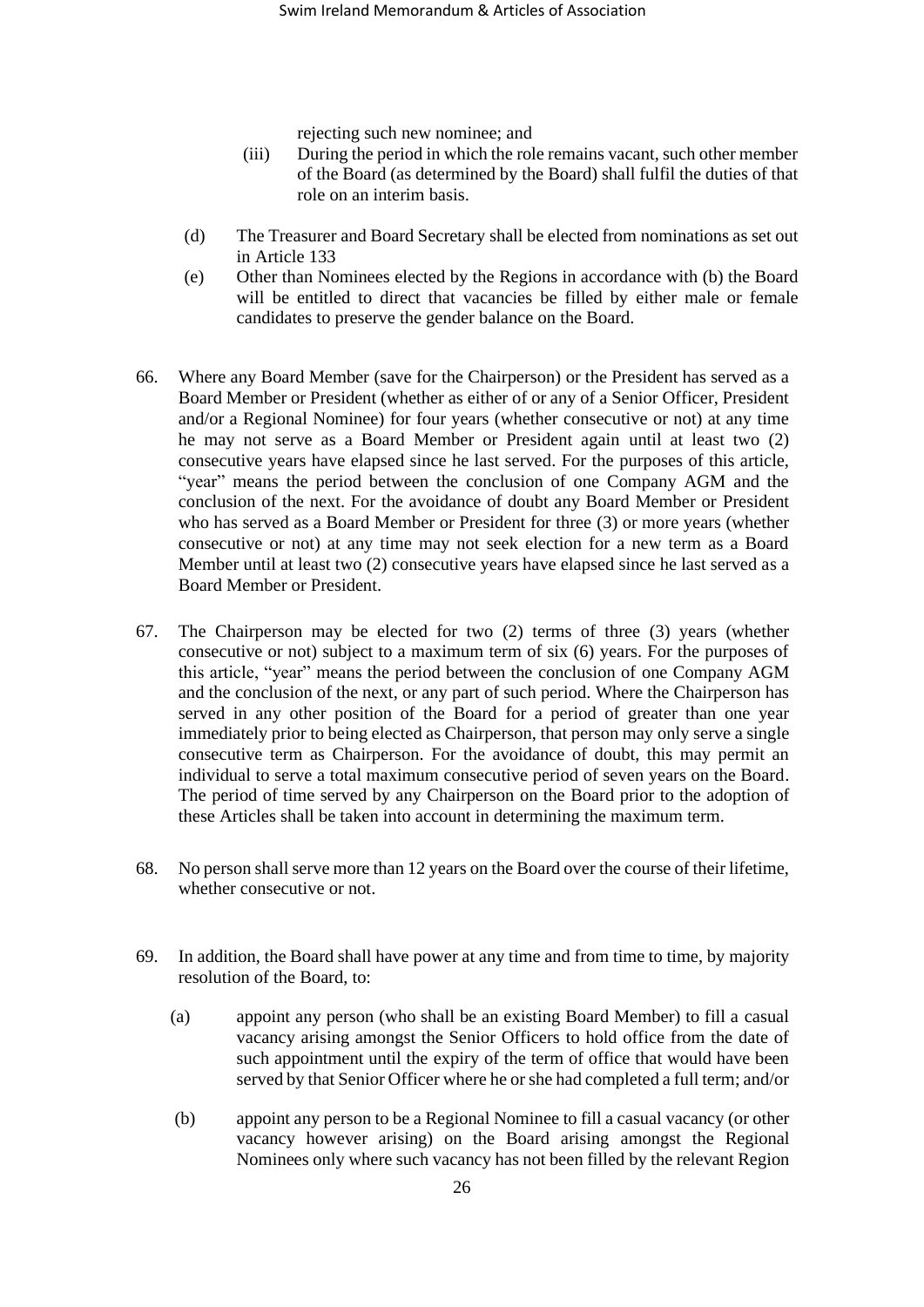(which elected the original Regional Nominee) electing a replacement in accordance with its procedures, within twenty-eight (28) days from the date of such vacancy arising. Such person so appointed shall hold office as a Regional Nominee until the expiry of the term of office that would have been served by that Regional Nominee where he or she had completed a full term and shall then be eligible for re-election subject to the provisions of these Articles. Any person to be so appointed by the Board must be a member of a Club in the relevant Region; and/or

- (c) appoint any person to fill a casual vacancy arising amongst the Ordinary and Independent Directors. Such person so appointed shall hold office until the next AGM and shall then be eligible for re-election subject to the provisions of these Articles.
- 70. Subject to the maximum periods of office provided for in these Articles, and to the provisions of the Act, a retiring Board Member shall be eligible for re-election.
- 71. The Company may by ordinary resolution of which extended notice has been given in accordance with section 196 of the Act remove any Board Member before the expiration of his period of office, notwithstanding anything in these Articles or in any agreement between the Company and such Board Member. Such removal shall be without prejudice to any claim such Board Member may have for damages for breach of any contract of service between him and the Company.
- 72. A vacancy created by the removal of a Board Member under Article 71 may be filled as a casual vacancy.
- 73. No Board Member (including the President) shall be eligible for appointment to any paid executive office in the Company (including that of the CEO).

# **PRESIDENT**

- 74. An elected nominee from one of the Regions (as hereinafter provided) shall hold the office of President of the Company each Year. The elected nominee shall hold office as President from conclusion of the Company AGM until the conclusion of the subsequent Company AGM.
	- 75. No person shall hold the office of President more than twice and while President shall not hold office as a Board Member or be a member of any Standing Committee.
	- 76. The office of the Presidency shall be rotated each Year between the Regions (i.e. until the next Company AGM) in the following order: Ulster, Connacht, Munster and Leinster. The elected nominee for the office of President from a Region shall be such person (who must be a Member of the Company) as the majority of Clubs of the relevant Region so determine by voting in favour of such person by ordinary resolution at that Region's Annual Regional Conference (which shall take place at least two (2) months prior to the Company AGM). The secretary of the relevant Regional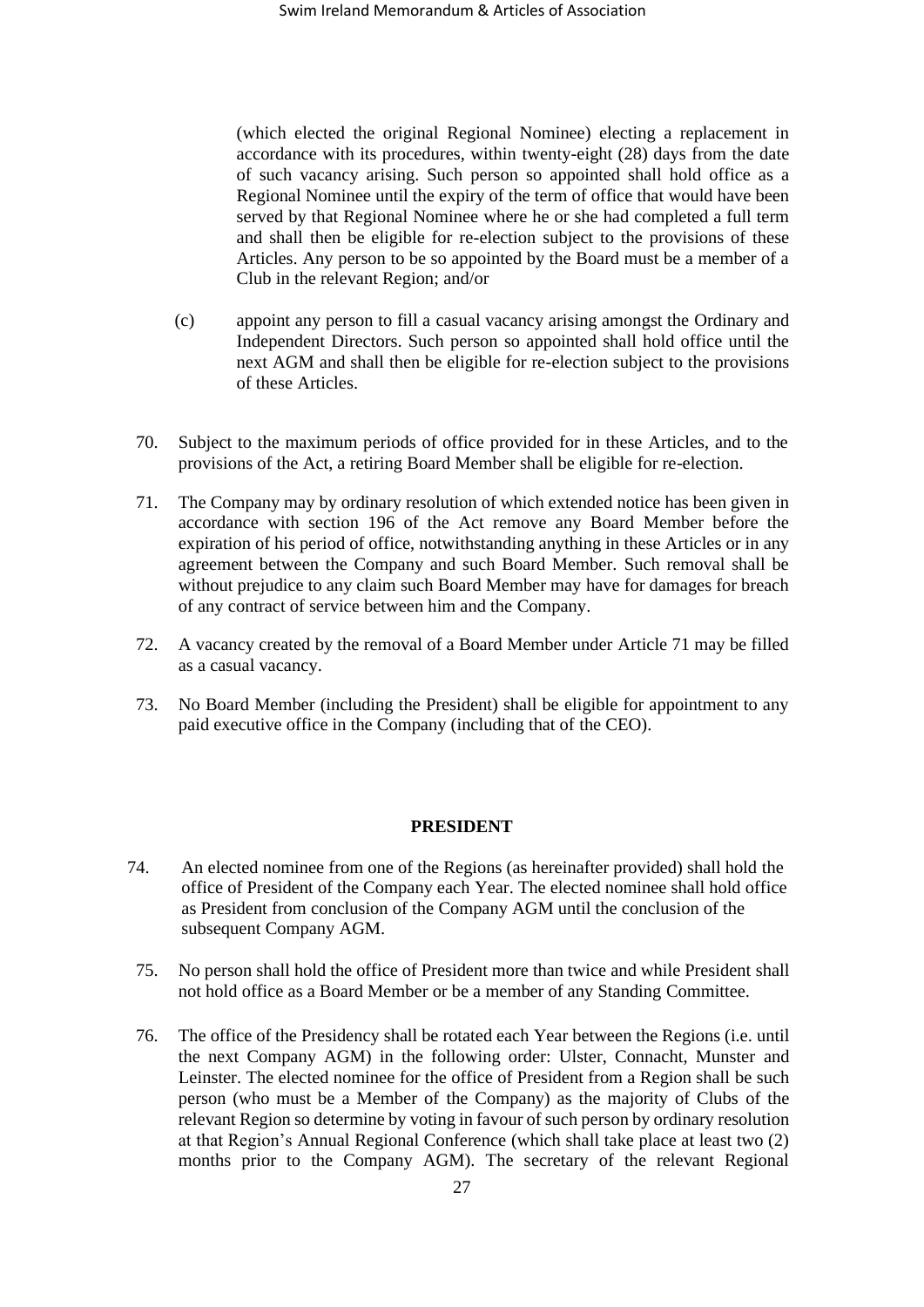Management Committee shall notify the Board Secretary in writing of the name of such elected nominee no later than 12 Clear Days prior to the date of the Company AGM.

- 77. As a transitional provision and notwithstanding the preceding Articles, the presidential office holder from the Ulster Region shall remain in office until the Company AGM in 2021 and the Connacht Presidential Nominee shall take up office at the conclusion of the Company AGM in 2021
- 78. The President shall be an *ex officio* member of the Board and shall be entitled to attend but not to vote at meetings of the Board. The President shall keep all matters and documents disclosed at meetings of the Board in strict confidence and will not disclose them to any third parties without the prior written consent of the Board.
- 79. The President shall represent the interests of the Company at all ceremonial and representative occasions as required.

#### **CHAIRPERSON**

- 80. The Chairperson shall be a person with the necessary leadership qualities and management skills and with the necessary dedication to the pursuance of the objects of the Company to chair meetings of the Company, the Board and any committees where required.
- 81. The duties of the Chairperson shall include (but not be limited to) liaising with the CEO on the day-to-day management of the Company and with the CEO, the Treasurer, the Board Secretary and any relevant Standing Committees or committees on other matters as appropriate.

## **TREASURER**

82. Subject to the duties of the Board and to the provisions of the Act, the Treasurer shall be a person with an Accountancy Qualification who shall monitor all income and expenditure of the Company, bank statements, accruals and prepayments, funding, investments and loans, the financial records of the Company, budget preparation and reporting and shall make a report at meetings of the Board and/or the Company and Company AGMs where appropriate on all financial matters of the Company.

# **BOARD SECRETARY**

<span id="page-27-0"></span>83. The Board Secretary shall be a person with the necessary organisational skills to act as Board Secretary. The Board Secretary's duties shall include issuing notices and agenda of all meetings of the Board and of the Company (including General Congress) within the appropriate time limits, recording minutes of all meetings of the Board and of the Company; attending to correspondence as Board Secretary of the Company on behalf of the Board; carrying out all such other administrative and management duties as the office of the Board Secretary requires from time to time; and any other duties assigned to the Board Secretary from time to time.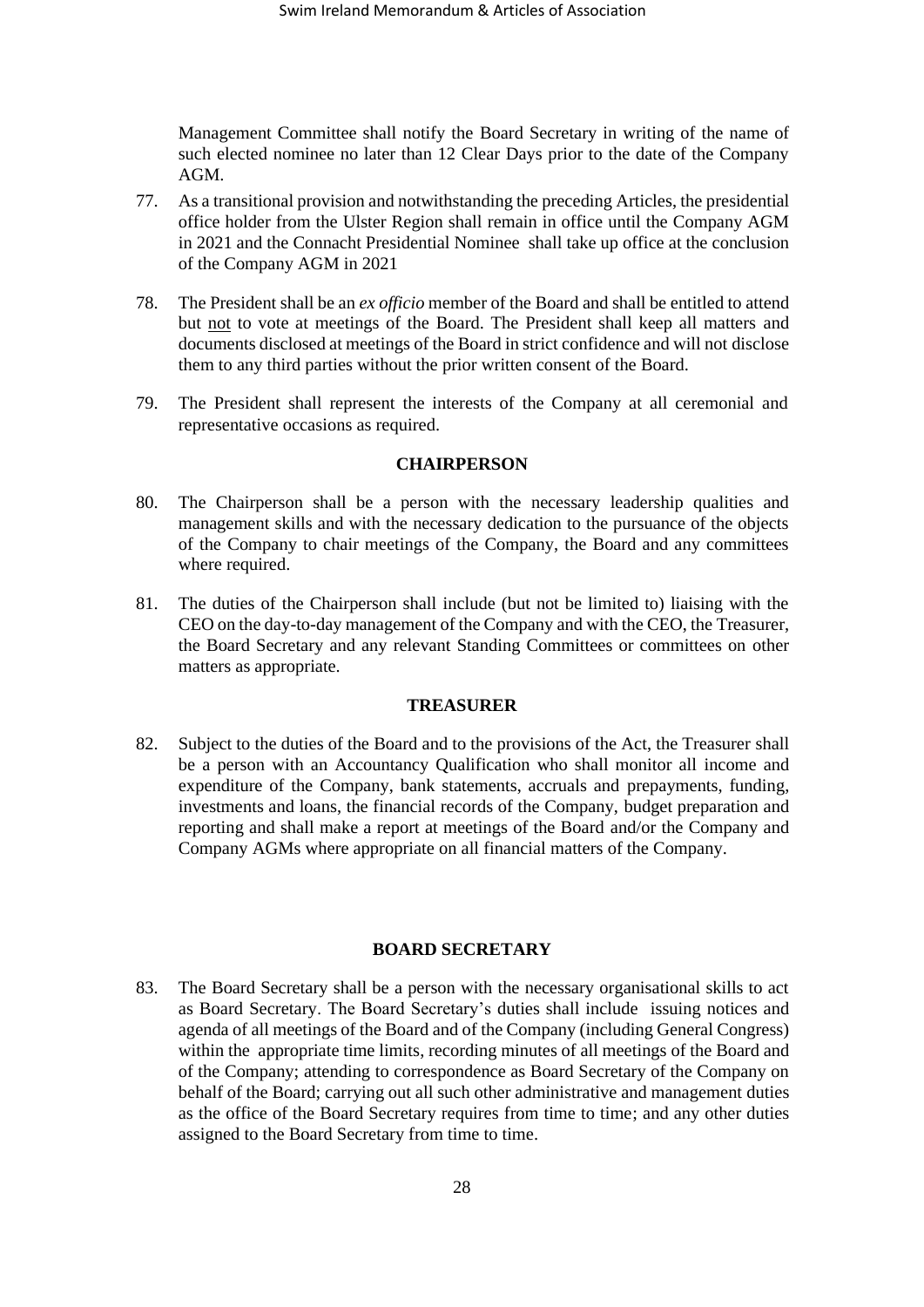# **COMPANY SECRETARY**

- 84. The Company Secretary shall be a person with the necessary organisational skills to act as Company Secretary. The Company Secretary's duties shall include keeping the register of Members up to date; keeping the statutory registers, books and records of the Company up to date; and making all statutory filings on behalf of the Company to the necessary authorities.
- 85. The Company Secretary shall be appointed by the Board from time to time for such term and upon such conditions as the Board thinks fit. Any Company Secretary so appointed may be removed by the Board at any time and the Company Secretary may resign from his or her position on giving notice in writing to the Board. The Company Secretary shall not be a Director of the Company.

# **INDEPENDENT DIRECTORS**

86. The Independent Directors shall be persons external to the Company with specific skill sets as required by the Company from time to time. For the avoidance of doubt the Independent Directors shall not be Club Members nor shall they be a Connected Person.

# **ORDINARY DIRECTORS**

87. Ordinary Directors shall be elected by the members in accordance with clause [65\(a\)](#page-24-4) and shall be persons who possess skill sets which may be required by the Board at any given time including, (but is not limited to) technical knowledge of aquatic disciplines, knowledge of commercial development, media and marketing experience, corporate governance knowledge, collaborative partnership experience, credibility and knowledge of the sporting sector and other skills. The Board may, in advance of the nomination of any person for the position of Ordinary Directors, set out the skill sets that, in the view of the Board, the Ordinary Directors should hold.

# **CHIEF EXECUTIVE OFFICER**

88. The CEO shall not be a member of the Board and shall hold office on such terms and conditions as the Board may determine. The CEO shall be responsible for the day to day running of the Company subject to the provisions of the Act and shall report to the Board accordingly at its meetings and shall liaise with the Chairperson between Board Meetings.

# **VACATION OF OFFICE OF BOARD MEMBER**

- 89. The office of a Board Member shall be vacated:
	- (a) subject to the other provisions of these Articles, at the conclusion of the AGM of the Company next following such Board Member's election unless reelected following successful candidature in a second or subsequent election; or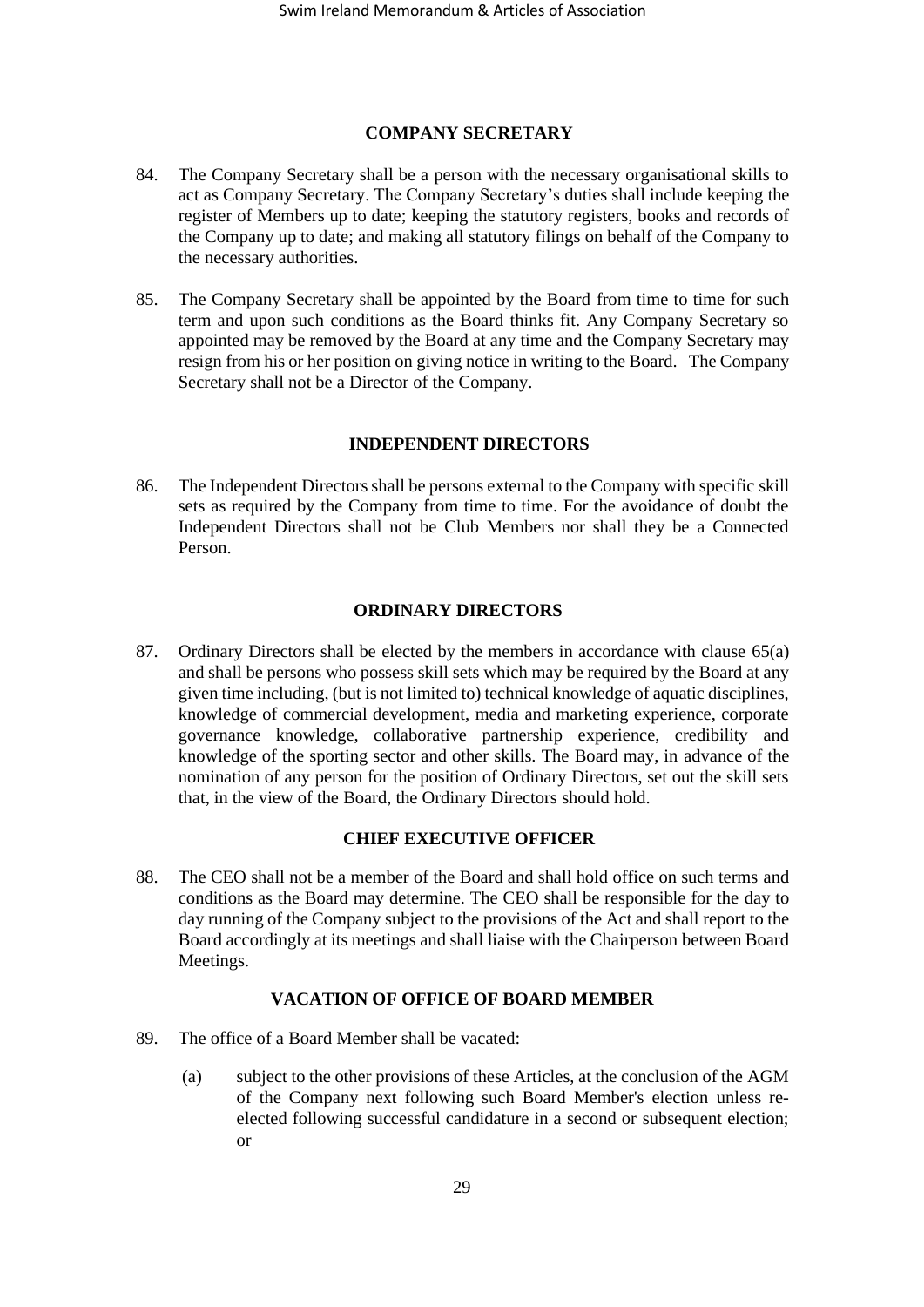- (b) if he ceases to be a Board Member by virtue of any provision of the Act or becomes prohibited by law from being a Board Member; or
- (c) if he is adjudged bankrupt in Ireland or elsewhere in the European Union (as defined from time to time) or makes any declaration of insolvency or suspends payment or makes any arrangement or composition with his creditors generally or is a director of a company which goes into liquidation; or
- (d) if he becomes of unsound mind; or
- (e) if he resigns his office by notice to the Company (whether by email or otherwise); or
- (f) if he is convicted of an indictable offence, or any other offence which in the reasonable opinion of the Board adversely affects his position as a Board Member.

# **POWERS OF THE BOARD**

- 90. Subject to the provisions of the Act, the memorandum of association and these Articles and to any directions given by special resolution of the Company, the business of the Company shall be managed by the Board who may exercise all the powers of the Company as are not by the Act or by these Articles required to be exercised by the Company in general meeting but subject nevertheless to the provisions of the Act and of these Articles and to such directions, not being inconsistent with such provisions, as may be given by the Company in general meeting and provided that no direction given by the Company in general meeting and no alteration of the memorandum or articles of association of the Company shall invalidate any prior act of the Board which would have been valid if that alteration had not been made or that direction had not been given. The powers given by this Article shall not be limited by any special power given to the Board by these Articles and a meeting of the Board Members at which a quorum is present may exercise all powers exercisable by the Board.
- 91. Without prejudice to the generality of Article 89, the powers of the Board Members shall include but not be limited to:
	- (a) to be responsible for the management of the affairs of the Company;
	- (b) to review reports on the income and expenditure of all Committees and all other committees;
	- (c) to approve, reject or amend any recommendation from all Committees and all other committees;
	- (d) to appoint and arrange supervision of the staff of the Company;
	- (e) to arrange office accommodation for the administration and staff of the Company, and for that purpose, enter into any contract for the lease, purchase and disposal of property;
	- (f) to appoint any committees or sub-committees considered necessary;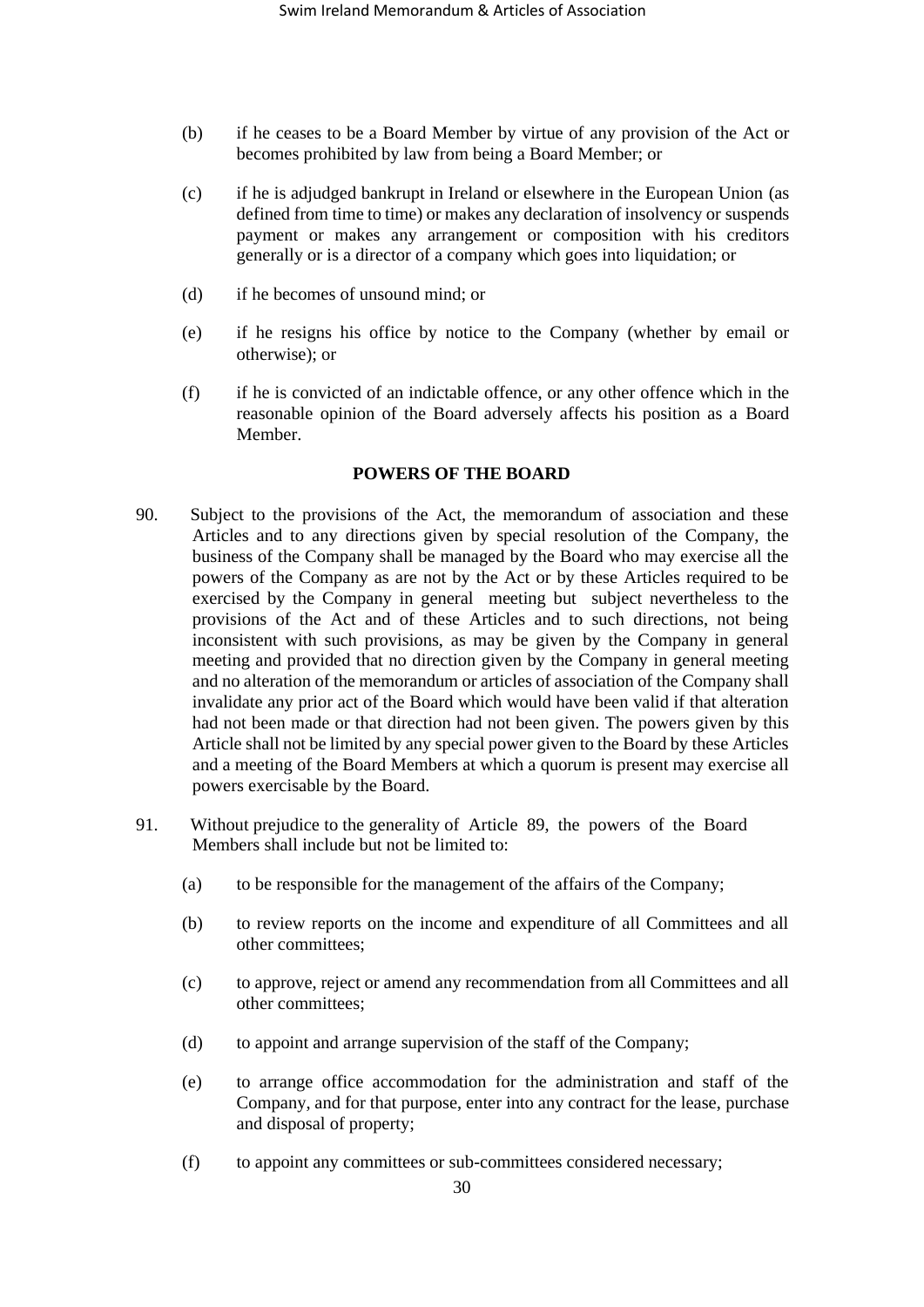- (g) to make alternative arrangements pending the next Company AGM where a Standing Committee is not operating in accordance with the Rules or these Articles;
- (h) to consider and approve or reject all applications for national swimming records;
- (i) to establish appropriate terms of reference for all committees and subcommittees of the Board and Standing Committees and roles for committee members;
- (j) to draw up the Rules, bye-laws or other procedures for the operation of the Company and the attainment of its objectives, and amend them from time to time; and
- (k) to draw up standing orders for general meetings of the Company and meetings of General Congress and amend them from time to time and circulate same to the Members.
- 92. Subject to the obligations of the Board to act in the best interests of the Company and to the provisions of the Act, the Board shall procure that monies that are raised by a Region are applied by the Company for the benefit of that Region. In applying such monies, the Board shall have due regard to the recommendations of the Regional Management Committee of that Region in respect of the application of those monies.
- 93. The Board may, by power of attorney or otherwise, appoint any person to be the agent of the Company for such purposes and on such conditions as they determine, including authority for the agent to delegate all or any of his powers.
- 94. The Board shall have the power to adopt, alter and repeal such Rules, bye-laws, terms of reference, procedures and standing orders concerning the governance of the Company as they may deem necessary, expedient or convenient for the proper conduct and management of the Company or to comply with the memorandum and articles of association of the Company and these Articles provided that no Rule, bye-law, term of reference, procedure or standing order shall be inconsistent with or shall affect or repeal anything contained in the memorandum or articles of association of the Company or constitute such an amendment of or addition to these Articles as could only lawfully be made by special resolution of the Company. The Board shall adopt such means as they deem sufficient to bring to the attention of the Members all such Rules, bye-laws, terms of reference, procedures, standing orders, alterations and repeals, and all such Rules, bye-laws, terms of reference, procedures and standing orders so long as they are in force, shall be binding on the Members.

# **PROCEEDINGS OF THE BOARD**

- <span id="page-30-0"></span>95. Subject to the provisions of these Articles, the Board may regulate its proceedings as it thinks fit. A Board Member may, and the Board Secretary shall, at the request of a Board Member, call a meeting of the Board.
- 96. The Board may meet and adjourn as it thinks proper provided that it shall meet at least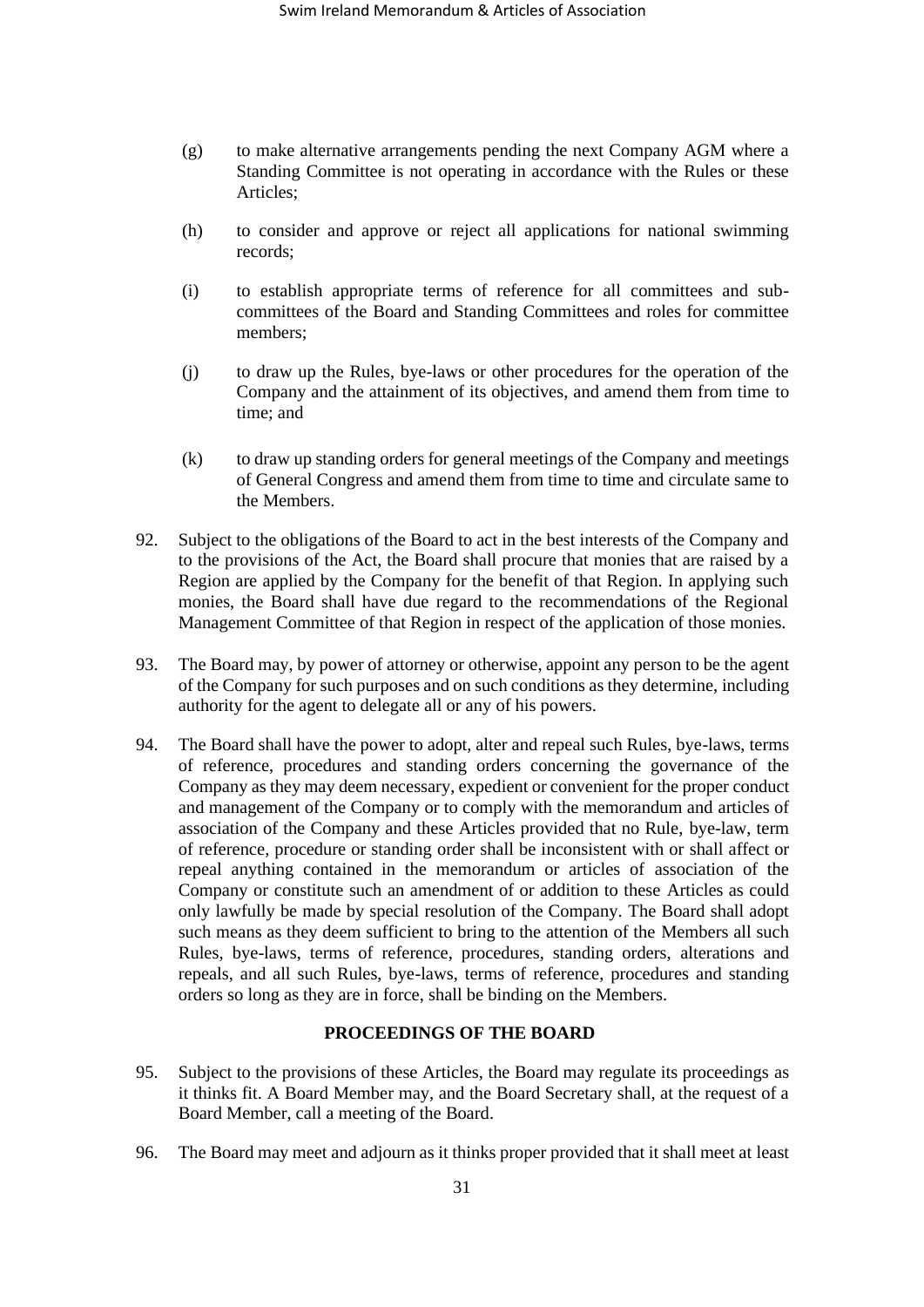six (6) times in every Year. It shall not be necessary to give notice of a meeting to a Board Member who is absent from Ireland.

- 97. Questions arising at a Board meeting shall be decided by a majority of votes of the Board Members present and entitled to vote in accordance with these Articles and subject to the Act. In the case of an equality of votes, the Chairperson shall have a second or casting vote.
- 98. The quorum for the transaction of the business of the Board shall be the number of Board Members present in person and entitled to vote in accordance with these Articles and subject to the Act which is equal to  $(HBM (RUF) + 1)$  where "HBM (RUF)" is half of the Board Members entitled to vote at Board Meetings (rounding up fractions arising from calculating that half). Accordingly, where the number of Board Members in accordance with Article 64 who are entitled to vote is eleven the quorum is seven.
- 99. Every Board Member (apart from the President who is a non-voting member of the Board) shall have one vote at Board meetings, subject to the provisions of the Act and these Articles in relation to when a Board Member is not entitled to vote.
- 100. A Board Member shall not be counted in the quorum present at a meeting in relation to a resolution on which he is not entitled to vote in accordance with these Articles.
- 101. The continuing Board Members or a sole continuing Board Member may act notwithstanding any vacancies in their number, but, if the number of Board Members is less than the number fixed as the quorum, the continuing Board Members or Board Member may act only for the purpose of calling a general meeting.
- 102. All acts done by a meeting of the Board, or a Standing Committee or a committee or sub-committee of the Board, or by a person acting as a Board Member or as a member of a Standing Committee, committee or sub-committee, as the case may be, shall, notwithstanding that it be afterwards discovered that there was a defect in the appointment or election of any Board Member or any other member as aforesaid, or that any of them was disqualified from holding office, or had vacated office, or was not entitled to vote, be as valid as if every such person had been duly appointed or elected and was qualified and had continued to be a Board Member or other member as aforesaid and had been entitled to vote.
- 103. All Company contracts which the Board considers are material shall be signed for and on behalf of the Company by two Senior Officers.
- 104. (a) A resolution in writing signed by all the Board Members entitled to receive notice of a meeting of the Board or of a committee or sub- committee of the Board shall be as valid and effectual as if it had been passed at a meeting of the Board or (as the case may be) sub-committee of the Board duly convened and held and may consist of several documents in the like form each signed by one or more Board Members.
	- (b) Any Board Member may participate in a meeting of the Board by means of conference telephone or other telecommunications equipment whereby all persons participating in the meeting can hear each other speak. Participation in a meeting in this manner shall be deemed to constitute persons in person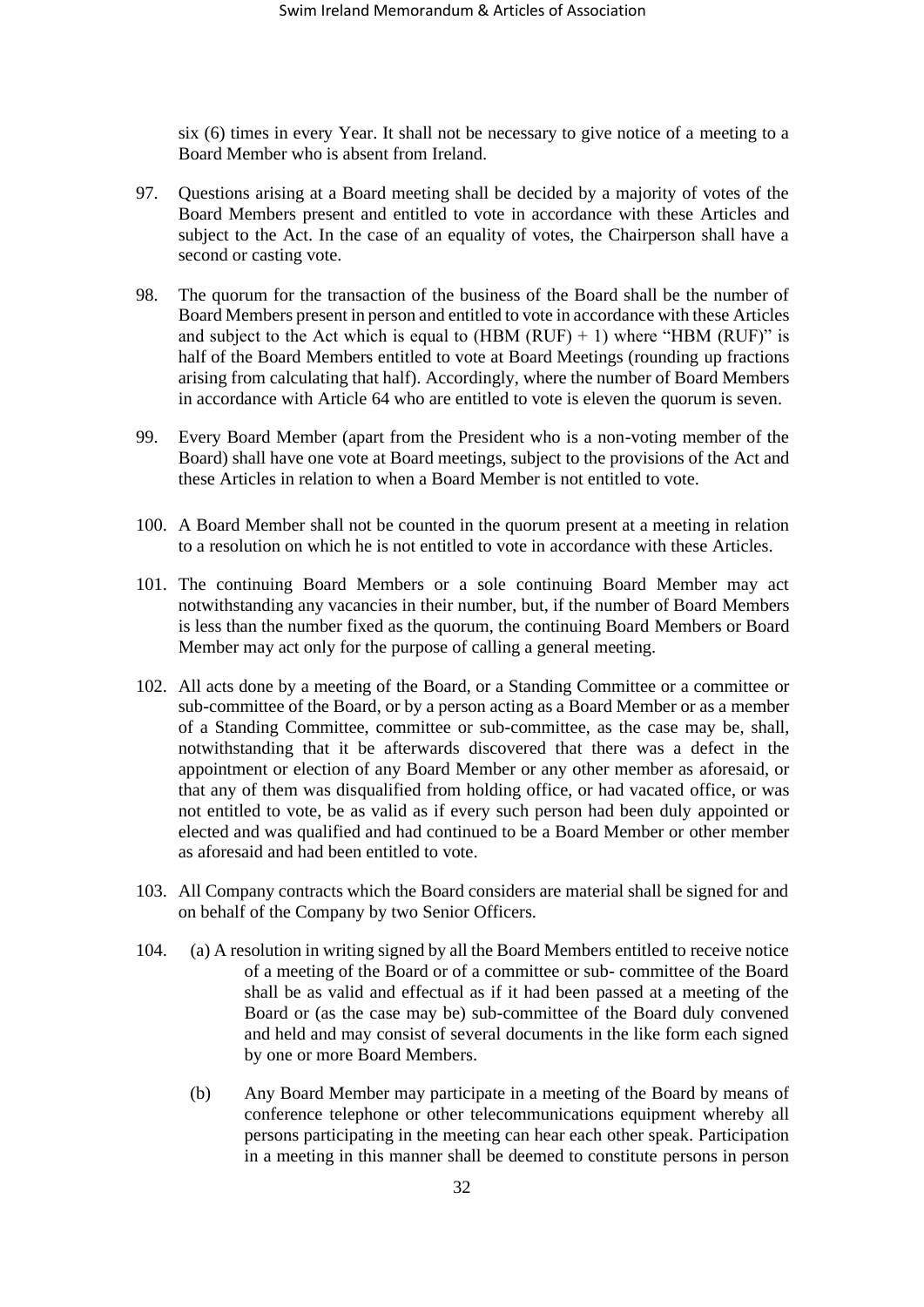at such meeting. Any Board Member may be situated in any part of the world for any such meeting.

## **BOARD MEMBERS' APPOINTMENTS AND INTERESTS**

- 105. Save as otherwise provided by these Articles, a Board Member shall not vote at a meeting of the Board or of any committee or sub-committee of the Board of which he is a member, on any resolution concerning a matter in which he has, directly or indirectly, an interest unless that interest relates to (i) the giving by him of a guarantee, security or other indemnity in respect of money lent to or an obligation incurred by him for the benefit of the Company or (ii) the giving of a third party guarantee, security or indemnity in respect of an obligation of the Company for which that Board Member has assumed responsibility in whole or part and whether alone or jointly. An interest of a person who is, for the purposes of these Articles and for any purpose of the Act, connected with a Board Member shall be treated as an interest of that Board Member. A Board Member shall not be entitled to vote on any matter in which any person with whom that Board Member is connected (as determined by the Act) has an interest.
- 106. Subject to the provisions of the Act and to the provisions of Articles 94 to 104 and provided he has disclosed to the Board the nature and extent of any interest, a Board Member notwithstanding his office: -
	- (a) may be a party to, or otherwise interested in, any transaction or arrangement with the Company or in which the Company is otherwise interested;
	- (b) may be a director or other officer of, or be employed by, or a party to any transaction or arrangement with, or otherwise interested in, any body corporate promoted by the Company or in which the Company is otherwise interested;
	- (c) shall not, by reason of his office, be accountable to the Company for any benefit which he derives from any such office or employment or from any such transaction or arrangement or from any interest in any such body corporate and no such transaction or arrangement shall be liable to be avoided on the ground of any such interest of benefit.
- 107. For the purposes of Article105:
	- (a) a general notice given to the Board that a Board Member is to be regarded as having an interest of the nature and extent specified in the notice in any transaction or arrangement in which a specified person or class of persons is interested shall be deemed to be a disclosure that the Board Member has an interest in any such transaction of the nature and extent so specified;
	- (b) an interest of which a Board Member has no knowledge and of which it is unreasonable to expect him to have knowledge shall not be treated as an interest of his; and
	- (c) subject to Articles [95](#page-30-0) to104, a Board Member may not vote in respect of any contract in which he is interested or on any matter arising thereout.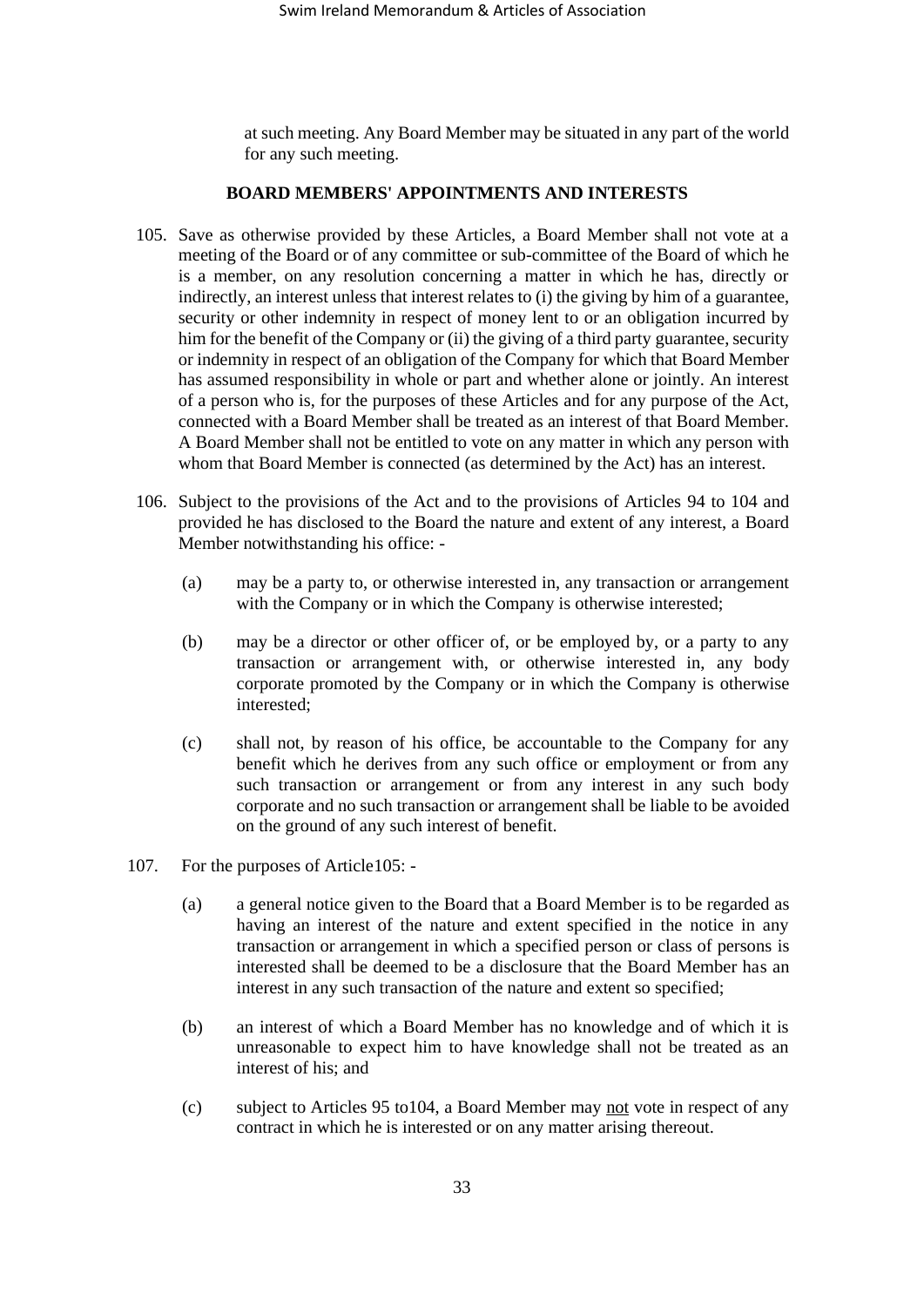## **DELEGATION OF THE BOARD'S POWERS AND COMMITTEES**

- 108. The Board may delegate any of its powers to a committee or a sub-committee established by the Board (including the Standing Committees referred to in these Articles) which committees, sub-committees or Standing Committees shall consist of at least three (3) persons. Persons who are nominated or elected to any committee or sub-committee need not be Board Members and shall not be Board Members in the case of the Standing Committees save in accordance with circumstances identified in Article111. The Board may also delegate to the CEO or to any Board Member such of their powers as they consider desirable to be exercised by him.
- 109. Any such delegation referred to in Article 107 may be made subject to any conditions the Board may impose and either collaterally with or to the exclusion of their own powers and may be revoked or altered at any time by the Board.
- 110. The terms of reference and detailed rules of procedure for all committees, subcommittees or Standing Committees shall be set by the Board as amended from time to time and shall be detailed in the Rules or bye-laws of the Company.
- 111. Other than as provided for in Article [112](#page-33-0) and excluding appointments made for the purpose of filling casual vacancies pursuant to Articles 69 and 117no Board Member shall be a member of a Standing Committee.
- <span id="page-33-0"></span>112. The Senior Officers and the CEO shall be *ex officio* members of all Standing Committees with the exception of the Disciplinary and Complaints Committee and the Selection Committee. The Board may appoint any Board Member to sit on any Standing Committee as a liaison officer with the exception of the Disciplinary and Complaints Committee and the Selection Panel and any Board Member so appointed shall sit as an *ex officio* member of such Standing Committee. The Board may in addition appoint any employee of the Company to sit *ex officio* on any committee appropriate to that employee's expertise with the exception of the Disciplinary and Complaints Committee.
- 113. Subject to Articles 115 and [118,](#page-34-0) the Board shall have the power to appoint any person to fill a casual vacancy arising on any Standing Committee or on any other committee or sub-committee established by the Board pursuant to these Articles. Any person so appointed shall hold office from the date of such appointment until the conclusion of the next Company AGM after his appointment.
- 114. No Standing Committee, committee or sub-committee of the Board shall have disciplinary powers or powers of sanction other than the Disciplinary and Complaints Committee and all such powers shall be vested solely in the Board subject to any delegation of same to the Disciplinary and Complaints Committee or otherwise as may be determined by the Board.
- 115. The Board may resolve by a majority resolution that it is the reasonable opinion of the Board that any Standing Committee, committee or sub-committee of the Board is not functioning or not functioning in accordance with its respective terms of reference. If the Board resolves as aforesaid then all the members of the relevant Standing Committee, committee or sub-committee shall cease *ipso facto* to hold office as such members and the vacancies created by such cessations shall be deemed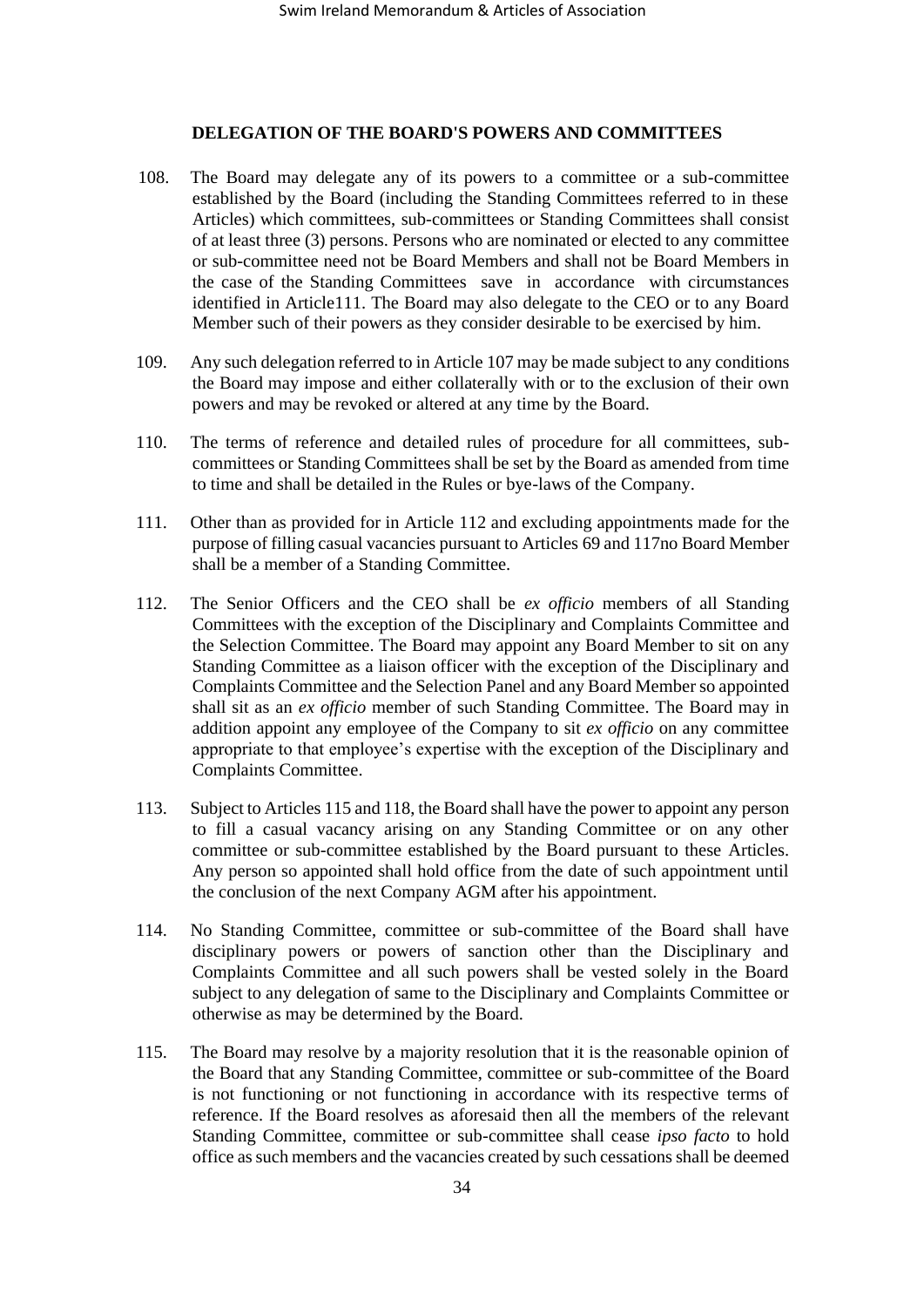to be casual vacancies which the Board may fill in accordance with Article 112 (but subject to Articles 115 and [118\)](#page-34-0).

- 116. No person shall serve on more than one Standing Committee at any time other than such persons as are appointed as *ex officio* members pursuant to Article 111 or have been appointed to fill a casual vacancy under Article117.
- 117. For the purposes of this Article, references to "committee" shall include reference to any Standing Committee, committee or sub-committee of the Board. A committee may meet and adjourn as it thinks proper. Questions arising at any meeting of any committee shall be determined by a majority of votes of the committee members present and entitled to vote. Where there is an equality of votes, the chairperson of the committee shall have a second or casting vote. A resolution in writing signed by all the members of any committee entitled to receive notice of a meeting of the committee and to vote thereat shall be as valid and effectual as if it had been passed at a meeting of the committee duly convened and held and may consist of several documents in the like form each signed by one or more members of the committee. The Board shall determine the quorum required for a valid meeting of each committee. All other provisions of these Articles relating to proceedings of the Board (including in to attendance at meetings by telephone or similar equipment) shall apply *mutatis mutandis* to proceedings of a committee.
- <span id="page-34-0"></span>118. (a) In the event of a position on a Standing Committee not being filled in accordance with the procedures for doing so contemplated in these Articles, or a casual vacancy arising on any Standing Committee which is evident at the conclusion of the Company AGM, and if the position was to be filled by a Region or if the vacancy arises in a position which was filled by a Region, the relevant Regional Management Committee may appoint any person (provided such person has not already been appointed to fill another casual vacancy on either a Standing Committee or the Board) to fill any such vacancy howsoever arising within twenty eight (28) days from the date of such Company AGM. In any other case, or if the Regional Management Committee fails to appoint a person to fill the vacancy, the Board may do so under the provisions of Article 112 and such person (however appointed) shall hold office from the date of such appointment to the conclusion of the next Company AGM after his appointment.
	- (b) In the event of any vacancy arising on any Standing Committee at any other time during the Year, and if the vacancy arises in a position which was filled by a Regional Management Committee, the relevant Regional Management Committee may appoint a person (provided such person has not already been appointed to fill another casual vacancy on either a Standing Committee or the Board) to fill such vacancy within twenty eight (28) days of such vacancy arising by notification to the Board and relevant Standing Committee. In any other case, or if the Regional Management Committee fails to appoint a person to fill the vacancy, the Board may do so under the provisions of Article 112 and such person shall hold office from the date of such appointment until the conclusion of the next Company AGM after his appointment.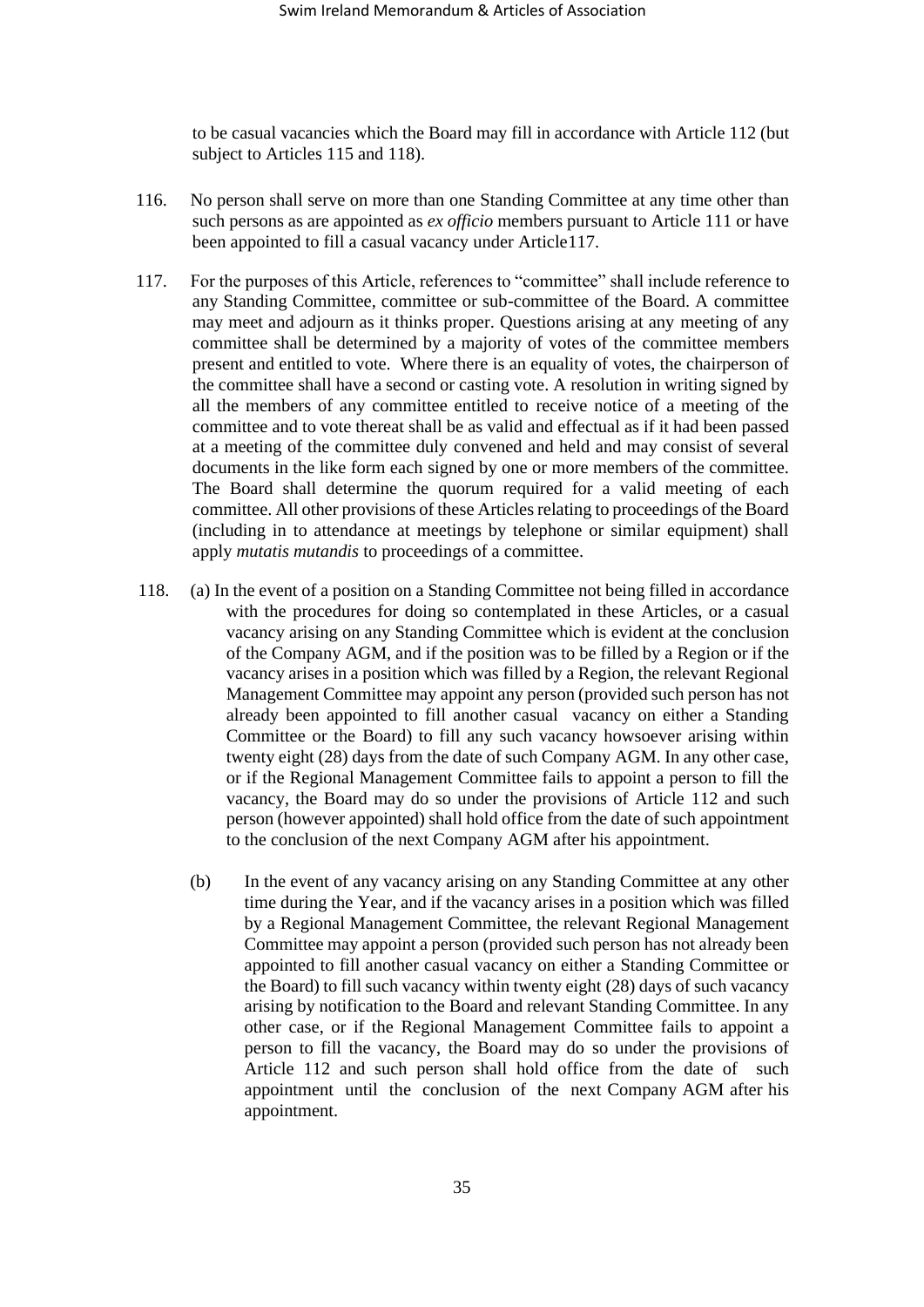## **EXPENSES OF BOARD MEMBERS AND COMMITTEE MEMBERS**

119. The Board Members and any members of any Standing Committee, committee or sub-committee of the Board may be paid all reasonable travelling, hotel and other expenses properly incurred and vouched by them in connection with their attendance at meetings of the Board or of Standing Committees or committees or subcommittees or general meetings or separate meetings of the holders of debentures of the Company or otherwise in connection with the discharge of their duties.

# **STANDING COMMITTEES**

- <span id="page-35-0"></span>120. The following shall be the Standing Committees 10 of the Company:
	- (a) the Child Welfare Committee;
	- (b) the Selection Panel;
	- (c) the Disciplinary and Complaints Committee;
	- (d) the Masters Committee;
	- (e) the National Meet Licensing Committee;
	- (f) the Performance Advisory Group
	- (g) the Remuneration Committee;
	- (h) the Audit Committee;
	- (i) Nominations Committee
	- (j) Governance Committee
- 121. (a) The Board may increase the number of Standing Committees from time to time.
	- (b) The Board may reduce the number of Standing Committees only with the consent of the Company in general meeting (i.e., by a resolution passed by a majority of the members present at a general meeting who are entitled to vote and do vote on the resolution).
	- (c) The composition of any Standing Committee shall always be subject to the gender balance provisions contained in Article 134, notwithstanding any provisions to the contrary in these Articles.
- 122. Where a maximum term of office is provided by these Articles for any office on a Standing Committee no person shall be eligible for re-election to the same Standing Committee on which he has served the maximum term of office until the second Company AGM after he ceased to hold that office. Save and except for the Audit Committee, Governance Committee and the Remuneration Committee, the maximum term of office for an elected nominee on a Standing Committee is four Years (whether consecutive or not). Every member of a Standing Committee shall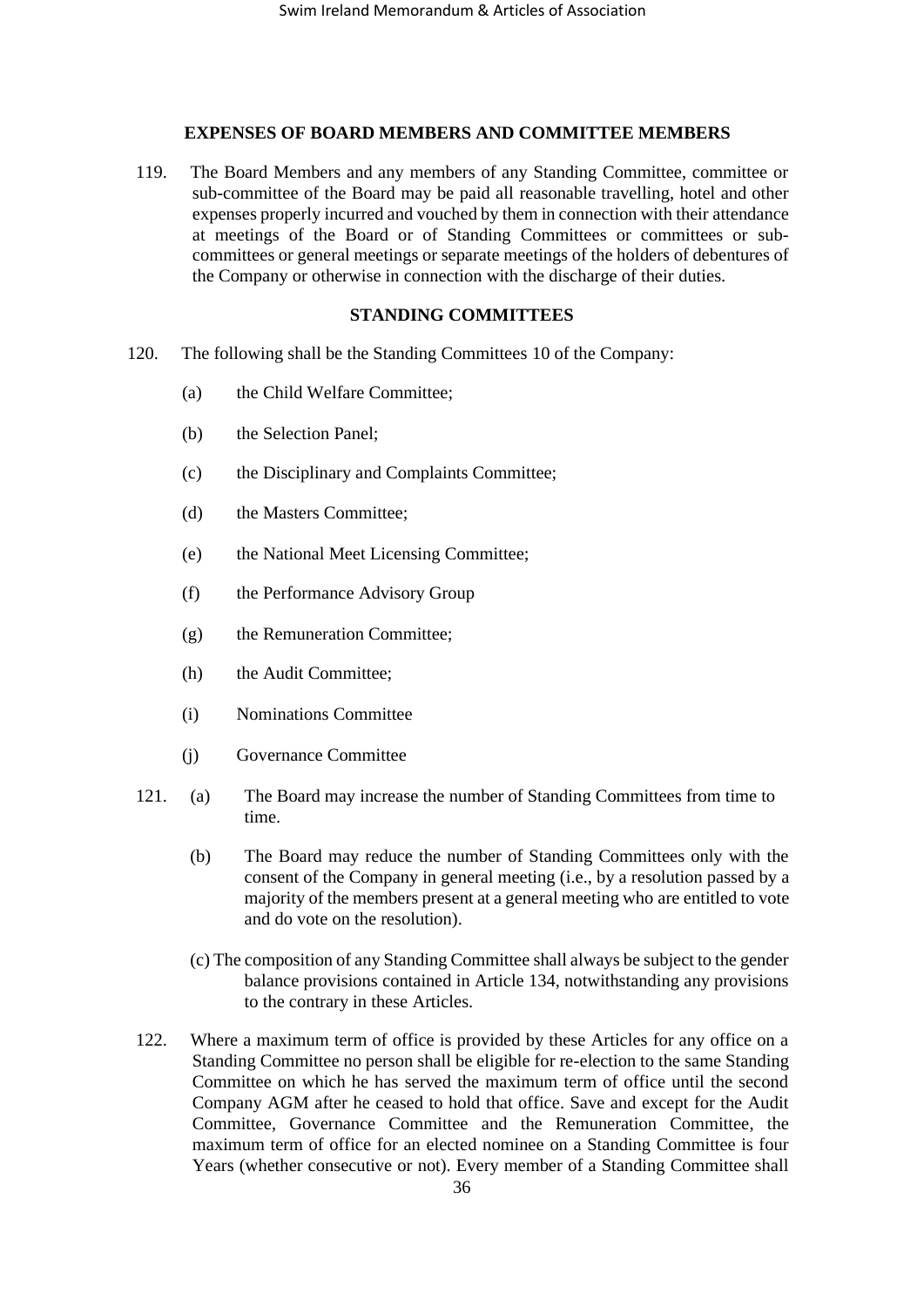hold office from the conclusion of the Company AGM at which, or with effect from which (as the case may be), such member was elected until the conclusion of the next Company AGM. The Board may consider extending the maximum term of office for the Chairperson of the Disciplinary and Complaints Committee.

## *CHILD WELFARE COMMITTEE*

<span id="page-36-0"></span>123. The Child Welfare Committee shall consist of six (6) persons of which one (1) Regional Children's Officer shall be appointed by each Regional Management Committee. The other two (2) members of this Committee shall, subject to the prior approval of the Board, be co-opted on to the Committee by the four (4) persons appointed by the Regional Management Committees. All appointees to the Child Welfare Committee shall have the requisite qualifications as determined by the Board from time to time. The secretary of each Regional Management Committee shall notify the Board Secretary in writing of the name of such appointee no later than 12 Clear Days prior to the date of the Company AGM. As soon as possible after each Company AGM the Board shall ratify, or refuse to ratify, the appointments of members of this Committee and shall ensure that it is re-established. If any appointment is not so ratified the Board shall request the relevant Regional Management Committee to make another appointment for ratification.

# **A. REGIONALLY ELECTED COMMITTEES**

# 124. *SELECTION PANEL*

The Selection Panel shall consist of: a chairman, who shall be an independent expert in High Performance Sport from outside of Swim Ireland: The National Performance Director; the National Pathway Manager, a representative nominated by the Irish swimming coaches community and, where relevant, the National Head Coach, the National Diving Coach, and, in the case of selections for Commonwealth Games, an independent member of the Swim Ulster Board.

## *DISCIPLINARY AND COMPLAINTS COMMITTEE*

- 125. The Disciplinary and Complaints Committee shall consist of nine (9) persons, eight (8) of whom shall be elected from the Regions in accordance with the provisions set out in this Article. All nominees to the Disciplinary and Complaints Committee shall have the requisite qualifications as determined by the Board from time to time. Each Region shall be entitled to elect two persons to this Committee at their respective Annual Regional Conference which shall take place at least two (2) months prior to the Company AGM. The secretary of each Regional Management Committee shall notify the Board Secretary in writing of the names of such elected nominees no later than 12 Clear Days prior to the date of the Company AGM. The Board shall appoint a chairperson to the Committee, who for the avoidance of doubt does not have to be a Member of the Company.
- <span id="page-36-1"></span>126. The Disciplinary and Complaints Committee shall act both within the context of its terms of reference as set by the Board and the complaints and disciplinary procedure set down in the Rules or bye-laws of the Company (which shall be taken into account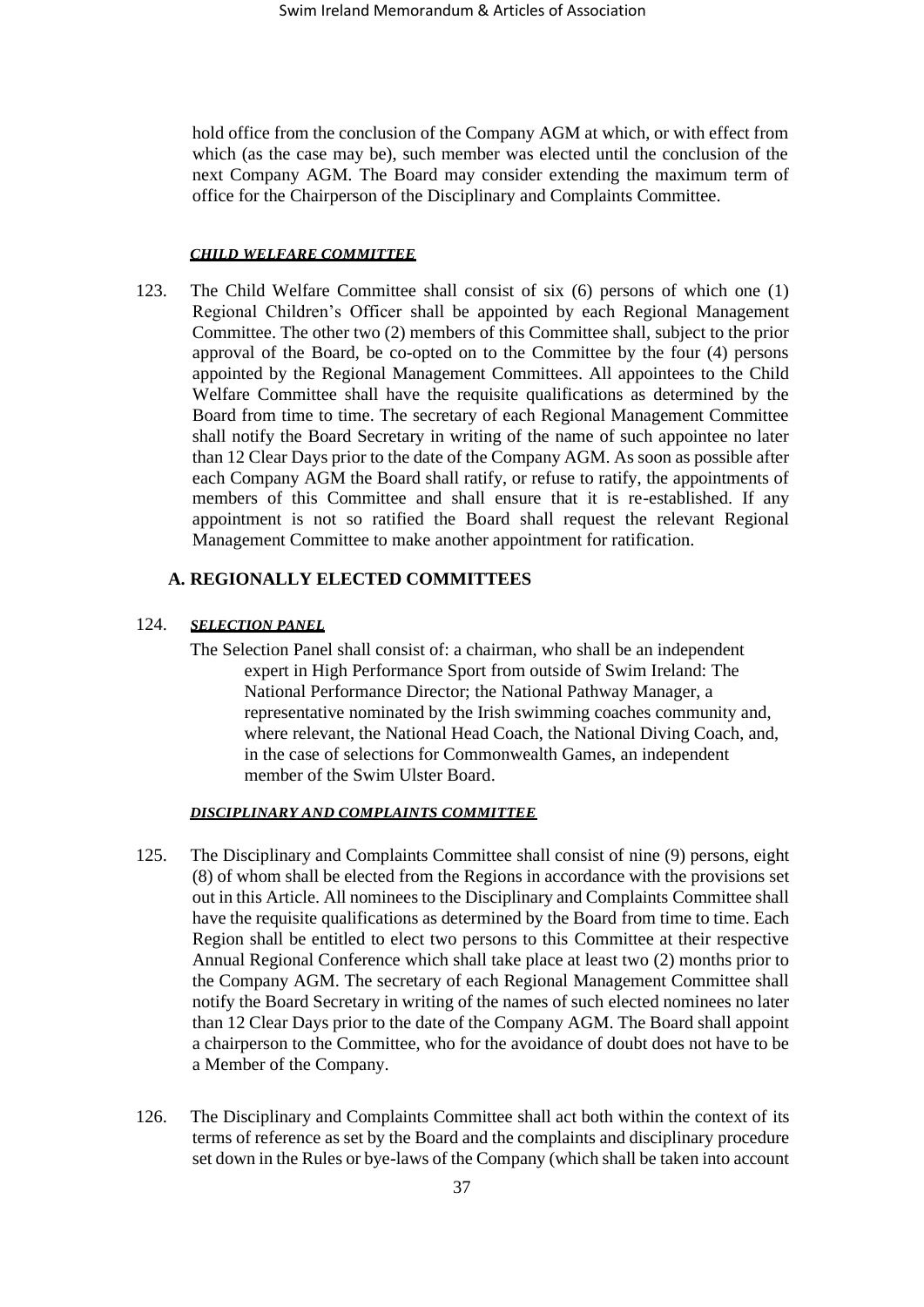by the Board in setting its terms of reference) provided that nothing in such terms of reference and/or complaints and disciplinary procedures shall be inconsistent with or shall affect or repeal anything contained in the memorandum or articles of association of the Company or constitute such an amendment of or addition to these Articles as could only lawfully be made by special resolution of the Company. An appeals process shall be set out in the Rules.

## *MASTERS COMMITTEE*

<span id="page-37-0"></span>127. There shall be a maximum of eight (8) persons on the Masters Committee (excluding the ex officio members), two of whom shall be elected from each Region in accordance with the provisions set out in this Article. Each Region shall, at its respective Annual Regional Conference (which shall take place at least two (2) months prior to the Company AGM) elect two (2) representatives to the Committee. The secretary of each Regional Management Committee shall notify the Board Secretary in writing of the names of such elected nominees no later than 12 Clear Days prior to the date of the Company AGM.

# *NATIONAL MEET LICENSING COMMITTEE*

<span id="page-37-1"></span>128. There shall be a maximum of four (4) persons on the National Meet Licensing Committee (excluding the ex officio members), one of whom shall be elected from each Region in accordance with the provisions set out in this Article. Each Region shall, at its respective Annual Regional Conference (which shall take place at least two (2) months prior to the Company AGM) elect one (1) representative to the Committee. The secretary of each Regional Management Committee shall notify the Board Secretary in writing of the names of such elected nominees no later than 12 Clear Days prior to the date of the Company AGM

# **B. BOARD APPOINTED TECHNICAL COMMITTEES**

# *REMUNERATION COMMITTEE*

129. The Remuneration Committee shall consist of three (3) persons who shall have the requisite experience in human resource and financial matters to sit on such a Committee and shall include the Treasurer of the Company. The Board shall appoint such persons from time to time and may remove any such person from this Committee at any time. The Board shall ensure that this Committee is re-established as soon as possible after each Company AGM.

## *AUDIT COMMITTEE*

130. The Audit Committee shall consist of three (3) persons who shall have the requisite experience in financial and administrative matters to sit on such a Committee at least one (1) of whom shall be a Member of the Company . At least one (1) member of this Committee must be an accountant qualified to practice in Ireland. The Board shall appoint such persons from time to time and may remove any such person from this Committee at any time. The Board shall ensure that this Committee is re-established as soon as possible after each Company AGM.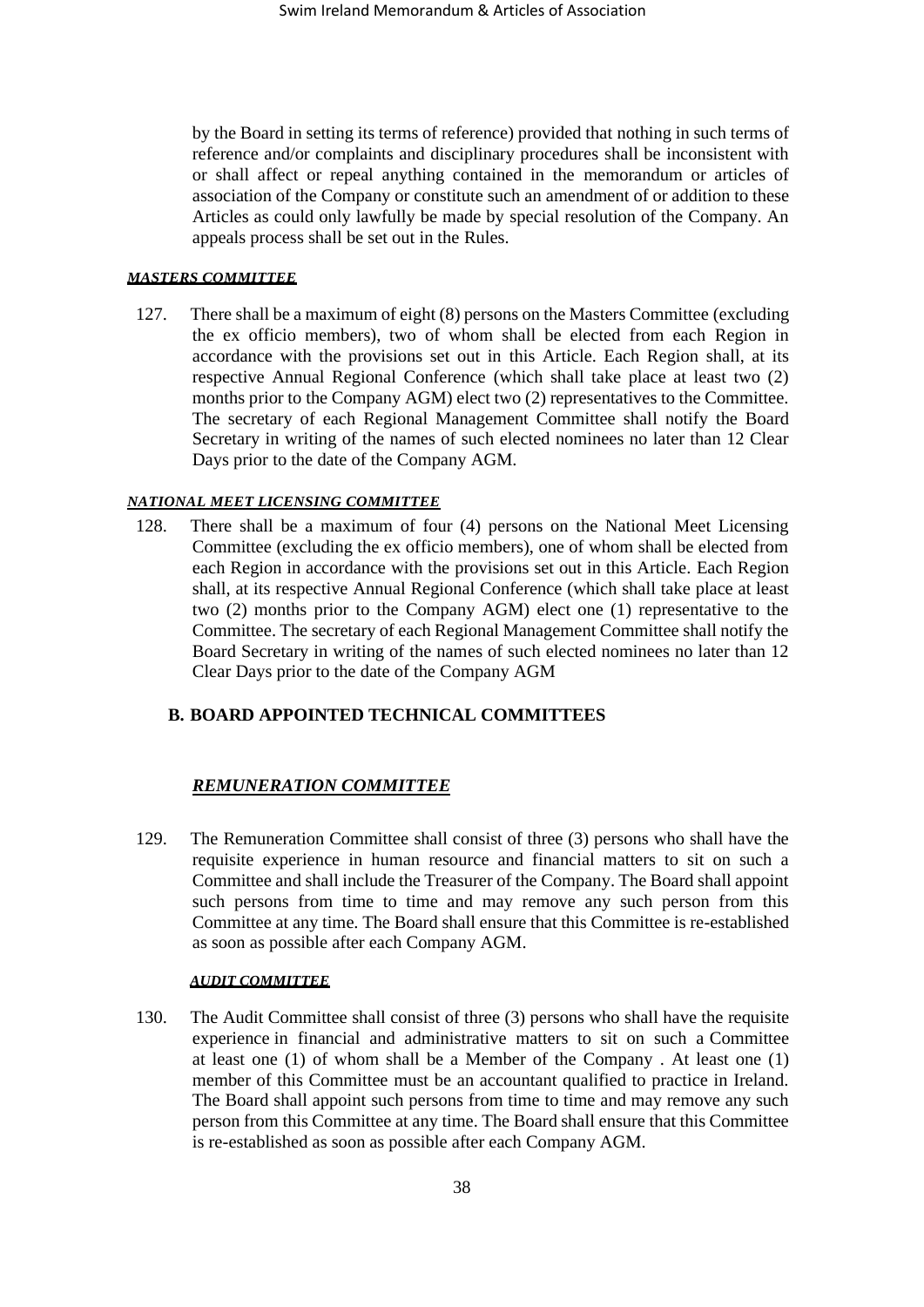# *NOMINATIONS COMMITTEE*

- 131. The Nominations Committee shall consist of three (3) persons consisting of:
	- (a) A present or a past-director of the Company;
	- (b) One person nominated from among the membership who shall be a member of the Company; and
	- (c) One person appointed by the Board who shall be independent of the Company;

who shall be responsible for nominating candidates for the roles of the Independent Directors and Chairperson.

For the avoidance of doubt, no serving member of the Nominations Committee shall be eligible to be nominated as a Board Member. Furthermore, no serving member of the Nominations Committee who is also simultaneously serving as a Board Member may be nominated for re-election to office on the Board whilst serving on the Nominations Committee.

132. The Governance Committee shall consist of four (4) persons who shall have the requisite experience in governance matters and shall include a Director of the Company, the Company Secretary, a Member of the Company and an Independent person.

## **NOMINATIONS**

- <span id="page-38-1"></span><span id="page-38-0"></span>133. Save where the Nominations Committee must nominate the Independent Directors and or the Chairperson as governed by Article 136 below, candidates wishing to stand for election to the Board or any Standing Committee or for any office under these Articles where election at the Company AGM is required, must receive the nomination of at least two (2) Clubs in their Region, one (1) of which must be their own. In the case of Clubs, nominations must be approved at a committee meeting of the relevant Club which must be held in advance of the closing date for receipt of nominations by the Company. The following procedure shall apply to such nominees:
	- (a) The names of nominees for election must be notified to the Board Secretary no later than 28 Clear Days prior to the date of the Company AGM.
	- (b) A full list of nominees seeking election or re-election to the Board or any Standing Committee where election at the Company AGM is required shall be circulated to all Members subject to the notice provisions provided in Articles 156 - [164](#page-47-0) no later than 21 Clear Days prior to the date of the Company AGM.
	- (c) All candidates presenting for election shall be required to submit a brief profile of their experience and/or qualifications relative to the position they are standing for in a format prescribed by the Board and set out in the Rules.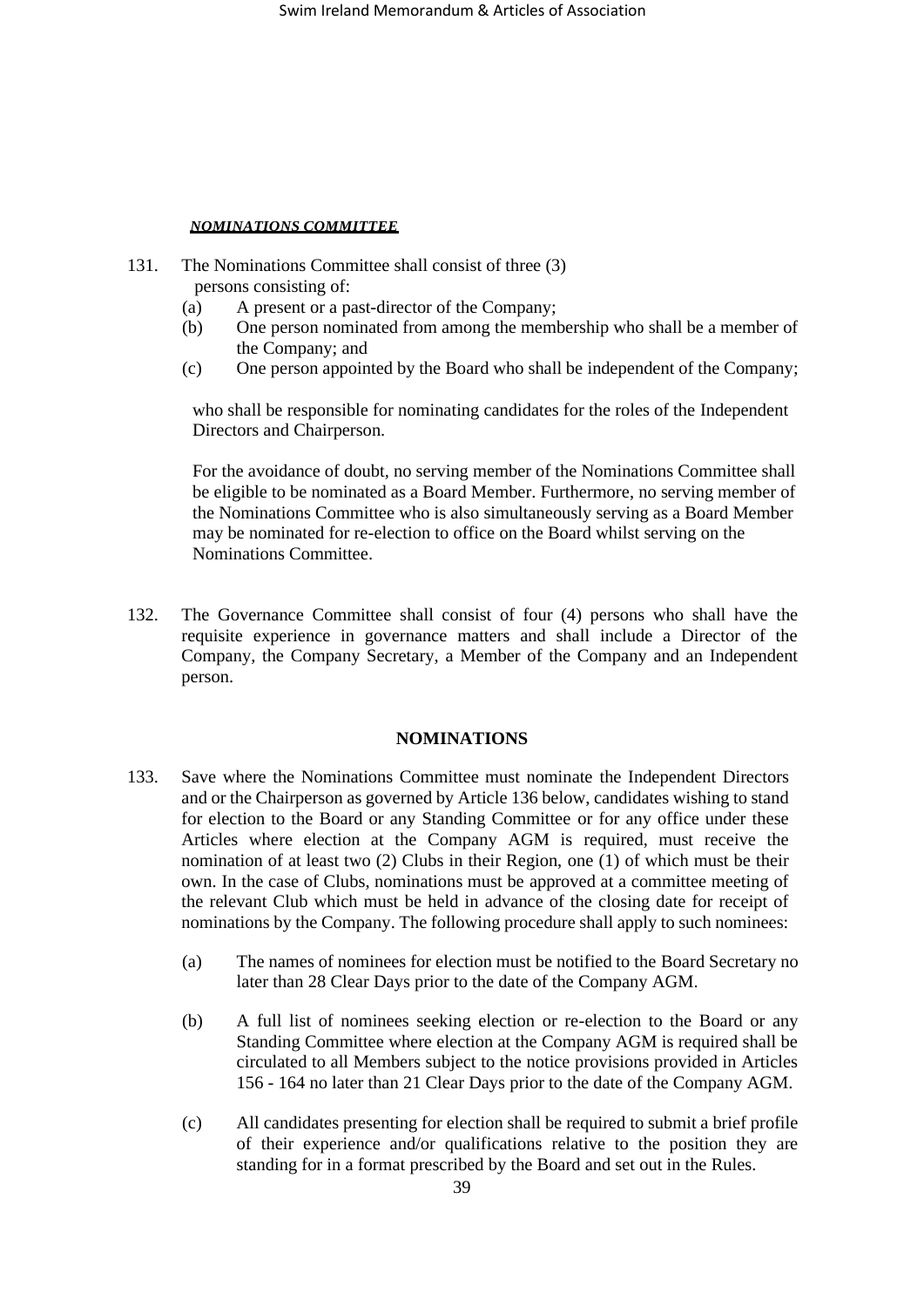- 134. Where a National Committee does not ordinarily achieve a minimum gender balance of 70/30, each Committee shall co-opt additional members in order to achieve that balance. For the purposes of this Article, National Committee shall mean National Committees appointed by the Board of Swim Ireland including Standing Committees, the National Water Polo Committee and the Regional Management Committees of the Connacht, Leinster, and Munster Regions.
- 135. The Nominations Committee shall be responsible for nominating candidates for the roles of the Independent Directors and the Chairperson. It shall nominate a single candidate for each of the roles. The procedure for such nominations shall be as follows:
	- (a) The Board Secretary shall in good time inform the Clubs and Regions that the Nominations Committee is seeking candidates for the Independent Directors and or the Chairperson. The Clubs or Regions may recommend candidates to the Nominations Committee for consideration in accordance with the guidelines issued by the Nominations Committee from time to time.
	- (b) The Nominations Committee shall identify and communicate suitable candidates to the Board by no later than [42] Clear Days prior to the date of the Company AGM.
	- (c) The Board shall ensure that the final list of candidates for the Independent Director positions and or the position of the Chairperson is included with the full list of nominees seeking election or re-election to the Board to be circulated to all Members subject to the notice provisions provided in Articles 156 - 164 no later than 21 Clear Days prior to the date of the Company AGM.

# **WATER POLO**

- 136. The National Water Polo Committee has been established as a committee by the Board to organise and manage the sport of water polo in Ireland. The National Water Polo Committee is answerable to the Board. Without limiting and subject to any other regulation in these Articles, this Article 136 shall apply to the National Water Polo Committee.
	- (a) Subject to the overriding gender balance provisions contained in Article 134 herein, the National Water Polo Committee shall be comprised of the following seven (7) members, the majority of whom must be active participants or organisers of water polo in Ireland:
		- (i) Water Polo National Chairman, Secretary, and Finance Officer; and
		- (ii) Four Regional nominees comprised of one nominee from each of the four Regions elected by the water polo clubs from that Region.
	- (b) Members of the National Water Polo Committee will be elected for a 2 Year term of office and may be re-elected for a second term following which they may not serve on the National Water Polo Committee for a period of 2 Years.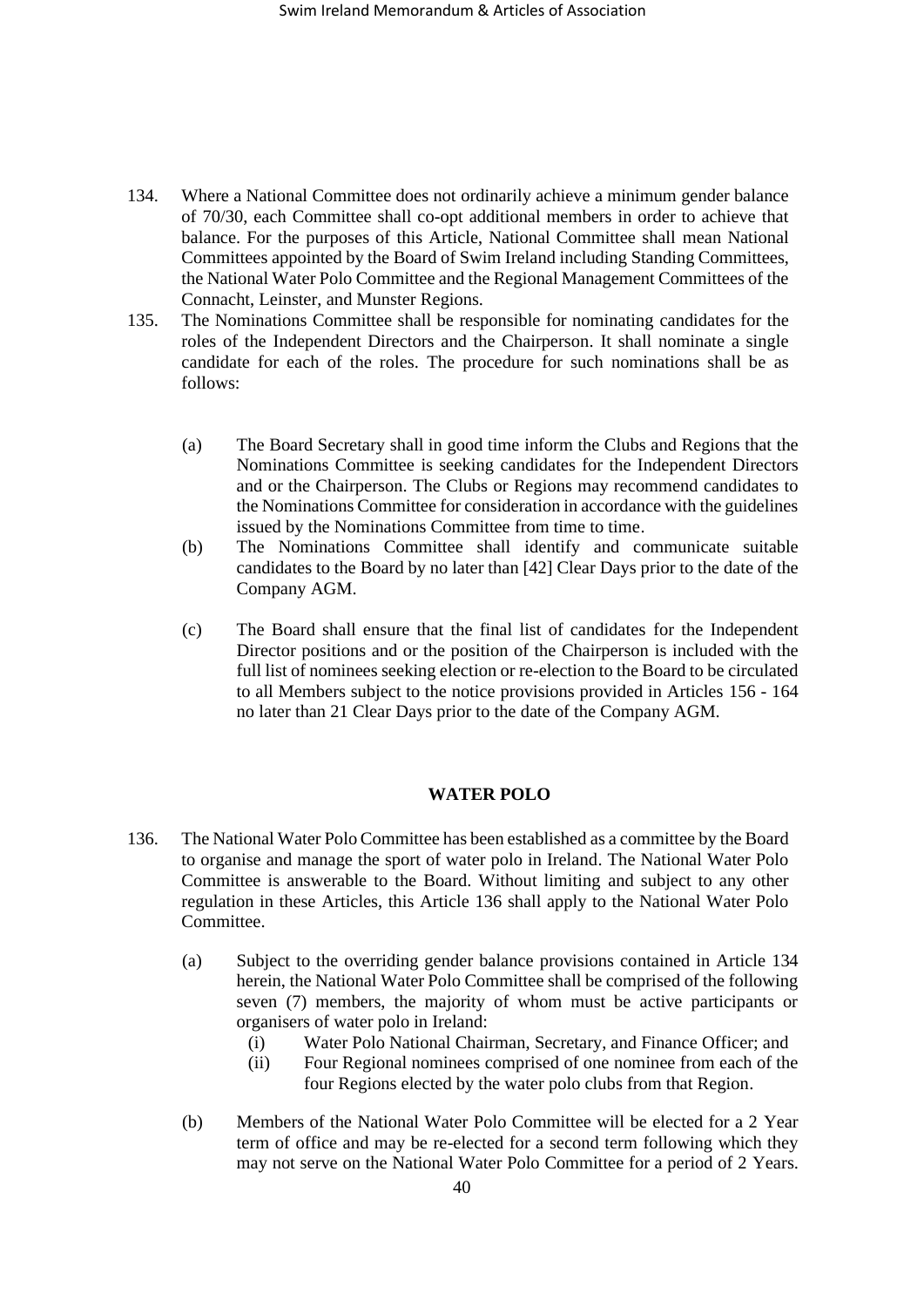The term of each National Water Polo Committee member shall be deemed to start at the conclusion of the next Company AGM after the Water Polo Conference in which they were elected and to end at the conclusion of the Company AGM held in or about two Years after they were elected. Regional Nominees shall only be elected by water polo clubs from those Regions. In the event of the resignation or removal of any member of the National Water Polo Committee mid-term, any casual appointee shall hold that position until the next Water Polo Conference, at which time the position shall be open for re-election. Any new member elected in the resigning or removed member's place shall be deemed to have commenced their appointment at the date of that new member's election.

- (c) Article 135 (excluding Article [133\(b\)\)](#page-38-1), shall apply in respect of any nominations to the National Water Polo Committee, save that any reference to a club shall be deemed to be a reference to a water polo club, reference to the Company AGM shall be deemed to be a reference to the Water Polo Conference and reference to secretary shall be deemed to be a reference to the secretary of the National Water Polo Committee. The secretary shall invite nominations for all water polo clubs in respect of any upcoming vacancy on the National Water Polo Committee in good time before such nominations must be received.
- <span id="page-40-0"></span>(d) The National Water Polo Committee shall convene a water polo conference each Year approximately 2 months in advance of the Swim Ireland AGM ("Water Polo Conference"). At each Water Polo Conference, the attendees shall vote in respect of the election of any vacancies to the National Water Polo Committee and such other business as may be put forward by the National Water Polo Committee or any water polo club in line with the Swim Ireland Water Polo Rule Book. Two representatives from each water polo club in attendance shall be entitled to vote on any motion before the Water Polo Conference, save that only water polo clubs from a Region shall be entitled to vote on the election of a National Water Polo Committee member from that Region.
- (e) The role of the Water Polo National Committee shall be to organise and manage the sport of water polo in Ireland. The Committee supported by Swim Ireland staff is responsible for the day to day running of the sport including but not limited to:
	- (i) Ensuring a development plan for the sport is prepared
	- (ii) Preparing annual business plans and budgets based on the development plan
	- (iii) Appointing the Water Polo Competitions Committee
	- (iv) Appointing the Water Polo Development Committee
	- (v) Appointing the Water Polo National Squad Coaches
	- (vi) Appointing the Water Polo Education Officer
	- (vii) Ensuring the operation of the National Water Polo Competitions
	- (viii) Approving the international competition programme
	- (ix) Ensuring the operation of the National Water Polo Academy
	- (x) Ensuring the progress of the development of Water Polo in Ireland
	- (xi) Reviewing water polo income, expenditure, and budget
	- (xii) Approving the Water Polo National Fixtures Calendar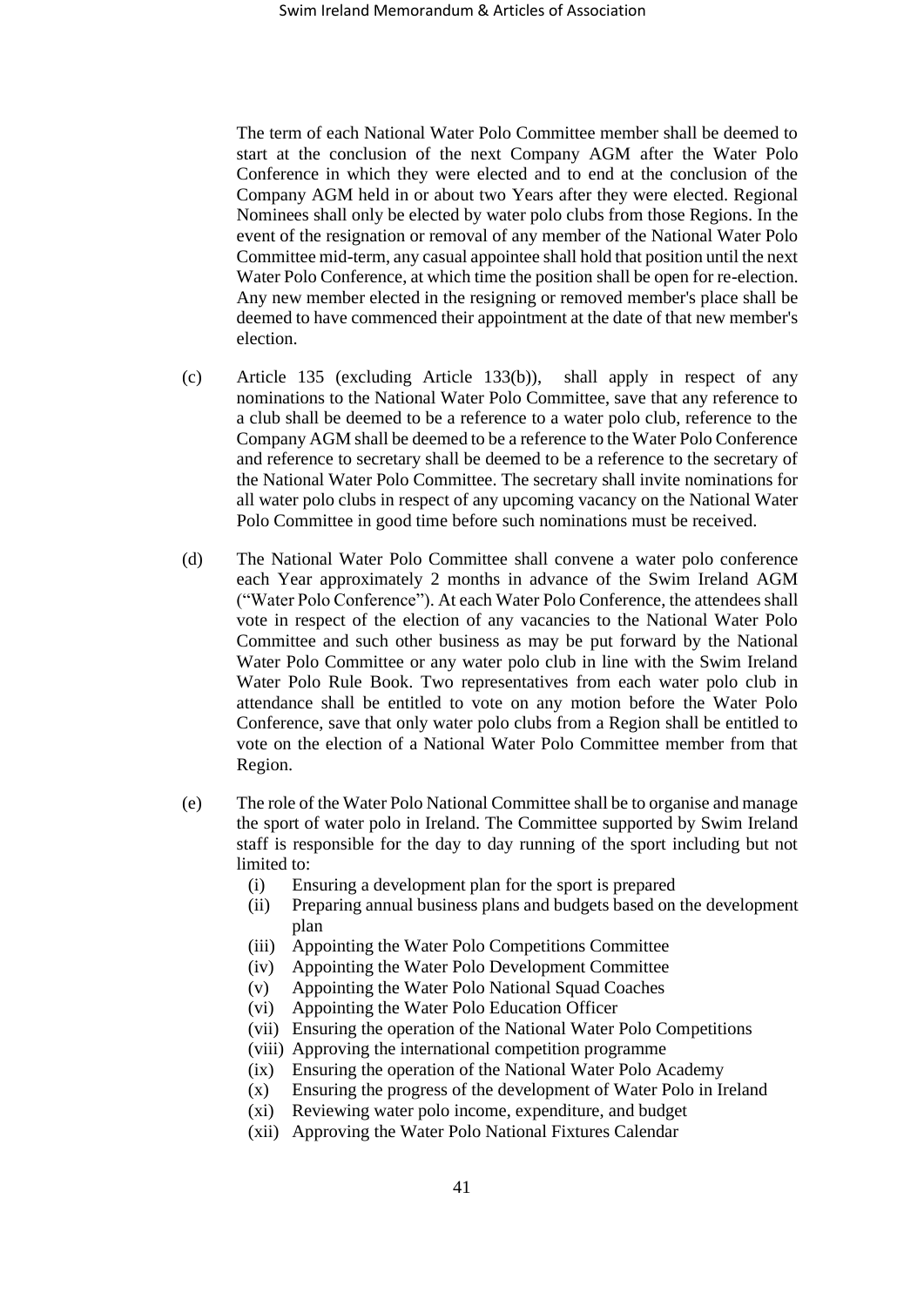# **REGIONAL MANAGEMENT COMMITTEES AND REGIONAL ANNUAL GENERAL MEETINGS**

- 137. The Regions, which shall be managed by the Regional Management Committees for the purposes of regional competitions, squad programmes and election of Regional Nominees and Ireland shall be divided into four (4) Regions namely:
	- (a) Connacht;
	- (b) Leinster;
	- (c) Munster; and
	- (d) Ulster.
- 138. The Regional Management Committee for:
	- (a) each of Connacht, Leinster and Munster are committees established by the Board—. Without limiting and subject to any other regulation in these Articles, Articles 133 to 135 (inclusive) shall apply to each of these Regional Management Committees; and
	- (b) Ulster shall, subject to Article [141,](#page-41-0) be deemed to be Swim Ulster or any successor under contract with the Company; without limiting and subject to any other regulation in these Articles, it shall be a condition of that contract that such entity shall comply with Articles 143 to 146 (inclusive) and shall amend and adopt its articles of association, rules and procedures in so far as is necessary in order to ensure such compliance.
- 139. Each Club shall be situated in one of the Regions.
- 140. Each Region and its Regional Management Committee (as defined below) shall comply with all regulations and procedures set down by the Company whether in the Rules or any byelaws or standing orders and as drawn up by the Board from time to time and shall comply with these Articles and the Rules.
- <span id="page-41-0"></span>141. In the event of a Regional Management Committee that is not a committee established by the Board failing to comply with these Articles, the Rules or any other measure prescribed by the Board, the Disciplinary and Complaints Committee and/or the Company in general meeting, that Regional Management Committee may be disaffiliated from the Company in accordance with the procedures for disaffiliation set down in the Rules or any bye-laws or standing orders.
- 142. Each Region acting through its Regional Management Committees shall have the following responsibilities:
	- (a)
- (i) managing the affairs of its Region in accordance with an agreed national plan for the Company and the specific needs of that Region;
- (ii) ensuring a development plan for the Region is prepared and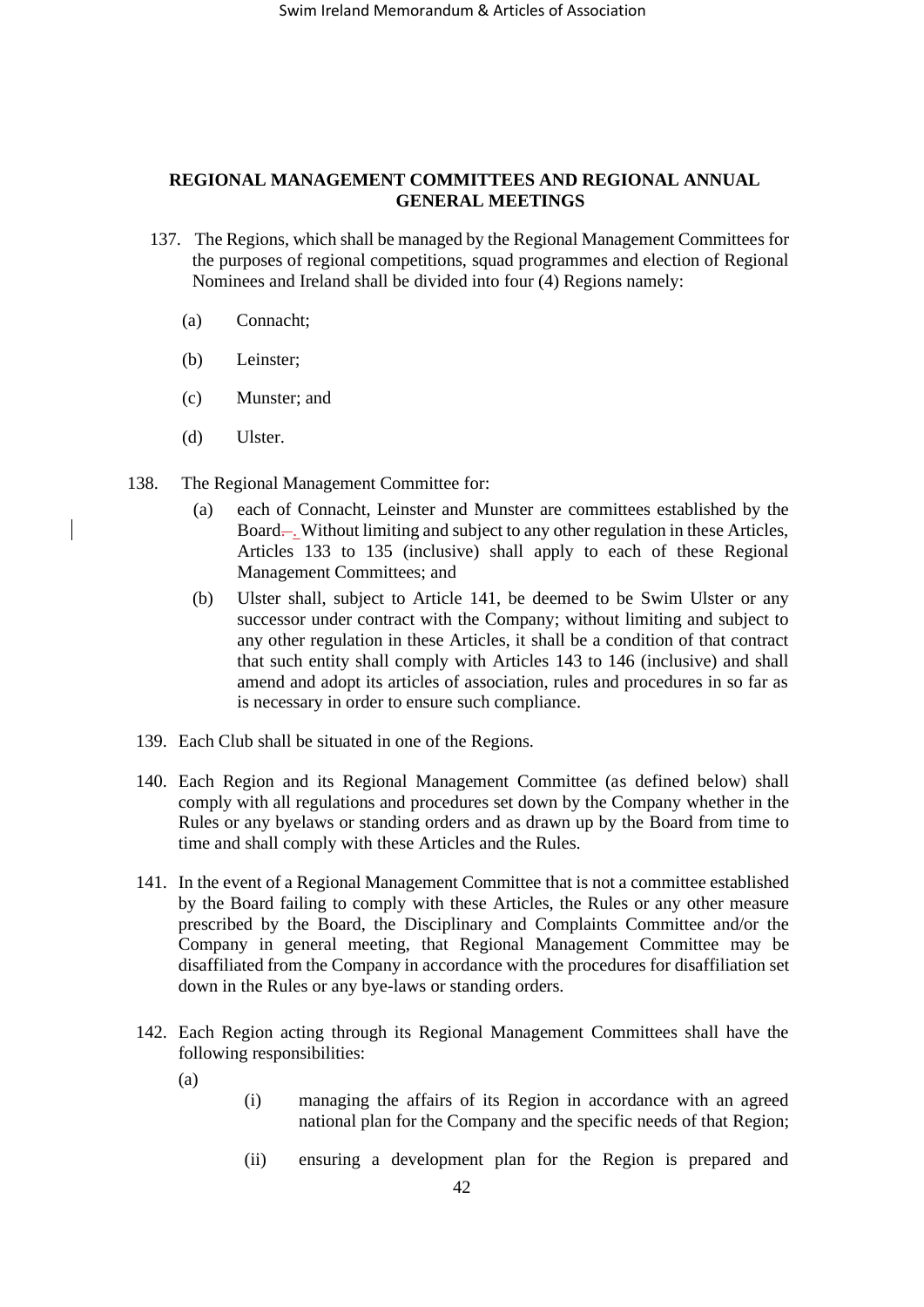implemented;

- (iii) preparing annual business plans and budgets based on the development plan;
- (iv) the monitoring and control of Regional sub-committees and directing policies to be implemented by the Regional sub- committees in line with the Company's national plan;
- (v) development of aquatics at all levels within their Region;
- (vi) the running of events suitable to the widest range of its membership;
- (vii) operating squad programmes which will assist athletes in reaching their potential;
- (viii) raising finance to fund its programme;
- (ix) reporting to the relevant Annual Regional Conference where that Region's accounts shall be considered, same having been presented to the Region's clubs twelve (12) Clear Days prior to the meeting;
- (x) reporting to the Board on a regular basis, and to the Company's AGM on an annual basis, in each case on the matters listed in this Article 143(a); and
- (xi) convening Annual Regional Conferences for the election of Regional Nominee to the Board in accordance with Article 65 and appointing members of Standing Committees in accordance with these Articles;
- (xii) communicating with the membership of the region and the wider audience through appropriate means; and
- (b) a Regional Management Committee may, subject to all relevant financial considerations and the approval of the Region's Clubs by ordinary resolution at the Annual Regional Conference of the respective Region, employ such resources as it deems necessary to develop aquatics within its Region.
- 143. An Annual Regional Conference of all Clubs located in each Region shall elect once every Year a committee which shall be known as a Regional Management Committee (a "Regional Management Committee"). Subject to the provisions of these Articles, representation on, terms of reference for and procedures of the Regional Management Committees shall be as set out in the Rules.
- 144. (a) Each Regional Management Committee shall convene its Annual Regional Conference to be held at least two (2) months prior to the Company AGM.
	- (b) At such Annual Regional Conference, there shall be elected (i) a Regional chairman, (ii) a Regional secretary, (iii) a Regional treasurer, (iv) a Regional Nominee who shall sit on the Board of the Company, (v) regional nominees to relevant Standing Committees and (vi) Regional sub- committees to assist the Regional Management Committee in the performance of its duties.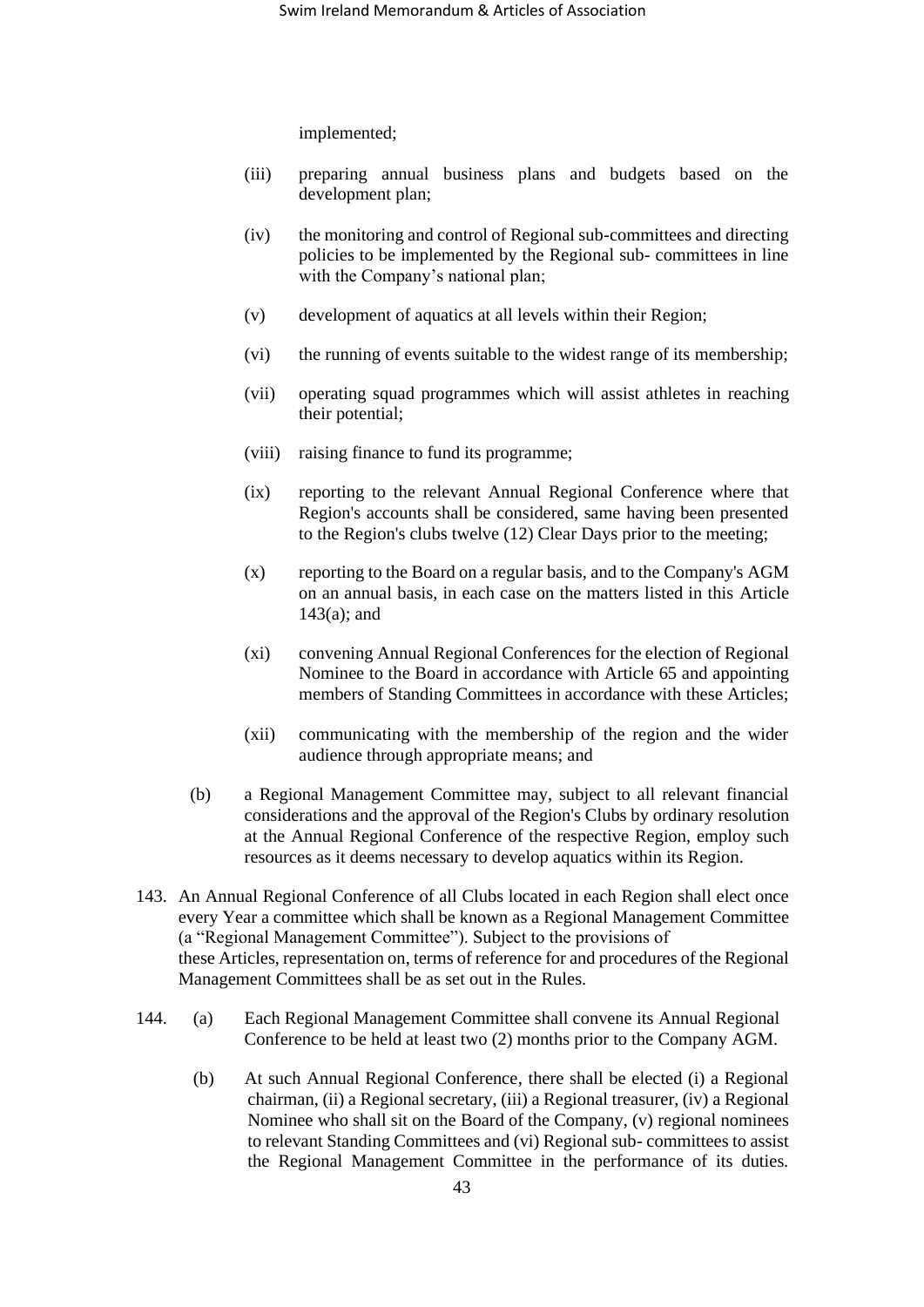Where a Region has employed a Regional administrator, that Region may appoint the Regional administrator to perform the duties of the Regional Secretary, and the Region shall not be required to elect a Regional secretary at its Annual Regional Conference. In such instances the Regional administrator shall be an ex officio member of that Regional Management Committee and shall be entitled to attend but not vote at meetings of the Regional Management Committee. Each Regional Management Committee shall adopt such procedures governing its Annual Regional Conference as are, *mutatis mutandis,* contained in these Articles relating to general meetings of the Company insofar as is reasonably practicable or practical to do so.

- (c) Any Club who wishes to put forward nominees in respect of Regional or National vacancies must have a delegate present in person at the respective Annual Regional Conference
- (d) The Regional Management Committee (which, in the case of Swim Ulster for the purpose of this Article shall be deemed to refer to the board of directors of Swim Ulster) shall consist of a minimum of the Regional chairman, the Regional secretary, the Regional treasurer, and the chair persons of the regional sub-committees subject to a maximum of 10 members, subject always (in the case of the Regional Management Committees of Connaught, Leinster, Munster) to the gender balance provisions of Article 134 herein;
- 145. The members of the Regional Management Committees (which, in the case of Swim Ulster for the purpose of this Article shall be deemed to refer to the board of directors of Swim Ulster) shall hold office in accordance with the following terms:
	- (a) the members of a Regional Management Committee shall hold office from the conclusion of the next Company AGM after the Annual Regional Conference at which they are elected until the conclusion of the next Company AGM;
	- (b) the maximum term of office for any person serving on any Regional Management Committee in any capacity shall be four (4) Years (whether consecutive or not) served at any time, after which four Years a person who has held such position is not eligible for re-election to the same Regional Management Committee until the second Annual Regional Conference thereafter;
	- (c) Regional Management Committees shall have such disciplinary powers over Clubs or Members within their Region as determined by the Board from time to time; and
	- (d) the Regional Nominee shall be an *ex officio* member of the Regional Management Committee and shall be entitled to attend but not to vote at meetings of the Regional Management Committee. Each Regional Nominee shall be a Board Member.
	- (e) The Regional Children's Officer, who shall be the person appointed by the Regional Management Committee to the National Child Welfare Committee in accordance with Article 123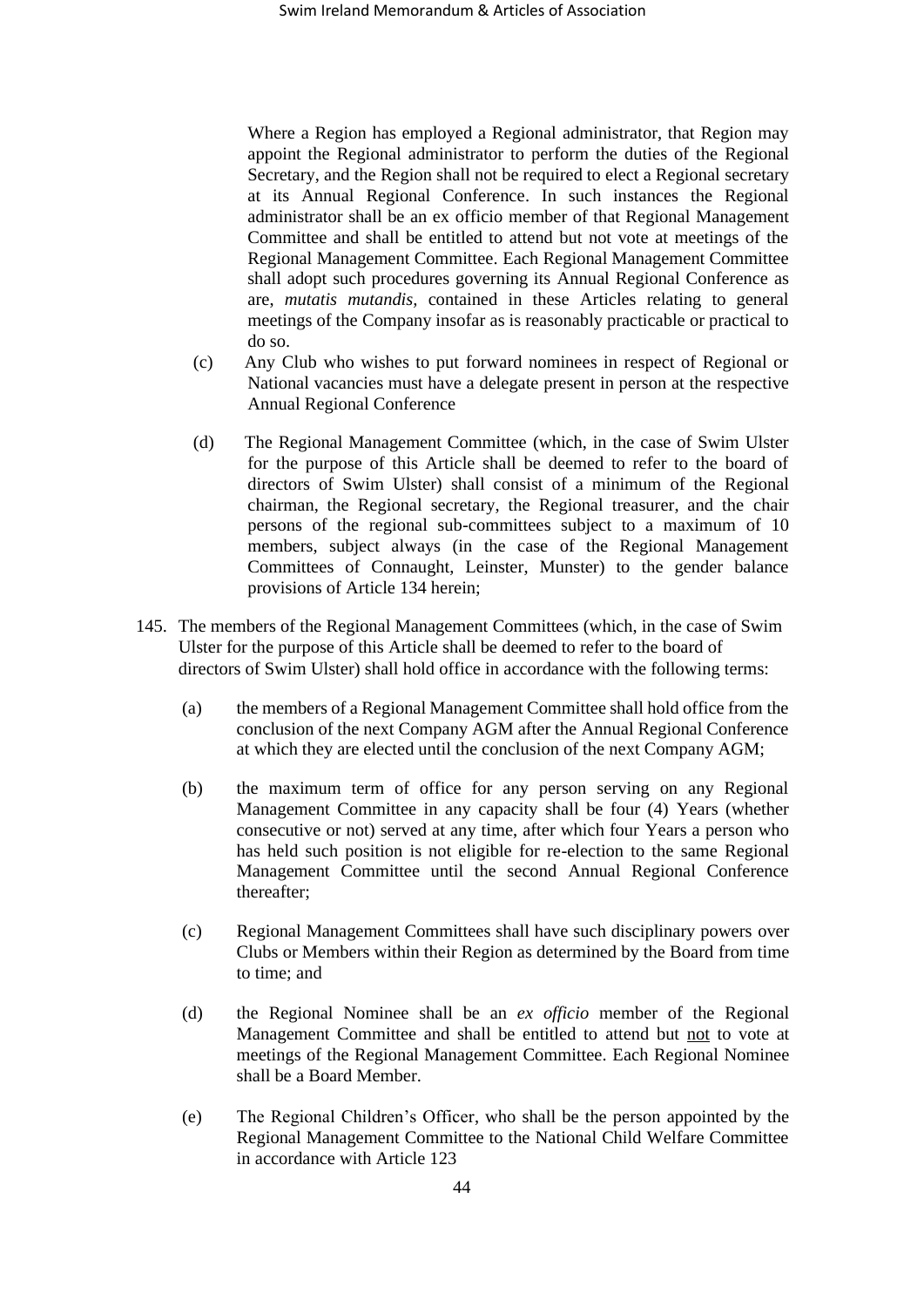(f) shall be a member of the of the Regional Management Committee...

#### **MINUTES**

- 146. The Board shall cause minutes to be made in books kept for the purpose
	- (a) of all appointments of officers made by the Company; and
	- (b) of all proceedings at meetings of the Company, the Board, all Standing Committees and all committees and sub-committees of the Board, including the names of the Members, Delegates, Board Members, Standing Committee members, committee members and sub-committee members as the case may be present at each such meeting.

## **THE SEAL**

147. The Seal shall only be used by the authority of a resolution of the Board or of a committee of Board Members authorised by the Board in that behalf. The Board may determine who shall sign any instrument to which the Seal is affixed and unless otherwise so determined it shall be signed by a Board Member and shall be countersigned by the Company Secretary or by a second Board Member. Any instrument in electronic form to which the Seal is required to be affixed shall be sealed by means of an Advanced Electronic Signature based on a Qualified Certificate of two (2) Board Members or of one (1) Company Member and the Company Secretary or a second Board Member.

#### **FUNDING**

- 148.  $(a)$ 4 All income and expenditure of the Company shall be administered by the Treasurer acting on behalf of the Board. The Treasurer shall be assisted by the Finance Committee.
	- (b) Regional Management Committees and Affiliated Members may apply to the Company for funding for their operation each Year*.* The application shall take the form determined by the Board and all funding to the Regions and the Affiliated Members shall be determined by the Board following consultation with the Finance Committee.
	- (c) Each Regional Management Committee and Affiliate Member which shall have obtained funding from or through the Company shall submit to the Company copies of its accounts within two months after the end of its financial year.
	- (d) Each Regional Management Committee and Affiliate Member which shall have obtained funding from or through the Company shall submit to the Company's annual general meeting an assessment of their progress in achieving their goals and on the value obtained from the funding.

# **ACCOUNTS**

149. No Member shall (as such) have any right of inspecting any accounting records or other book or document of the Company except as provided herein, conferred by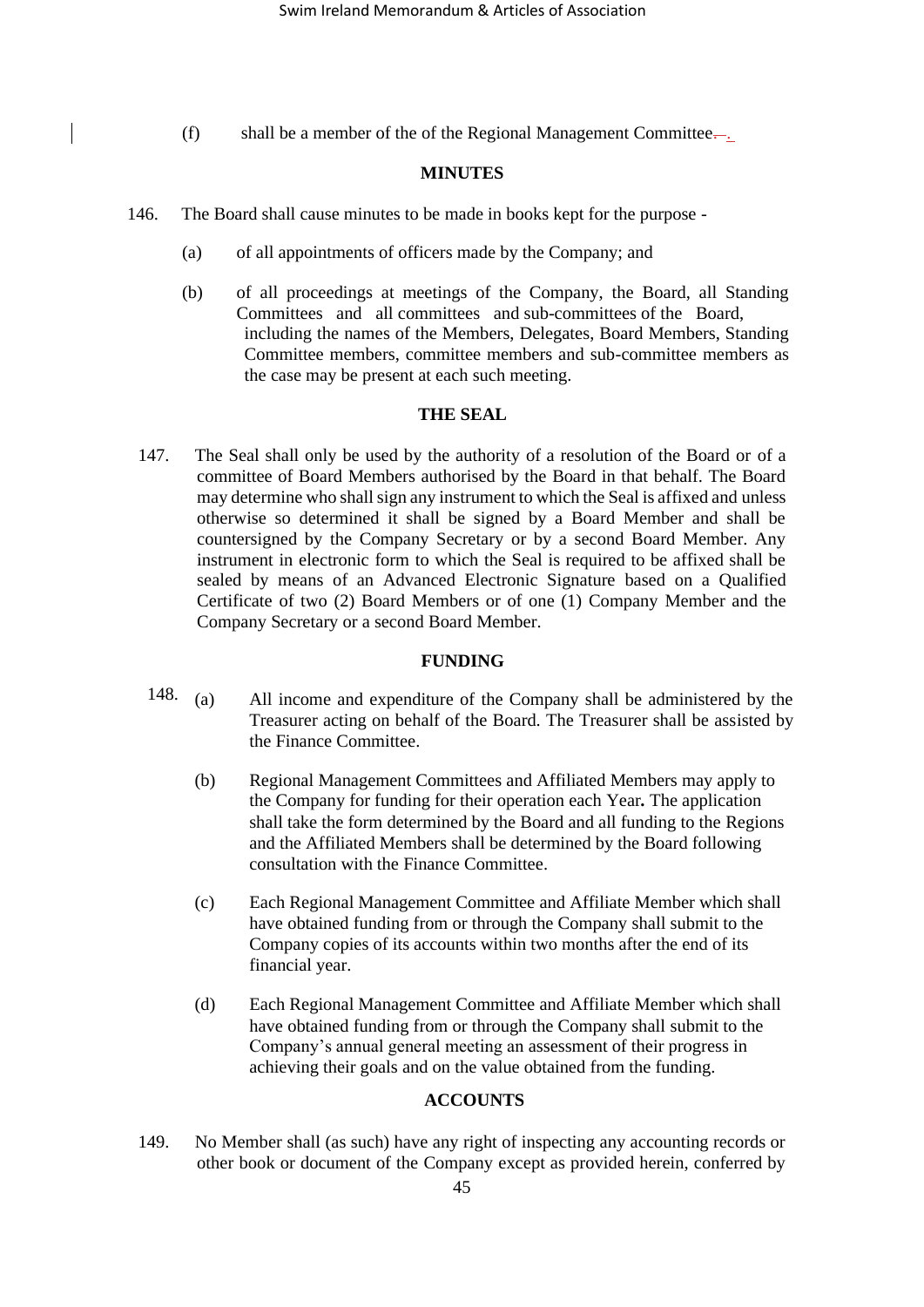statute or authorised by the Board or by ordinary resolution of the Company.

- 150. The Board shall cause proper and sufficient books of account, whether in electronic form or otherwise, to be kept with respect to:
	- (a) the assets and liabilities of the Company;
	- (b) the sums of money received and expended by the Company and the matters in respect of which such receipts and expenditure take place; and
	- (c) all sales and purchases of goods by the Company.

Each of the Connacht, Leinster and Munster Regional Management Committees and each Affiliate Member which has received funding from or through the Company shall comply with this article as if references herein to the Board and the Company were references to such Regional Management Committee or Affiliate Member as the case may be.

- 151. The books of account shall be kept at the Registered Office or the place of business of the Company.
- 152. At least once in every Year the Board shall place before the Company in general meeting an income and expenditure account for the period since the last preceding accounting period made up to a date not more than nine months before such meeting, together with a balance sheet made up as at the same date. Every such balance sheet shall be accompanied by a report of the Board and a report of the auditors, and a copy of such account, balance sheet and reports shall not less than twenty-one (21) Clear Days before the date fixed for the meeting be sent by post or email or any other means of Electronic Communication to all persons entitled under the provisions of the Act to receive them and to Regional Management Committee secretaries and Club Secretaries in the manner in which notices are hereinafter directed to be served, provided that in the case of those documents sent by email or any other means of Electronic Communication, such documents shall be sent with the consent of the recipient to the address of the recipient notified to the Company by the recipient for such purposes. The auditors' report shall be read before the meeting as required by the Act.

#### **AUDIT**

- 153. At least once in every Year the accounts of the Company shall be examined, and the correctness of the income and expenditure account and the balance sheet ascertained by one or more properly qualified auditor or auditors.
- 154. Auditors shall be appointed, and their duties regulated in accordance with the relevant provisions of the Act, the Board Members being treated as the directors mentioned in those provisions and the Members as shareholders.

## **NOTICES**

<span id="page-45-0"></span>155. Any notice to be given to or by any person pursuant to the Articles shall be in writing except that notice convening a meeting of the Board need not be in writing.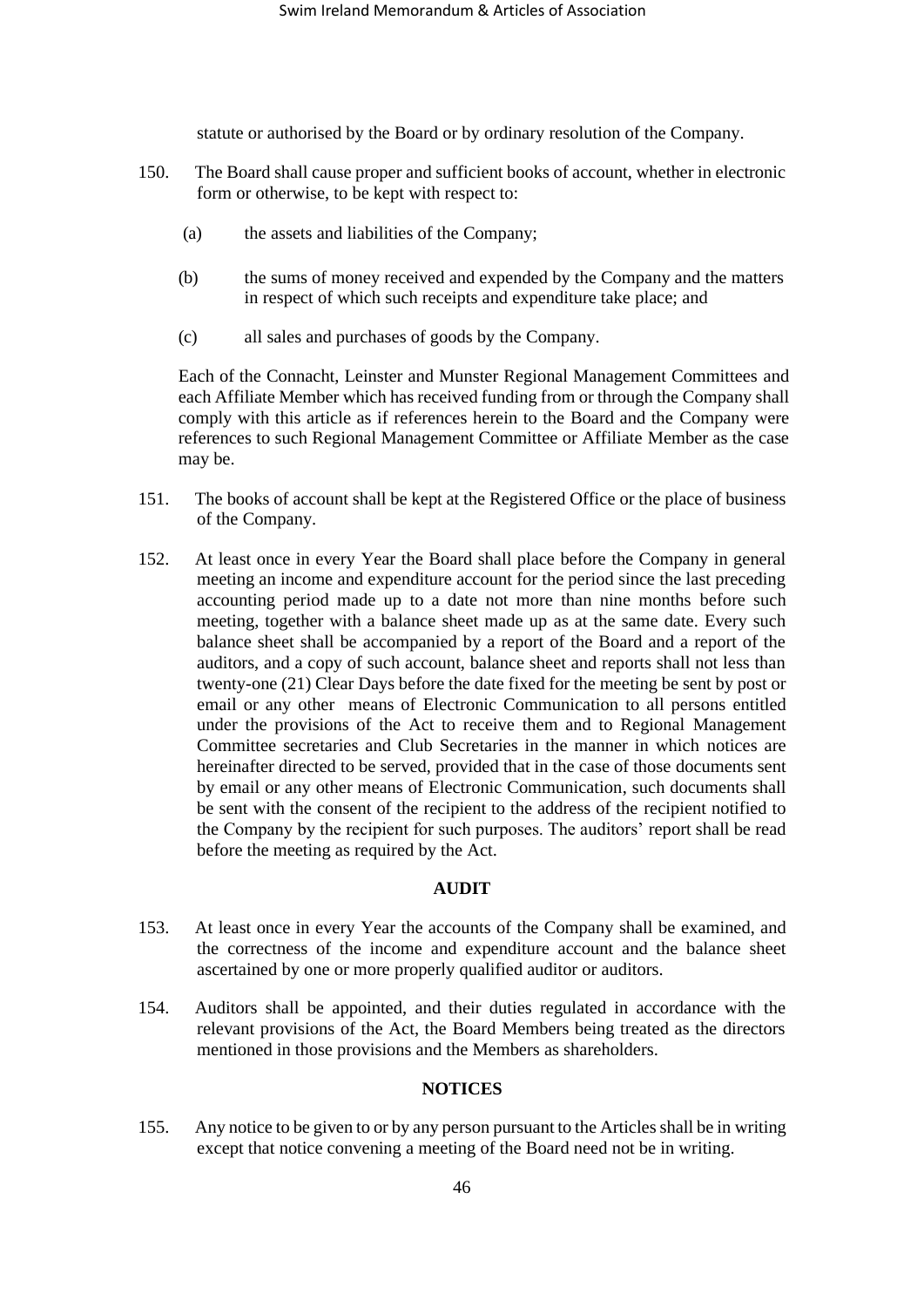- 156. Subject to Article 158 in the case of Club Members, a notice or document to be given, served or delivered in pursuance of these Articles may be given, served on or delivered to any Member:
	- (a) by handing same to him or to his authorised agent;
	- (b) by leaving same at his registered address;
	- (c) by sending same, by post in pre-paid cover addressed to him at his registered address; or
	- (d) by sending same by means of email or other means of Electronic Communication, to the address of the Member notified to the Company by the Member for that purpose (or if not so notified, then the address of the Member last known to the Company). In the case of Club Members, notice may be given by this means by sending it to the secretary of the Club concerned, provided that that secretary has consented to this means of notice.
- <span id="page-46-0"></span>157. Where a notice or document is given, served or delivered in accordance with paragraph (a) or (b) of Article157, the giving, service or delivery thereof shall be deemed to have been affected at the time the same was handed to the Member (or Club in the case of Club Members) or his authorised agent, or left at his registered address at the case may be.
- 158. Where a notice or document or notice is given, served or delivered in accordance with paragraph (c) of Article157, the giving, service or delivery thereof shall be deemed to have been affected at the expiration of twenty-four (24) hours after the cover containing it was posted. In proving service or delivery, it shall be sufficient to prove that such cover was properly addressed, stamped, and posted.
- 159. Where a notice or document is given, served, or delivered in accordance with paragraph (d) of Article157, the giving, service or delivery thereof shall be deemed to have been affected at the time of sending such email to such email address.
- 160. Notice of AGM shall be given to all Members at least sixty (60) Clear Days prior to such meeting. Notice of general meetings other than AGMs shall be given to all Members at least twenty-one (21) Clear Days prior to such meeting.
- 161. In the case of Club Members, notice shall be given by sending same by pre-paid post to the secretary of each Club (the secretary of a Club being the person last notified as such in writing to the Company). Notices under this Article may be served by email where a Member has provided an email address to the Company for this purpose, and the time of service of notice by email shall be deemed to be the time of sending such email to such email address.
- 162. Notice of any general meeting other than AGMs shall be given in the manner authorised in these Articles to:
	- (a) every Member but to Clubs only in the case of Club Members (subject to Article 158);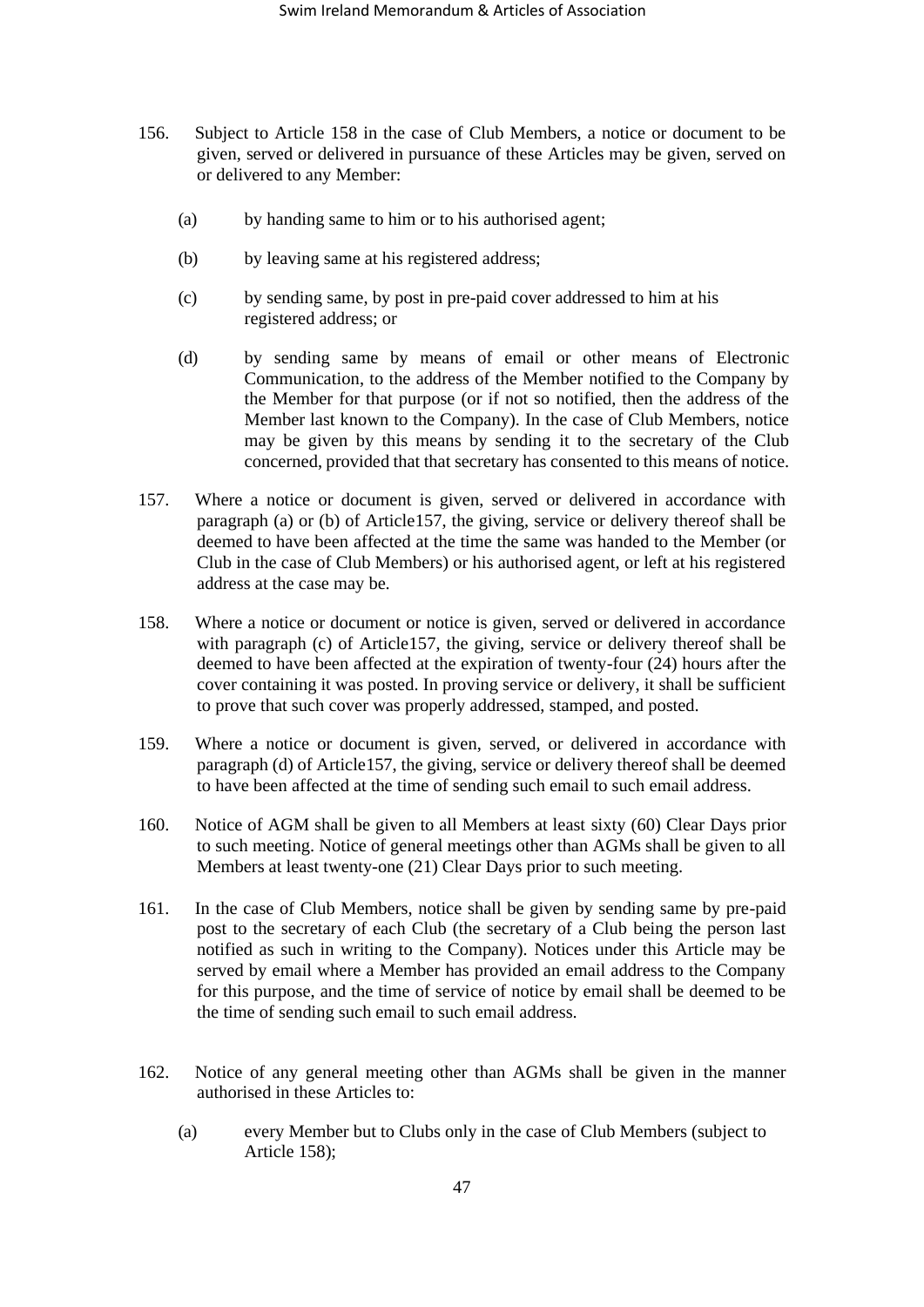- (b) every Regional Management Committee secretary;
- (c) every personal representative of the Official Assignee in bankruptcy of a Member (where it arises) where such Member but for his death or bankruptcy would be entitled to receive notice of the meeting;
- (d) the auditors for the time being of the Company;
- (e) each Board Member; and
- (f) past Presidents of the Company and to all life members of the Company as determined by the Company's records**.**

No other person shall be entitled, as of right, to receive notice of general meetings.

- 163. Every legal personal representative, committee, receiver, curator bonis or other legal curator, assignee in bankruptcy, examiner, liquidator of any Member shall be bound by any notice given pursuant to these Articles if sent to the last registered address of a Member or sent to the address notified to the Company for the purposes of Article 15[7\(d\)](#page-46-0) notwithstanding that the Company may have notice of the death, lunacy, bankruptcy, liquidation, or disability of such Member. The signature (whether Electronic Signature, Advanced Electronic Signature or otherwise) to any notice given by the Company may be written (in electronic form) or printed.
- <span id="page-47-0"></span>164. Notwithstanding the provisions of these Articles, if at any time by reason of the suspension or curtailment of postal services within Ireland, the Company is unable to effectively convene a general meeting by notices sent through the post, a general meeting may be convened by a notice advertised in at least one leading national daily newspaper published in Ireland and such notice shall be deemed to have been duly served on all Members entitled thereto at noon on the day on which such advertisement or advertisements shall appear. In any such circumstance, the Company shall send confirmatory copies of the notice via post to those Members with addresses outside Ireland or (if practical to do so in the opinion of the Board) in areas of Ireland unaffected by any such suspension or curtailment of postal services. The accidental omission to give any such confirmatory copy of a notice of a meeting to, or the non-receipt of any such confirmatory copy by, any person entitled to receive same shall not invalidate the proceedings at the meeting.

# **INDEMNITIES**

165. (a) Subject to Section 235 of the Act every Board Member shall be indemnified by the Company against, and it shall be the duty of the Board Members out of the funds of the Company to pay, all costs, losses and expenses which any such Board Member may incur or become liable to by reason of any contract entered into by him or any act or thing done by him as such Board Member or in any way in the discharge of his duties. And no Board Member shall be liable for the acts, receipts, neglects or defaults of any other Board Member (in the case of Board Members) or for joining in any receipt or other act of conformity, or for any loss or expense, damage or misfortune whatever suffered or incurred by the Company which shall happen in the execution of the duties of his office or in relation thereto unless the